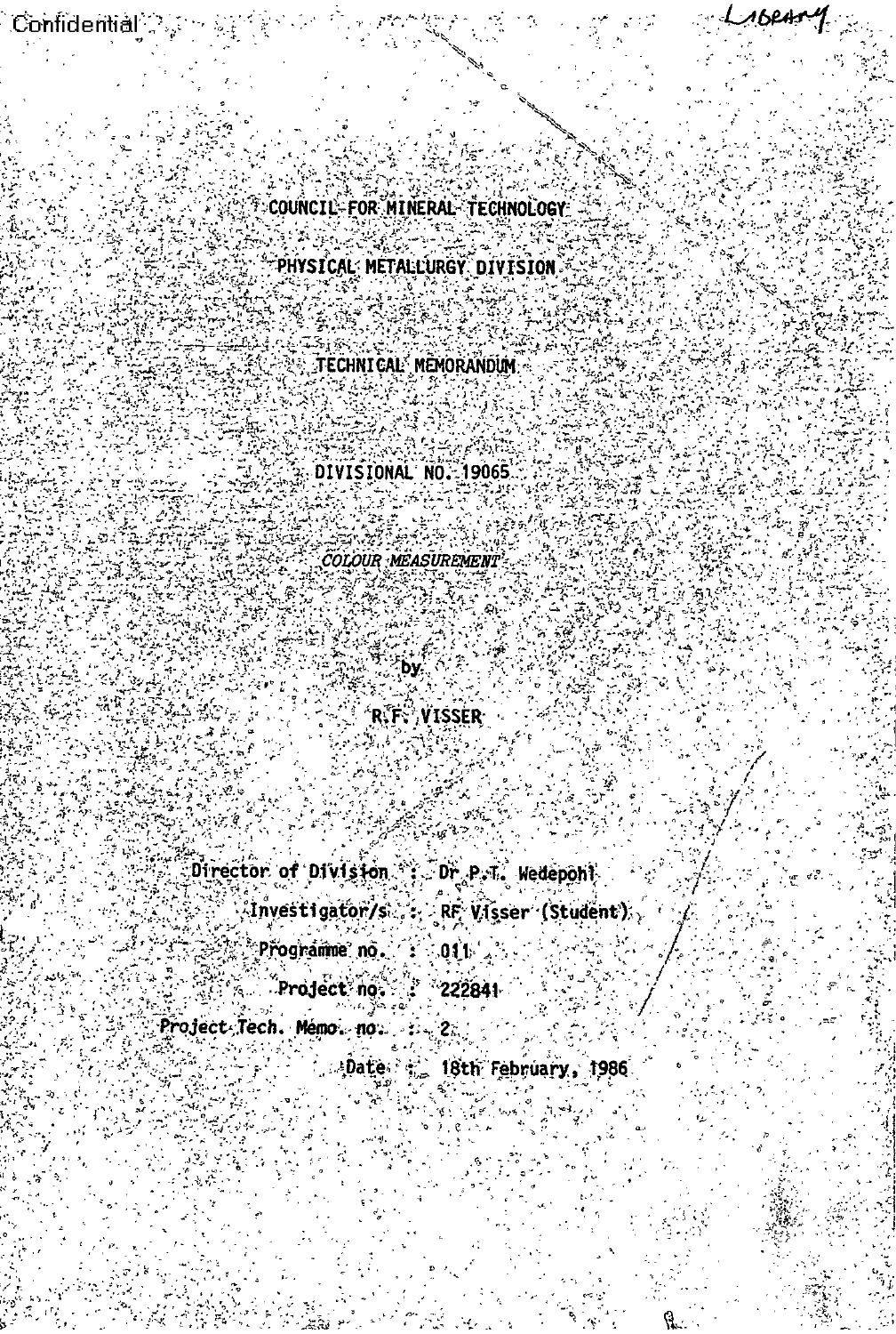### 1.1. INTRODUCTION

The judgement ofcolor and its faithful reproduction are of the utmost importance in the commercial and industrial world. The quality of numerous products is judged by the color they display or fail to display. In all phases of life we are continually making judgments based on the color of materials that we encounter.

#### 1.2. THE CIE SYSTEM

In 1931 the Commission International de £'Eclairage (the CIE-International Commission on Illumination) developed a new colorimetric system. The CIE system analyses the spectrum of light reflected. from a surface and assigns a set of tristimulus values that specify the color. With this kind of system, any two surfaces that reflect spectra having the same tristimulus values will also appear the same color. Thus specification of the tristimulus values uniquely describes the color appearance of a surface. In understanding the CIE system, it is necessary to know the laws of color matching.

#### 1.3. THE LAWS OF COLOR MATCHING

The laws of color matching are derived from careful experiments that use a set of three monochromatic lights as additive primaries. An attempt is made to match some combination of these three primaries with a standard intensity of each wavelength of the pure spectrum. It should be pointed out that the actual choice of the wavelengths used for the three primaries is completely arbitrary. The final CIE-XYZ system, which is the system we are working toward, is identical regardless of the choice of primaries.

Suppose we choose three monochromatic primaries of wavelength  $\lambda R$ ,  $\lambda G$  and AB (R,G, and B refer to red, green and blue) and try to use these primaries to match some other monochromatic light of wavelength  $\lambda$ . For convenience let us define the following quantities:

> IR = intensity of red primary  $(\lambda R)$ IG = intensity of green primary  $(\lambda G)$ IB = intensity of blue primary  $(\lambda B)$ U $\lambda$  = unit intensity of monochromatic light of wavelength  $\lambda$ .

Now if you try to match any Ux from the visible spectrum with some combination of our three primaries, you will not find it possible to get any direct combination of IR, IG and IB that will exactly match U $\lambda$  in hue, saturation and brightness. However, further experimentation shows us that it is possible to achieve a condition where a match occurs. Depending on the value of  $\lambda$ , one of the following three matches will always prove possible: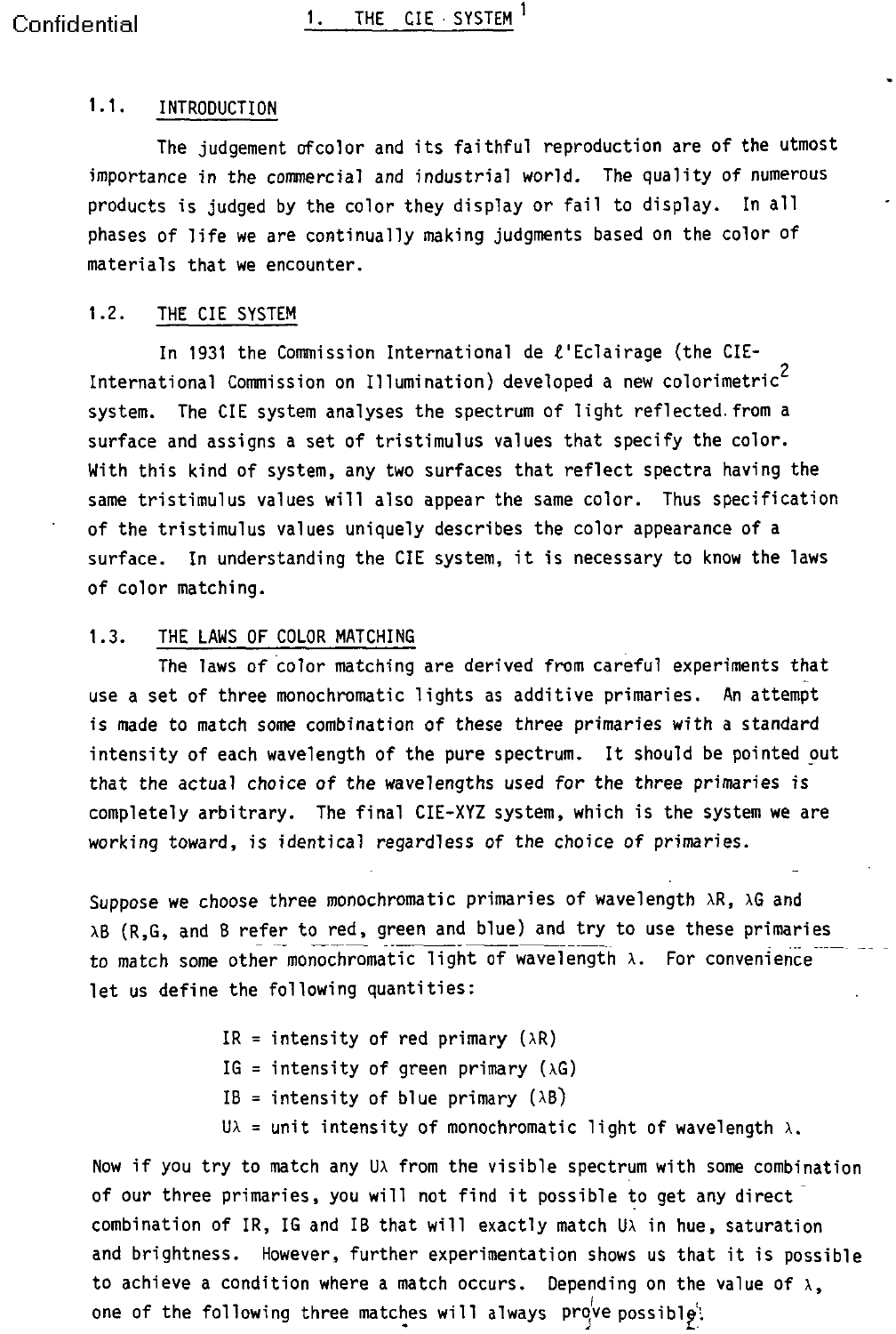$U\lambda + IR = IG + IB$  ......... (1)  $U\lambda + IG \equiv IR + IB$  ......... (2)  $U\lambda + IB = IR + IG$  ......... (3)

These three equations should be read as follows:

Equation (1) states that:

| A UNIT INTENSITY OF<br>LIGHT OF WAVELENGTH X<br><b>PLUS</b><br>LIGHT OF WAVELENGTH<br>AR AND INTENSITY IR | exactly<br>matches | LIGHT OF WAVELENGTH X<br>AND INTENSITY IG<br><b>PLUS</b><br>LIGHT OF WAVELENGTH AB<br>AND INTENSITY IB |
|-----------------------------------------------------------------------------------------------------------|--------------------|--------------------------------------------------------------------------------------------------------|
|-----------------------------------------------------------------------------------------------------------|--------------------|--------------------------------------------------------------------------------------------------------|

Equations (2) and (3) should be read similarly. All the quantities in (1), (2) and (3) are intrinsically positive. That is they all represent the direct physical addition of real lights. We now can summarize the information in (1), (2) and (3) by the single equation

 $U\lambda = IR + IG + IB$  ........... (4)

Notice the intentional change in sign in equation (4) - in comparison to equation  $(1)$  -  $(3)$ . That is because one of the quantities IR, IG, IB is in fact negative and should be on the other side of the equation. Exactly which one depends on the value of  $\lambda$ . For every wavelength,  $\lambda$ , in the visible spectrum the triplet of numbers IR, IG, IB will take on a unique set of values. These values can be displayed graphically by plotting the relative intensity of each primary necessary to match a unit intensity of the pure colors of the visible spectrum. Such a plot is shown in Figure 1.1. The actual shape of these curves depends on the choice of wavelengths  $\lambda R$ ,  $\lambda G$  and  $\lambda B$ . However, when the information contained in such curves is further analysed to produce the CIE-XYZ system, the same result is obtained regardless of the original choice of  $\lambda R$ ,  $\lambda G$  and  $\lambda B$ .

The data of Figure 1.1 tells us how to match a unit intensity of any monochromatic light in the visible spectrum.

l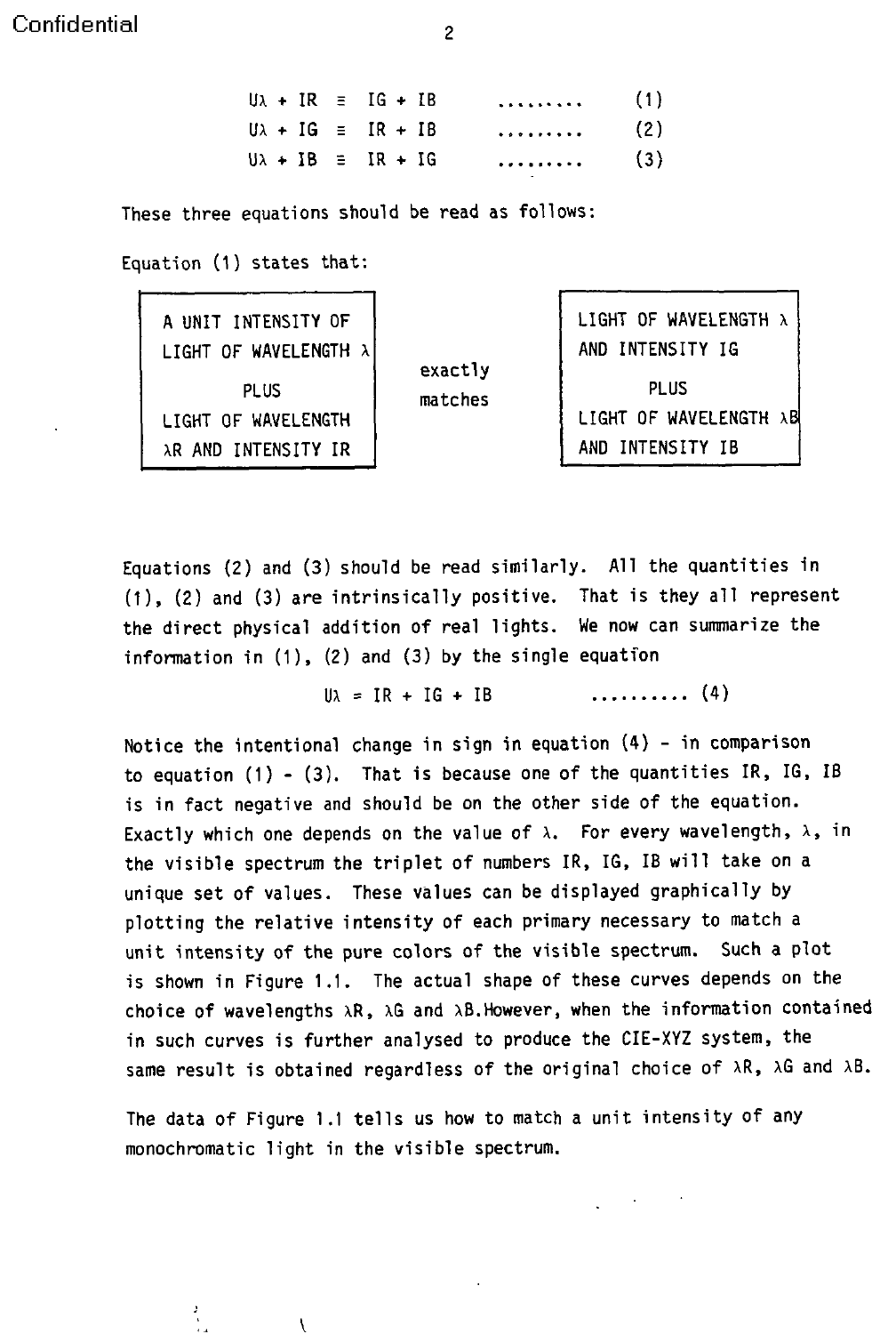

For example, let us use Figure 1.1 to determine the intensities IR, IG and IB necessary to match The dashed vertical line on Figure curves on the figure indicates 0.36<sup>/</sup> \ \ | needed to match a unit intensity figure we see that the required

FIGURE 1.1

IR =  $-0,30$  units  $IG = 0,60$  units  $IB = 0,35$  units

We note in passing that in this case it happens to be IR that is negative, therefore the match must algebraically be written as follows:

| 1 UNIT    | $0,30$ UNITS   | 0,60 UNITS | 0,35 UNITS       |
|-----------|----------------|------------|------------------|
| OF 500 NM | $OF \lambda R$ | OF AG      | OF <sub>AB</sub> |

Light of other wavelengths is matched in a similar fashion.

This information can also be used to match any complex spectrum as well. That is, any complex spectrum can be reduced to an equivalent combination of some set of values IR, IG and IB.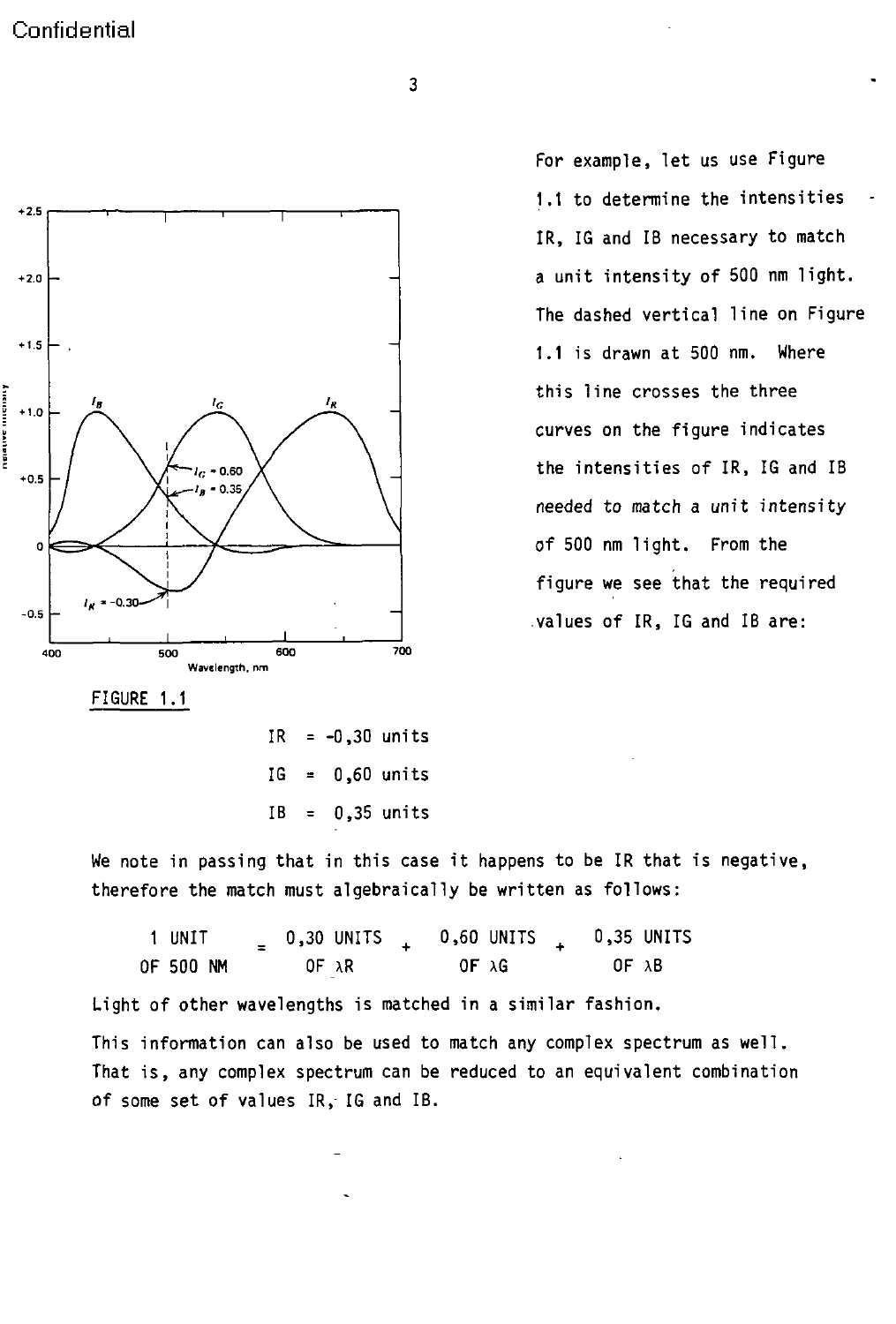#### 4

#### 1.4. THE XYZ SYSTEM

Systems such as that of the previous paragraph are not usually used for colorimetric calculations for two reasons: (i) for many spectra. one of the intensities IR, IG, IB is often algebraically negative; (ii) no choice of primaries is really any more basic than any other set that might have been chosen. For these reasons the CIE created the XYZ system that can be derived from any system of real primaries, but that has some distinct advantages:

a) The XYZ primaries are "imaginary" primaries that can be algebraically derived from the color matching data representing any system of real primaries (such as the data of Figure 1.1). But these new primaries are derived in such a way that the color matches they express never require negative numbers.

b) The "green" primary is arbitrarily given a matching curve that is identical to the visual sensitivity curve of the human eye. That is, this curve represents how sensitive the human eye is to light of different wavelengths. Multiplying the green curve times the spectrum to be analysed automatically gives the apparent brightness of the spectrum.



The color matching curves for the primaries of the XYZ system are shown in 1.6  $\binom{2}{1}$  **Figure 1.2.** For convenience in computation, **1 .** the ordinates are expressed in arbitrary units so that the areas under all three curves are equal. The symbols  $\overline{x}, \overline{y}$  and  $\overline{z}$  $\begin{array}{c|c|c|c|c|c} \hline \end{array}$   $\begin{array}{c|c|c} \hline \end{array}$   $\begin{array}{c|c} \hline \end{array}$   $\begin{array}{c} \hline \end{array}$  are used for the ordinates of the respective curves, and the values of x,y and z, at any **<sup>400</sup>500 6oo 700** wavelength, are called the tristimulus values of a spectrum color of that wave-FIGURE 1.2 **length.**- Table 39, Appendix B, contains a

list of the tristimulus values for most of the wavelengths of the visible spectrum. To use the XYZ system to analyze a particular spectrum we proceed just as we did in the previous section with the  $\lambda R$ ,  $\lambda G$ ,  $\lambda B$  primaries. Appendix  $A^{\dagger}$ contains a detailed description on how to do this.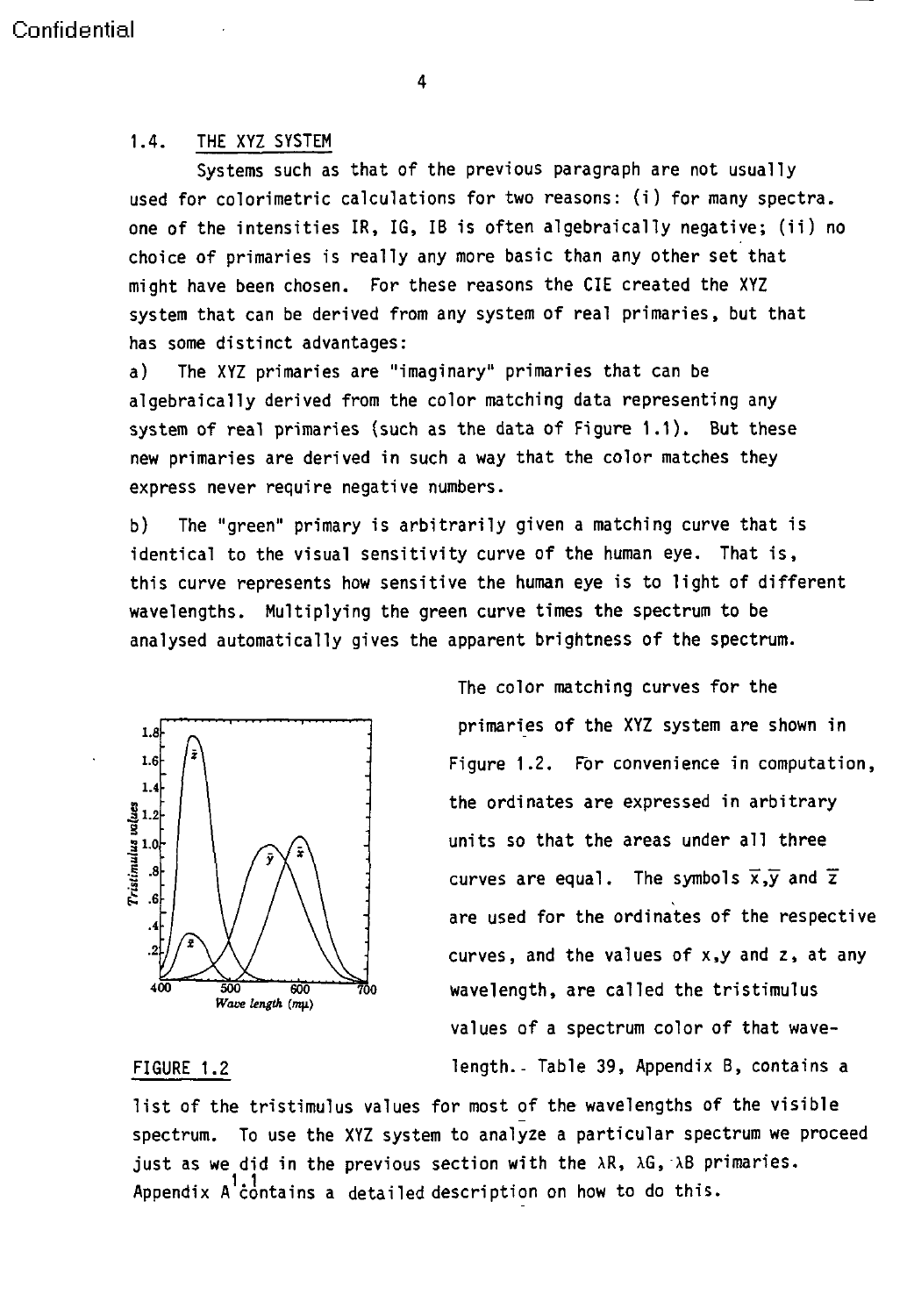5

#### 1.5 CHROMATICITY COORDINATES

Although the tristimulus values X,Y and Z do indeed specify the color of a given spectrum, many people still find it difficult to form a mental image of the actual color in question. Therefore a new set of numbers, called the color or chromaticity coordinates, were invented. They are calculated as follows:

$$
x = \frac{x}{x+Y+Z}
$$
 (5a)  

$$
y = \frac{y}{x+Y+Z}
$$
 (5b)  

$$
z = \frac{z}{x+Y+Z}
$$
 (5c)

In effect, x,y,and z represent the relative amounts of three imaginary primaries required to match a particular spectrum. From equations (5a) to (5c) it is apparent that  $x+y+z = 1$ . Thus once two of the three numbers x,y,z are given, the third is automatically determined, which means there are two independant numbers.As we shall see shortly, the chromaticity coordinates specify only the hue and saturation of a color, but not its brightness. In order to specify the brightness, we continue to use the value of Y. As a matter of convention, the two independant color coordinates that are used to describe the color of a spectrum are x and y. Thus the complete description of the color of a spectrum is given by the values of x,y and Y. These three numbers provide an alternative to using the values of X,Y and Z.

The advantage of using the color coordinates x and y is that they can be displayed graphically - Figure 1.3.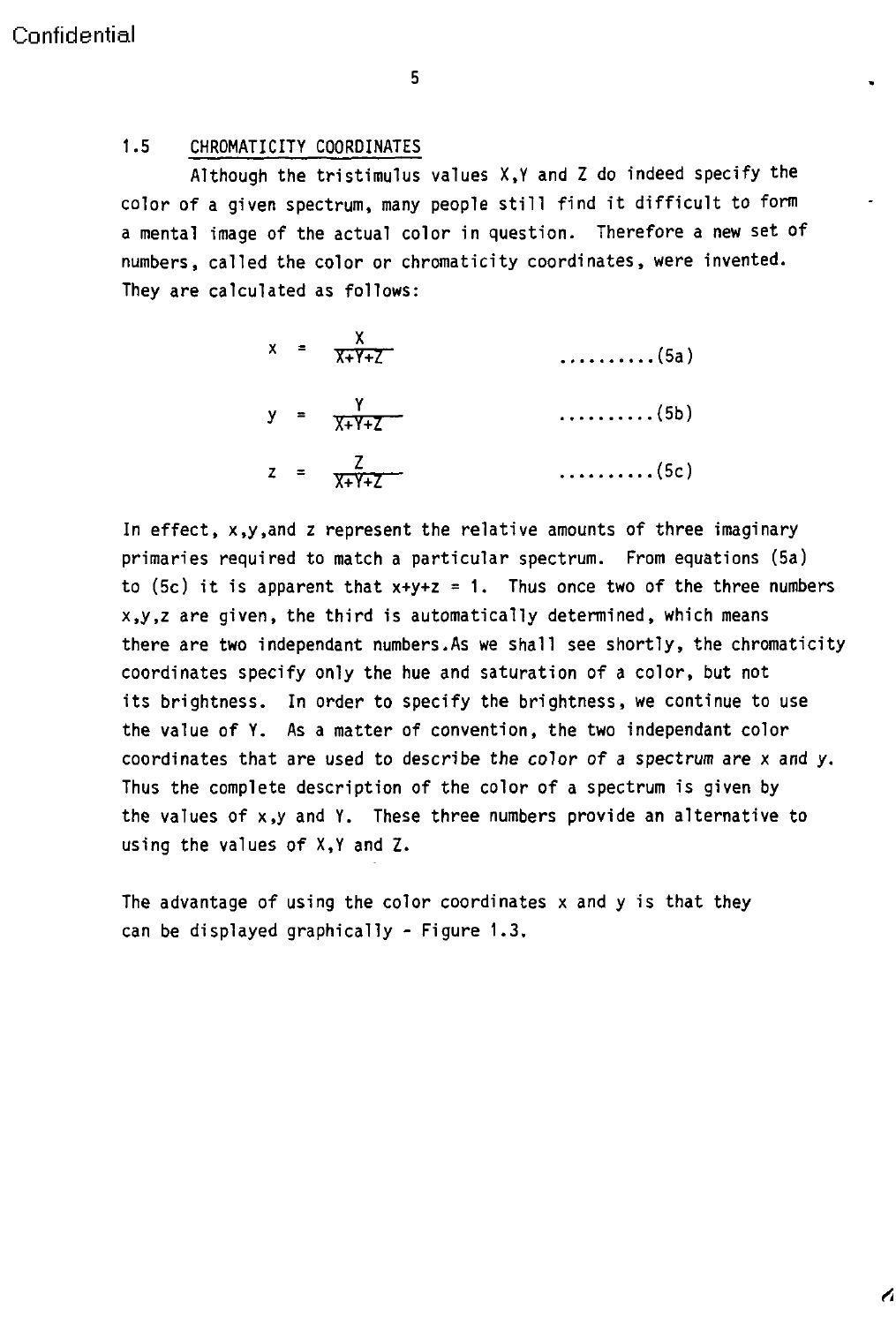

Such a graph is called a chromaticity diagram and every point  $(x,y)$ list of the chromaticity  $\overline{C_{\epsilon, {\rm sso}}}$  coordinates for most of  $\frac{1}{590}$  , the wavelengths of the  $\frac{\sum_{i=1}^{610} 510}{\sum_{i=1}^{640} 51}$  out that all the chromaticitie are found inside the horseshoe shaped graph. This  $\bar{P}^{\text{urop}}$  | | | | | region is called the color locus.

line excluded)

FIGURE 1.3 **FIGURE 1.3** of the color locus represents

**L**

the chromaticities of all the pure colors of the visible spectrum. The corresponding wavelengths-innm-are labelled around the periphery of this curve, which is known as the spectrum locus. The straight-line is called the purple line, which is composed of a mixture of red and blue light.

Points along the spectrum locus and purple line represent colors of the maximum possible saturation or purity. As you move toward the center of the color locus the saturation diminishes until, at the point x=0,33 and y=0,33 the saturation becomes zero. This central point, labelled E in Figure 1.3, represents equal energy<sup>3</sup> white.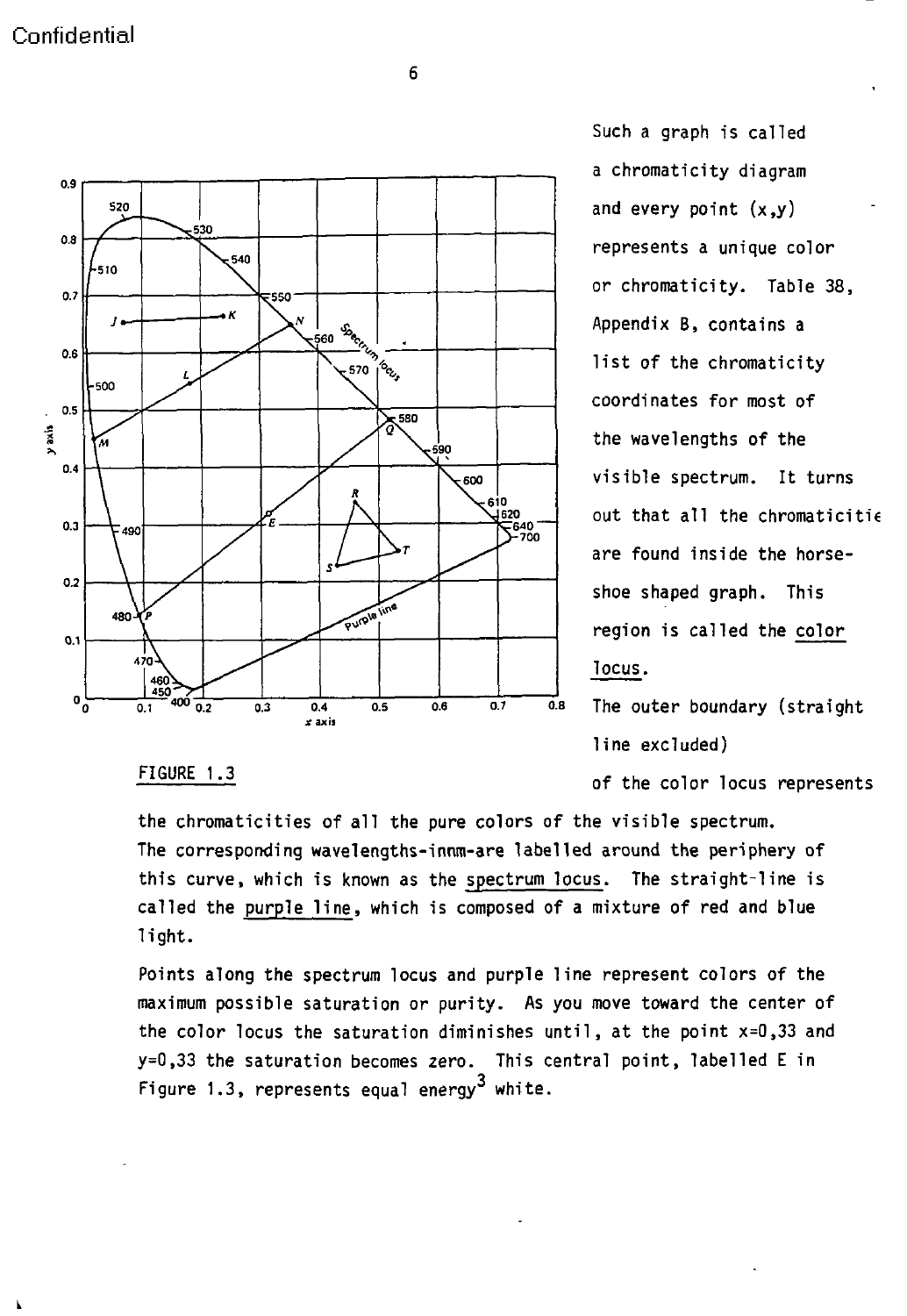7

#### 1.6. USE OF THE CHROMATICITY DIAGRAM

The CIE chromaticity diagram can be used to analyze color mixtures and other features of color. Look again at figure 1.3. Points M and N represent two colors on the spectrum locus. All the chromaticities along the line joining M and N can be achieved by mixing various combinations of the pure color M and the pure color N. For example, point L represents an equal mixture of M and N. Now consider points J and K, which represent the color of light coming through two filters, for example. Again, any chromaticity along the line joining J and K can be achieved by mixing lights J and K.

Of particular interest in Figure 1.3 are points P and Q. Notice that these points both represent pure spectrum colors, and they are joined by a line passing through point E. Pure colors such as P and Q, which lie at opposite ends of a straight line passing through the white point, are called complementary<sup>4</sup> colors.

Finally, let us examine the small triangular region labelled RST. The three spectra represented by R,S and T can be combined to. produce any chromaticity inside this triangle. All the points in the whole area outside the triangle (that is to say the rest of the color locus) cannot be matched by combining R,S and T.

#### 1.7 DOMINANT WAVELENGTH AND PURITY

Let us turn to Figure 1.4. On this figure point S represents the chromaticity of some spectrum of light. Draw a line from point E through point S until the line strikes the spectrum locus at point D. Point D -will be located at a particular wavelength on the spectrum locus. This wavelength is called the dominant wavelength AD of the spectrum represented by point S. The basic hue of this dominant wavelength is the hue of color S. Thus knowing  $\lambda$ D gives us an immediate idea of what kind of color S really is. Now we can also define a purity -p- for the color. White (point E) is considered to have zero purity, while a pure color such as D is considered to be 100% pure.

"4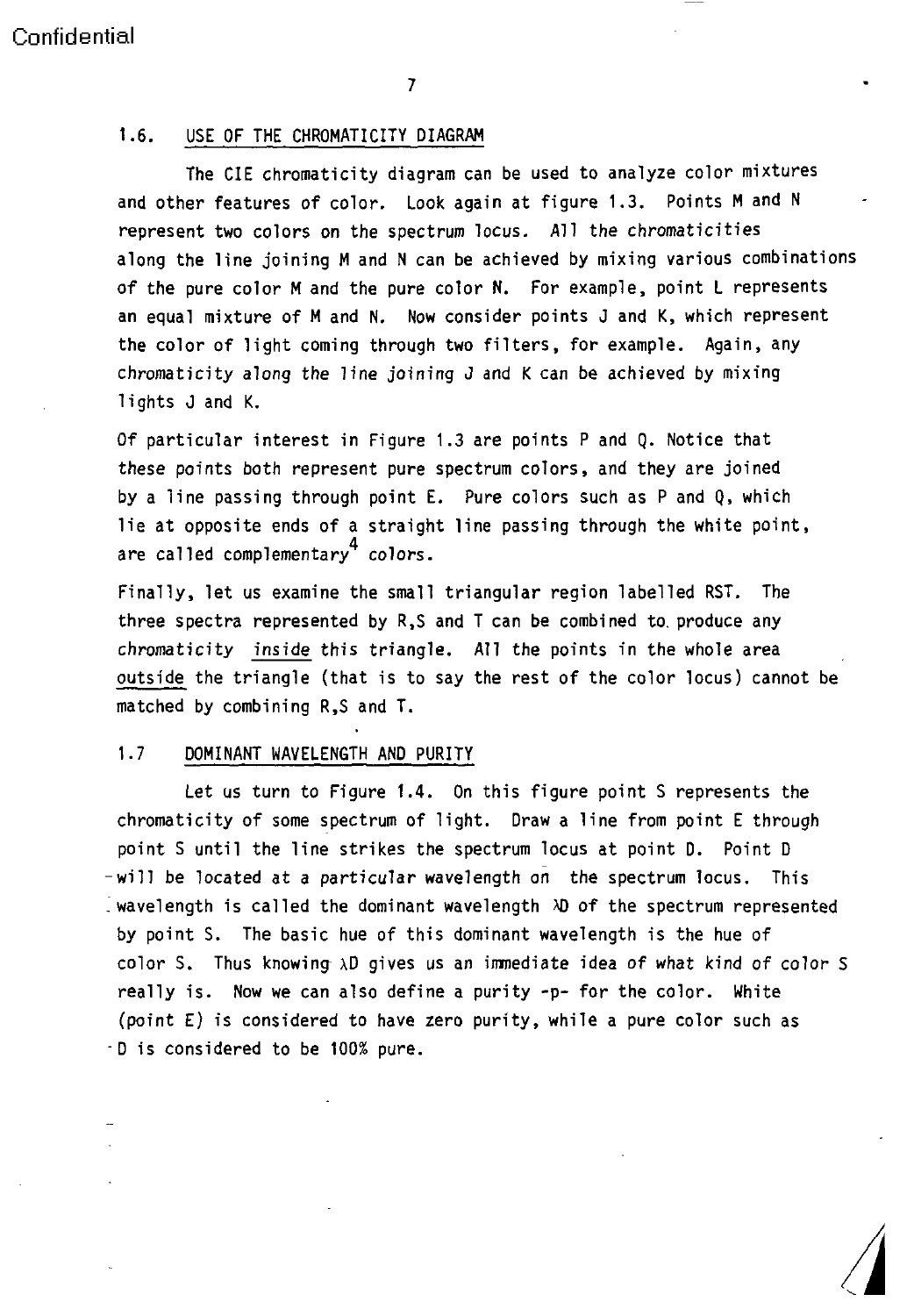8



Thus the purity of point **S,** expressed as a percent is

how far it is remove the full color of tl spectrum locus. The the color of a part icular spectrum of light can be complei giving AD, p and Y.

#### FIGURE 1.4

NB. For some spectra, the chromaticity may lie at a point such as T in Figure 1.4. The purity is still calculated as before, but for the dominant wavelength you extend the line backwards (dash line in fig.1.4) until it hits the spectrum locus. The wavelength at which this occurs is called the complementary dominant wavelength ACD, of the color T.

## 1.8. THE ANALYSIS OF SURFACES

When using CIE method of analysis, you will have to keep two things in mind: (a) the CIE system analyzes the spectrum of light coming from a given object; (b) the spectrum of light coming from a given surface depends on the spectrum of light that illuminates the surface. Thus it would seem that a particular surface could have a whole variety of chromaticities under different circumstances. In order to reduce this problem to manageable proportions, the CIE has adopted three standard light sources, which are used in most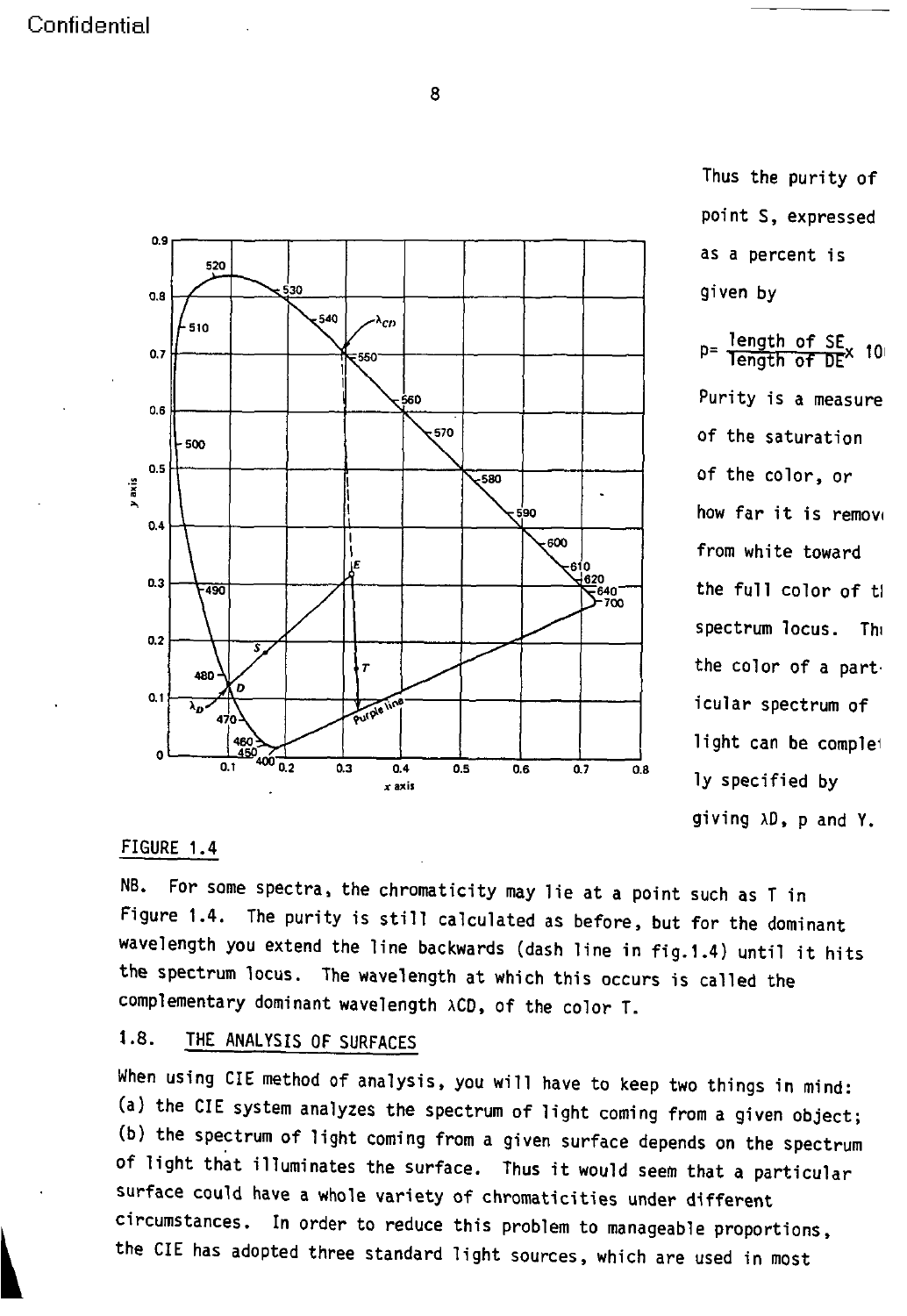practical colorimetry. The spectra of these sources, which are described below, are shown in Figure 1.5.



### SOURCE A

**£ > / /y** noon sunlight. Thi bg using source A **20** in combination liquid filter.

# SOURCE C

This source is similar to an overcast sky or average daylight. Like source B, it can be produced by the use of source A with proper liquid filters.

As an example of how these sources are used in the analysis of color let us begin with Source B. When this source is analyzed, it is found to have chromaticity coordinates of  $x=0,35$  and  $y=0,35$ . Notice they are different from the equal energy spectrum. Figure 1.6 shows the chromaticity of illuminant B plotted on a chromaticity diagram.

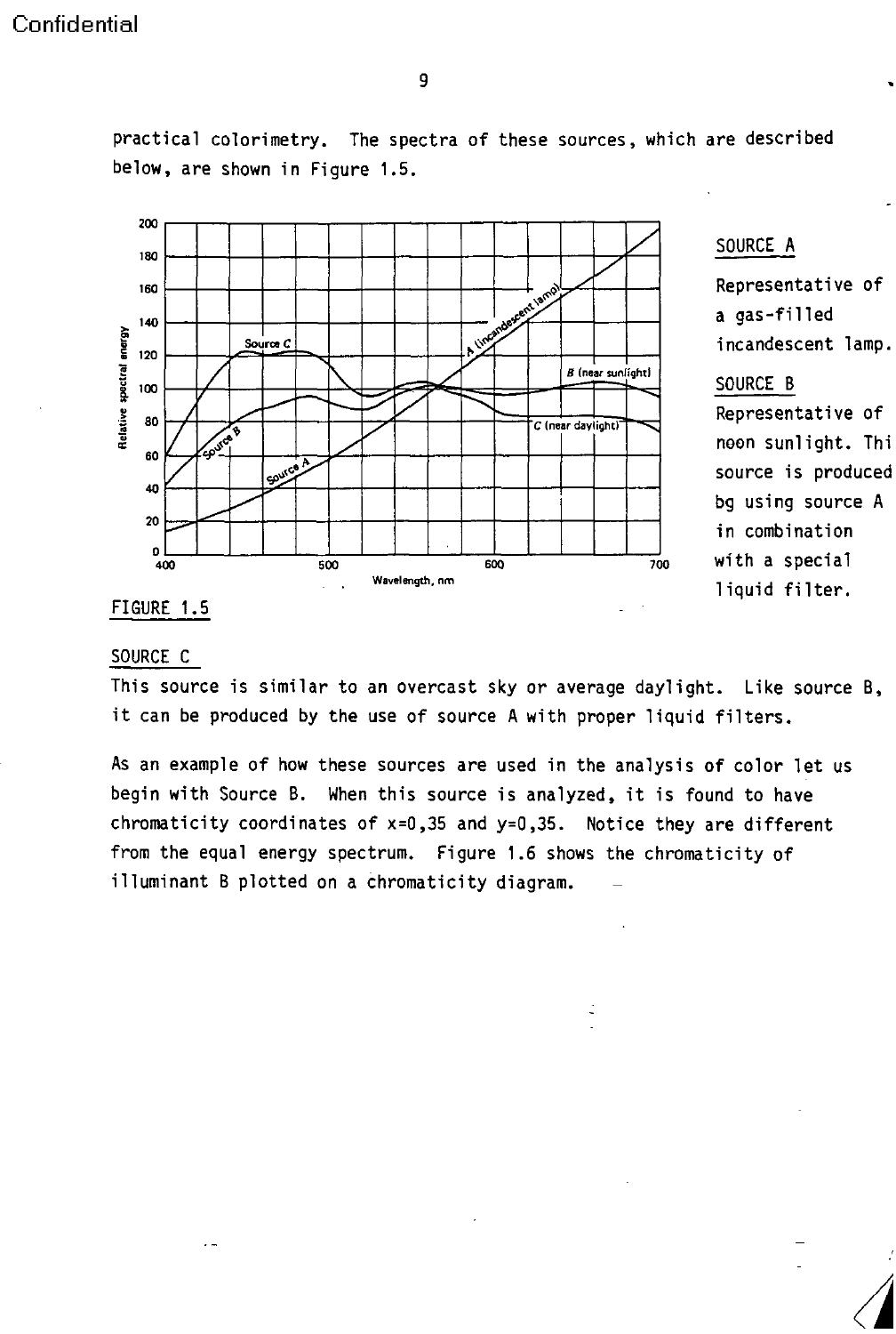

Point S represents the chromaticity ofa surface when source were used, **s56o** the location of probably shift

In order to compute the dominant wave- $\overline{\mathcal{F}}_{700}^{640}$  length and purity of S we must use FIGURE **1.6 surface** the **reflectec** light will have the

same spectral content as source B. The chromaticity of this reflected light will thus be given by point B. Thus point B is taken as the white point under these circumstances. We now proceed as before to compute the dominant wavelength and purity of point S.

In analyzing a surface we must also consider the value of Y. Frequently this is done in terms of a percent. We begin by imagining that our illuminant (for example source B) illuminates a perfectly white surface. We compute the value of Y for this situation and call this value VO. Next we compute the value of Y for the actual surface of interest, and call this value YR. The value of Y expressed as a percent is then given by  $Y = \frac{YR}{Y0}X$  100.

This means that a perfectly white surface would have a value of Y of 100%, while a perfectly black surface would be characterized by 0%. It is entirely possible for two different surfaces to have the same chromaticity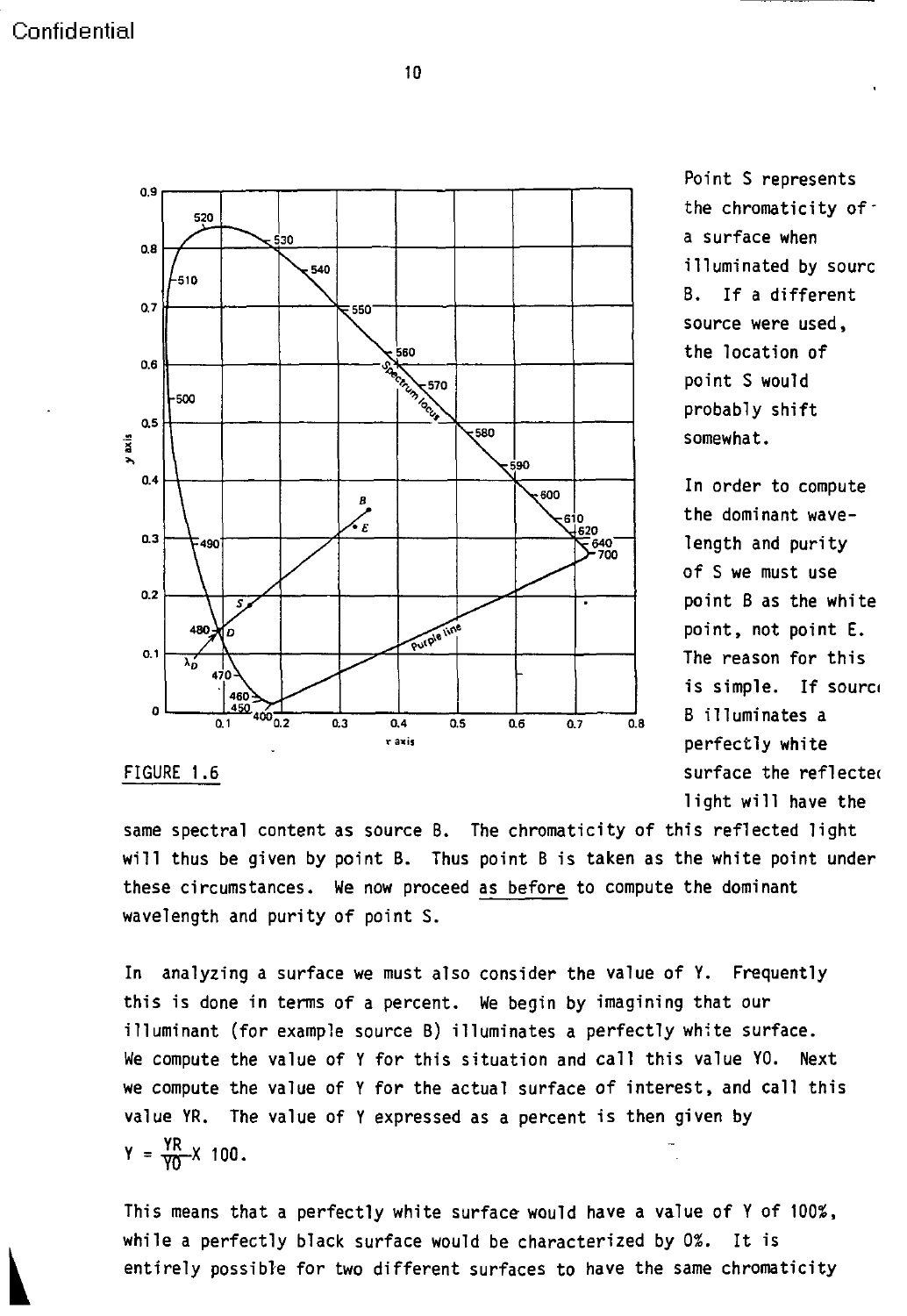coordinates (and therefore the samd  $\lambda$ D and p), but have different values of Y. An example of two such colors might be pink and a dark unsaturated red.

#### 1.9. THE COLOUR OF ALLOYS

Of the few fundamental colorimetric studies of alloys Gardam<sup>6</sup> measured the spectral reflectivity curves of gold, gold alloys, sterling silver, platinum, nickel silver, stainless steel and other alloys. Positions on the colour triangle were calculated. Copper, gold and their alloys gave red or yellow colours with low saturation values. The remainder were very near to the white point being white or grey with zinc, chromium and aluminium tinged slightly blue. The reflectivity curves for copper and gold alloys were stepped while for the basically white or grey metals they were fairly flat. He also demonstrated the important facts that metals are:

1) Highly desarurated, (2) Of a limited range of dominant wavelengths,

3) Of very high luminance - Refer to Table 111.

Furthermore, the variation of CIE coordinates with composition (Table 111) emphasizes that optical phenomena are atomic effects and hence designated in weight percentages will tend to show non-linear variations of 'colour' with composition. During alloying, only relative changes in spectral intensities, depending upon the proportion of phases present in the alloy, are distinguishable.

A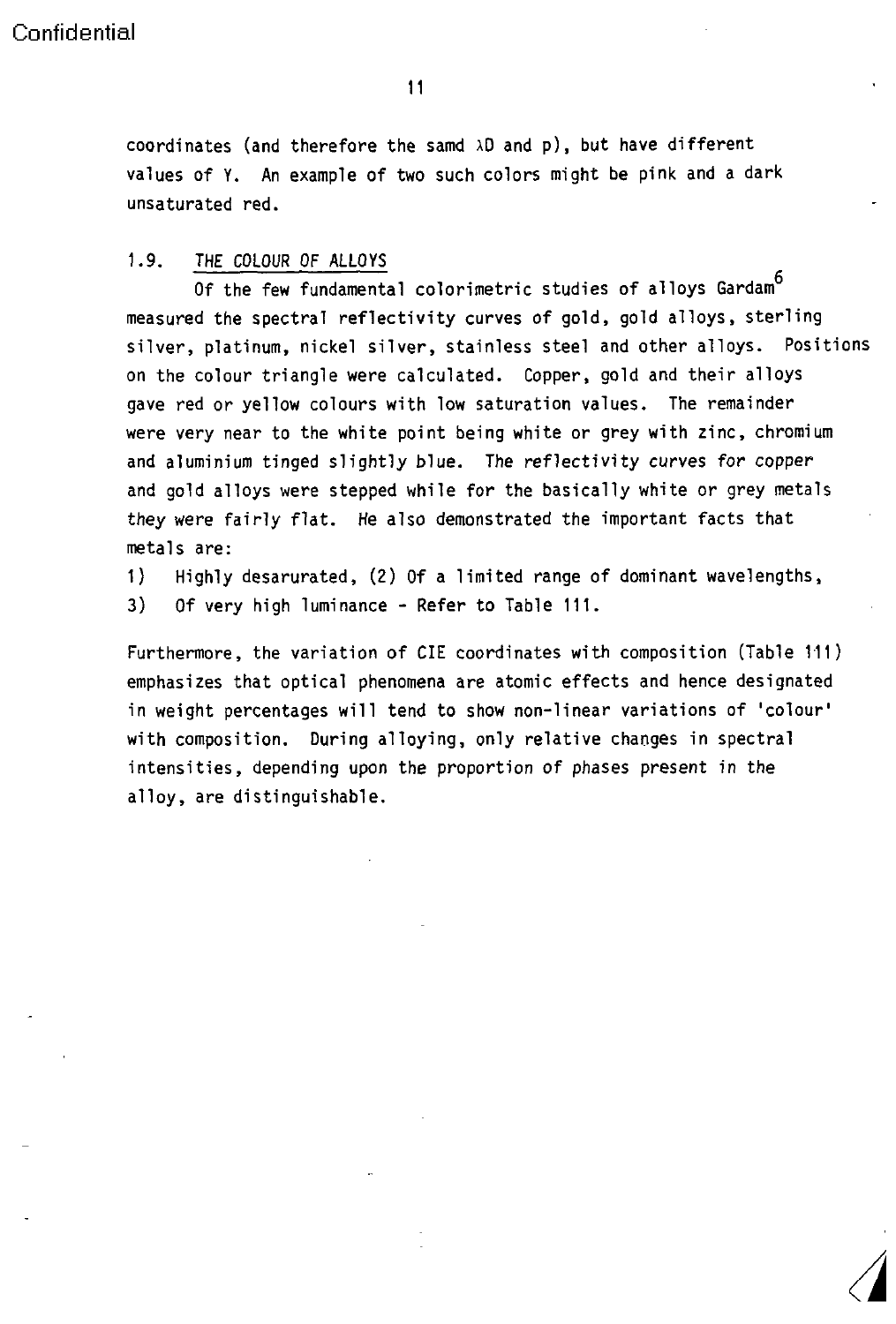$\overline{\phantom{a}}$ 

|           |                                                                                                              |                  | Table III       |                        |                |
|-----------|--------------------------------------------------------------------------------------------------------------|------------------|-----------------|------------------------|----------------|
|           | CIE (Illuminant C 1931) Colour Co-Ordinates of Binary<br>and Ternary Alloys in the Gold-Silver-Copper System |                  |                 |                        |                |
| Alloy     |                                                                                                              | Co-ordinates     | Satura-<br>tion | Dominant<br>wavelength | Luminance      |
| No.       | X                                                                                                            | y                | %               | nm                     | %              |
| ıR        | 0.3583                                                                                                       | 0.3376           | 18.68           | 588.9                  | 71.09          |
| 2<br>3    | 0.3559<br>0.3539                                                                                             | 0.3366<br>0.3358 | 17.77<br>17.02  | 588.8<br>588.8         | 70.47<br>69.26 |
| 4         | 0.3533                                                                                                       | 0.3355           | 16.78           | 588.8                  | 69.37          |
| 5         | 0.3517                                                                                                       | 0.3346           | 16.13           | 589.0                  | 70.16          |
| 6         | 0.3506                                                                                                       | 0.3348           | 15.87           | 588.5                  | 68.07          |
| 7<br>8    | 0.3501<br>0.3508                                                                                             | 0.3360<br>0.3369 | 16.04<br>16.47  | 587.5<br>587.1         | 69.94<br>69.05 |
| 9R        | 0.3598                                                                                                       | 0.3464           | 21.45           | 584.6                  | 68.87          |
| 10R       | 0.3620                                                                                                       | 0.3483           | 22.57           | 584.3                  | 69.34          |
| 11R<br>12 | 0.3779<br>0.3154                                                                                             | 0.3770<br>0.3220 | 34.53<br>3.00   | 579.1<br>576.4         | 65.01<br>95.33 |
| 13        | 0.3196                                                                                                       | 0.3245           | 4.79            | 579.7                  | 91.28          |
| 14        | 0.3253                                                                                                       | 0.3264           | 6.83            | 583.3                  | 86.77          |
| 15<br>16  | 0.3307<br>0.3385                                                                                             | 0.3316<br>0.3372 | 9.67<br>13.28   | 581.8<br>581.9         | 86.90<br>84.45 |
| 17        | 0.3434                                                                                                       | 0.3383           | 14.88           | 583.4                  | 83.81          |
| 18        | 0.3490                                                                                                       | 0.3408           | 17.06           | 584.1                  | 80.22          |
| 19        | 0.3505                                                                                                       | 0.3399           | 17.21           | 585. I                 | 79.68          |
| 20<br>21  | 0.3579<br>0.3679                                                                                             | 0.3407<br>0.3873 | 19.41<br>34.59  | 587.0<br>574.8         | 74.12<br>80.81 |
| 22        | 0.3558                                                                                                       | 0.3783           | 28.96           | 573.5                  | 81.56          |
| 23        | 0.3420                                                                                                       | 0.3635           | 21.27           | 572.3                  | 85.43          |
| 24<br>25  | 0.3278<br>0.3211                                                                                             | 0.3451<br>0.3332 | 12.54<br>7.54   | 571.1<br>571.9         | 85.51<br>90.06 |
| 26        | 0.3177                                                                                                       | 0.3268           | 4.91            | 573.2                  | 90.53          |
| 27        | 0.3157                                                                                                       | 0.3235           | 3.50            | 574.3                  | 90.46          |
| 28<br>29R | 0.3129<br>0.3128                                                                                             | 0.3197<br>0.3193 | 1.70<br>1.58    | 575.0,<br>576.5        | 87.29<br>93.71 |
| 30R       | 0.3110                                                                                                       | 0.3173           | 0.57            | 577.1                  | 95.86          |
| 31        | 0.3602                                                                                                       | 0.3595           | 25.08           | 579.6                  | 72.56          |
| 32<br>33  | 0.3545                                                                                                       | 0.3495           | 20.87           | 581.7                  | 75.37<br>78.24 |
| 34        | 0.3538<br>0.3464                                                                                             | 0.3619<br>0.3591 | 24.01<br>21.27  | 577.0<br>575.3         | 80.95          |
| 35        | 0.3506                                                                                                       | 0.3528           | 20.72           | 579.0                  | 76.21          |
| 36        | 0.3537                                                                                                       | 0.3451           | 19.46           | 583.4                  | 71.51          |
| 37<br>38  | 0.3392<br>0.3430                                                                                             | 0.3529<br>0.3495 | 17.70<br>17.77  | 574.5<br>577.5         | 82.63<br>80.47 |
| 39        | 0.3478                                                                                                       | 0.3462           | 18.21           | 580,8                  | 76.89          |
| 40        | 0.3515                                                                                                       | 0.3418           | 18.00           | 584.4                  | 72.14          |
| 41<br>42  | 0.3312<br>0.3348                                                                                             | 0.3432<br>0.3410 | 12.94<br>13.28  | 574.3<br>577.6         | 85.16<br>83.53 |
| 43        | 0.3401                                                                                                       | 0.3406           | 14.61           | 580.5                  | 79.34          |
| 44        | 0.3447                                                                                                       | 0.3402           | 15.74           | 582.8                  | 76.72          |
| 45<br>45R | 0.3500<br>0.3519                                                                                             | 0.3418<br>0.3411 | 17.58<br>17.89  | 583.9<br>584.9         | 74.46<br>72.33 |
| 46        | 0.3310                                                                                                       | 0.3356           | 10.82           | 578.7                  | 81.22          |
| 46R       | 0.3276                                                                                                       | 0.3401           | 11.12           | 573.5                  | 90.34          |
| 47<br>48  | 0.3293<br>0.3334                                                                                             | 0.3352<br>0.3353 | 10.28<br>11.42  | 577.8<br>580.4         | 84.81<br>82.91 |
| 49        | 0.3404                                                                                                       | 0.3378           | 13.94           | 582.4                  | 77.99          |
| 50        | 0.3466                                                                                                       | 0.3381           | 15.68           | 584.8                  | 74.49          |
| 51        | 0.3497<br>0.3224                                                                                             | 0.3378           | 16.30           | 586.5<br>575.2         | 73.13          |
| 52<br>53  | 0.3265                                                                                                       | 0.3310<br>0.3327 | 7.29<br>8.85    | 577.6                  | 86.83<br>85.49 |
| 54        | 0.3306                                                                                                       | 0.3331           | 10.05           | 580.4                  | 83.64          |
| 55        | 0.3336                                                                                                       | 0.3338           | 11.04           | 581.7                  | 82.46          |
| 56<br>57  | 0.3419<br>0.3452                                                                                             | 0.3375<br>0.3364 | 14.25<br>14.56  | 583.3<br>585.4         | 76.01<br>76.09 |
| 58        | 0.3511                                                                                                       | 0.3374           | 16.70           | 586.9                  | 72.60          |
| 59        | 0.3184                                                                                                       | 0.3254           | 4.72            | 576.4                  | 87.76          |
| 60        | 0.3231                                                                                                       | 0.3268           | 6.35<br>8.02    | 580.5                  | 86.66<br>85.20 |
| 61<br>62  | 0.3271<br>0.3325                                                                                             | 0.3290<br>0.3311 | 10.02           | 581.6<br>583.4         | 81.08          |
| 63        | 0.3488                                                                                                       | 0.3376           | 16.14           | 585.9                  | 72.13          |
| 64        | 0.3437                                                                                                       | 0.3366           | 14.51           | 584.6                  | 74.95          |
| 65        | 0.3360                                                                                                       | 0.3349           | 11.98           | 582.3                  | 79.76          |

66 0.3536 0.3376 17.42 587.5 71.76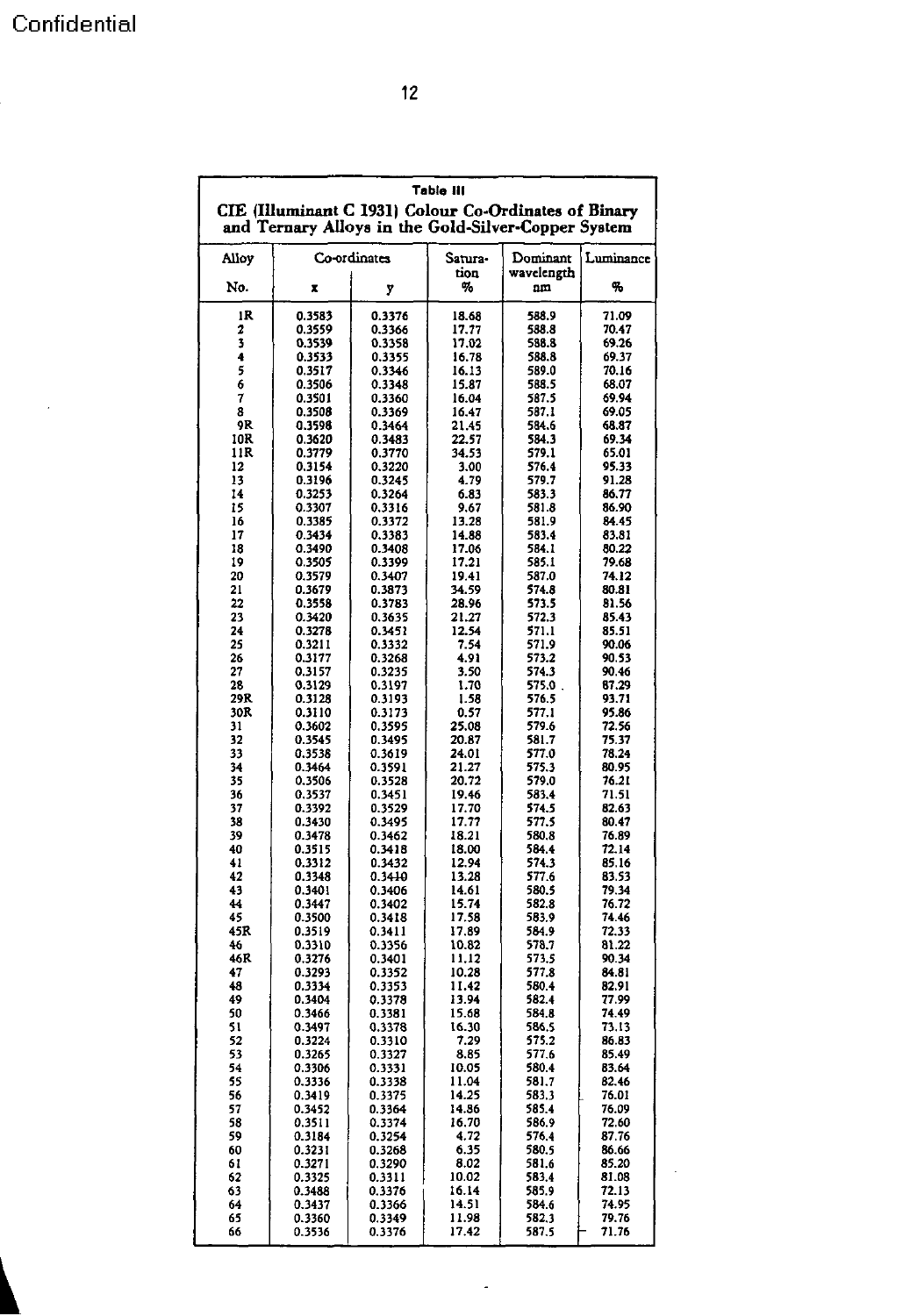#### 1.10 IN CONCLUSION

The whole point of colorimetry is to provide an accurate way of describing a color that can be faithfully reproduced anywhere at anytime. The CIE system provides a way of reducing the spectrum of light coming from any object to a set of three numbers -  $X,Y,Z$  or  $x,y,Y$  or  $\lambda D, p,Y$ . Very important is that the tristimulus values do tell us how to match the visual stimulus presented by the spectrum in question, but under a given set of conditions.



Thus two entirely different spectra which have identical will appear identical- $\frac{1}{100}$  Figure 1.7. If the are changed, the FIGURE FIGURE 1.7. 1.7. -. , - actual color

produced by the two spectra may change, but the match will remain intact provided the tristimulus values are still equal.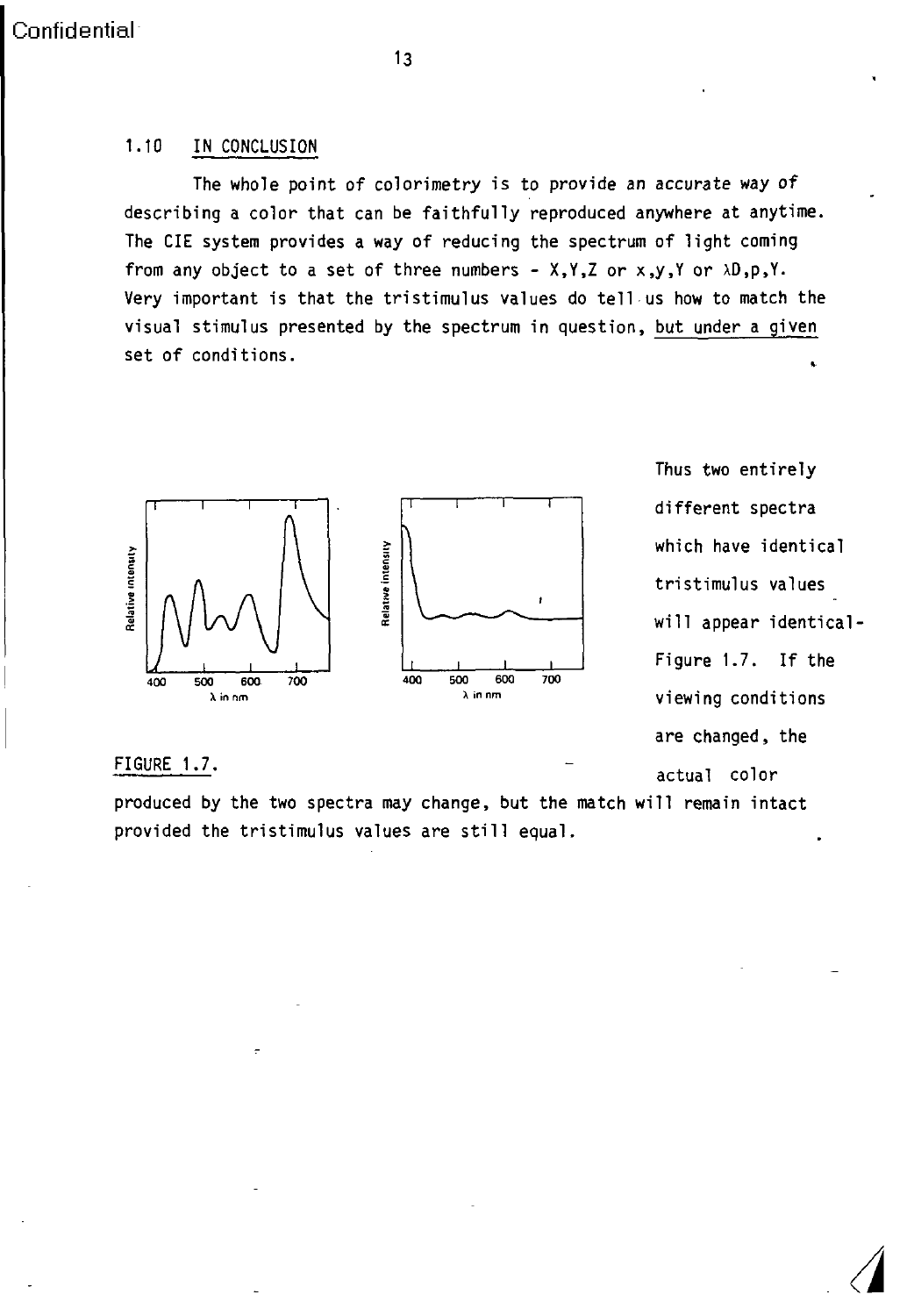9

14

#### REFERENCES AND NOTES FOR SECTION 1

- 1. From "Light and Color" by R. Daniel Qverheim and David L. Wagner, 1982, p.63-78; 1.1 p. 246-252. NB. Compare with p 350-356 and p.360-363 from "Optics" by Sears, 3rd edition, 1958.
- 2. Colorimetry the science dealing with the description of color.
- 3. An "equal energy" source is only theoretical and is a perfectly white source which contains equal intensities of all wavelengths.
- 4. When two colors can be combined in the proper proportion to produce pure white, they are complementary.
	- 5. Refer to p.356 and p.359 from "Optics" by F.W. Sears, 3rd edition, 1958.
	- 6. G.E. Gardam, Trans. Inst. Met. Finish, 1964, 41, p. 190-199. G.E. Gardam, Trans. Inst. Met. Finish, 1966, 44, p. 186-188.

#### NOTE:

The explanation of the CIE system for the description of colour in this T.M., is very much simplified, and the graphs supplied are not suitable for accurate calculations. The methods described in Appendix A are not necessarily the best or the most accurate, but they were given just to give an idea of how to use the system. With some practice, you will be able to develop much quicker and more accurate methods, for example when using some of the other tables provided in Appendix B.

For more detailed descriptions of the CIE system and other colour aspects, refer to ref.1 mentioned above,as well as the following publications.

- i. "An Introduction to Color" by Ralph, M. Evans, John Wiley and Sons, Inc, New York, 1959.
- ii. "The CIE International Colour System Explained" by G.J. Chamberlin, Tintometer Ltd, Salisbury, 2nd ed. 1955.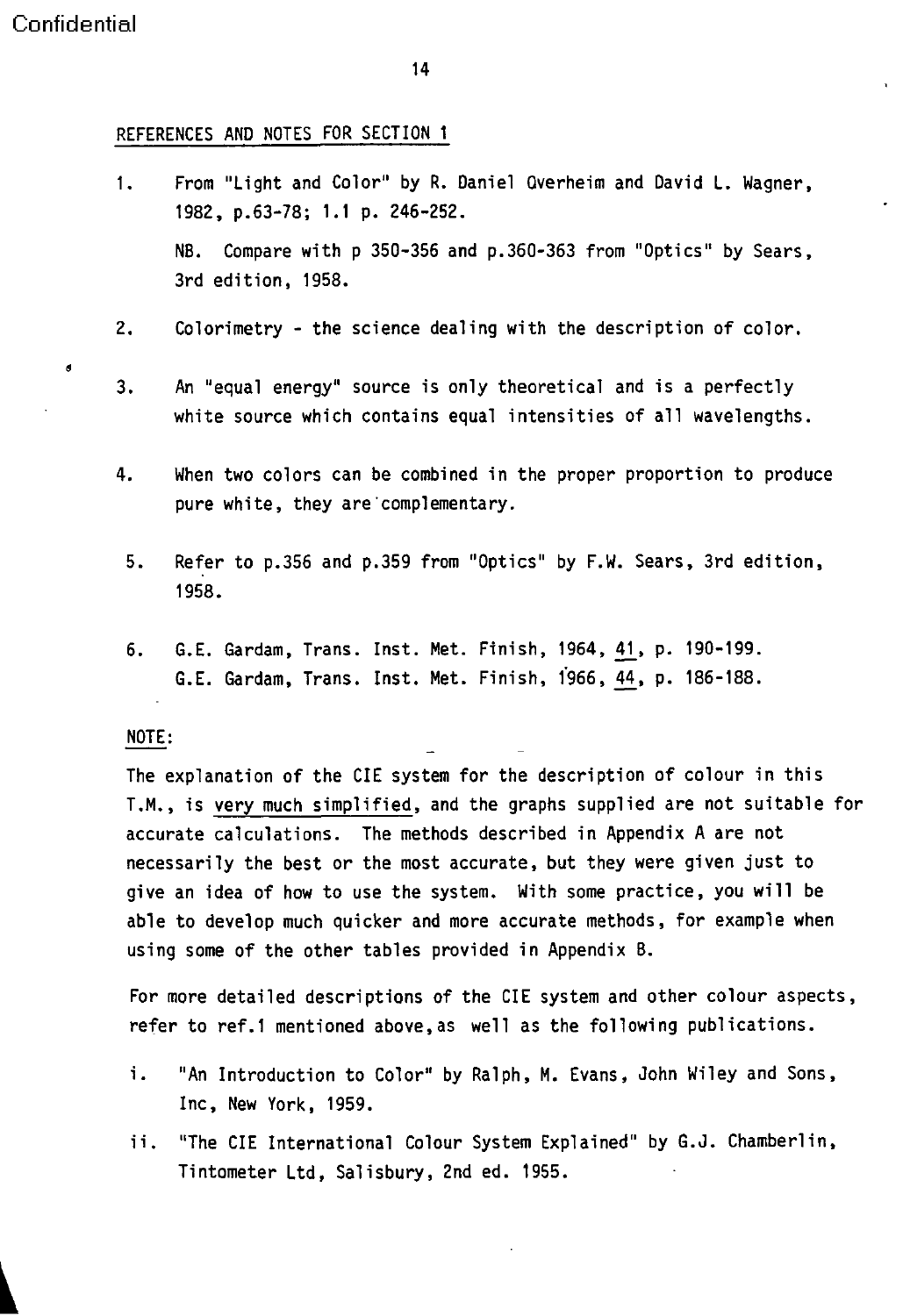#### 2. THE SPECTROPHOTOMETER

#### 2.1. INTRODUCTION

Spectrophotometry is the measurement of light emitted, transmitted or reflected as a function of wavelength. The spectrophotometer is an instrument to do this measurement. In the spectrophotometer white light is split into its constituent wavelengths and monochromatic light impinges on the unknown surface. The intensity of the reflected light is measured by photocells and colour is characterised by plotting absorbence versus wavelength.. The CIE system is then used to desribe the colour of the surface.

### 2.2. THE PRINCIPLE OF A MONOCHROMATIC SPECTROPHOTOMETER<sup>1</sup>



Refer to Figure 2.1. Light from source A is dispersed by prism B, and a narrow range of wavelengths is isolated by slit C- in other words the light beam has been made monochromatic<sup>2</sup>. The beam passing through the slit is divided at D into two beams of equal intensity by a half-silvered mirror or its equivalent. The transmitted beam strikes a standard white surface, usually magnesium oxide, while the reflected beam, after reflection from mirror E, strikes the surface of the sample. The latter, in general, has a lower reflectance than the standard, so it appears less bright than the standard. The quantity of light striking the standard may be reduced by a device shown schematically at F, until sample and standard appear equally bright. If, for example, the light incident on the standard must be reduced to 70% to secure a brightness match, the reflectance of the sample at this wavelength is 70%. By repeating the measurement at other wavelengths, the complete reflectance curve of the sample may be obtained. Usually this reflectance curve is plotted automatically on a sheet of coordinate paper by a device on the spectrophotometer. Such a spectrophotometer is called an automatic recording spectrophotometer. Figure 2.2 contains reflectance curves and chromaticities of a few colour samples.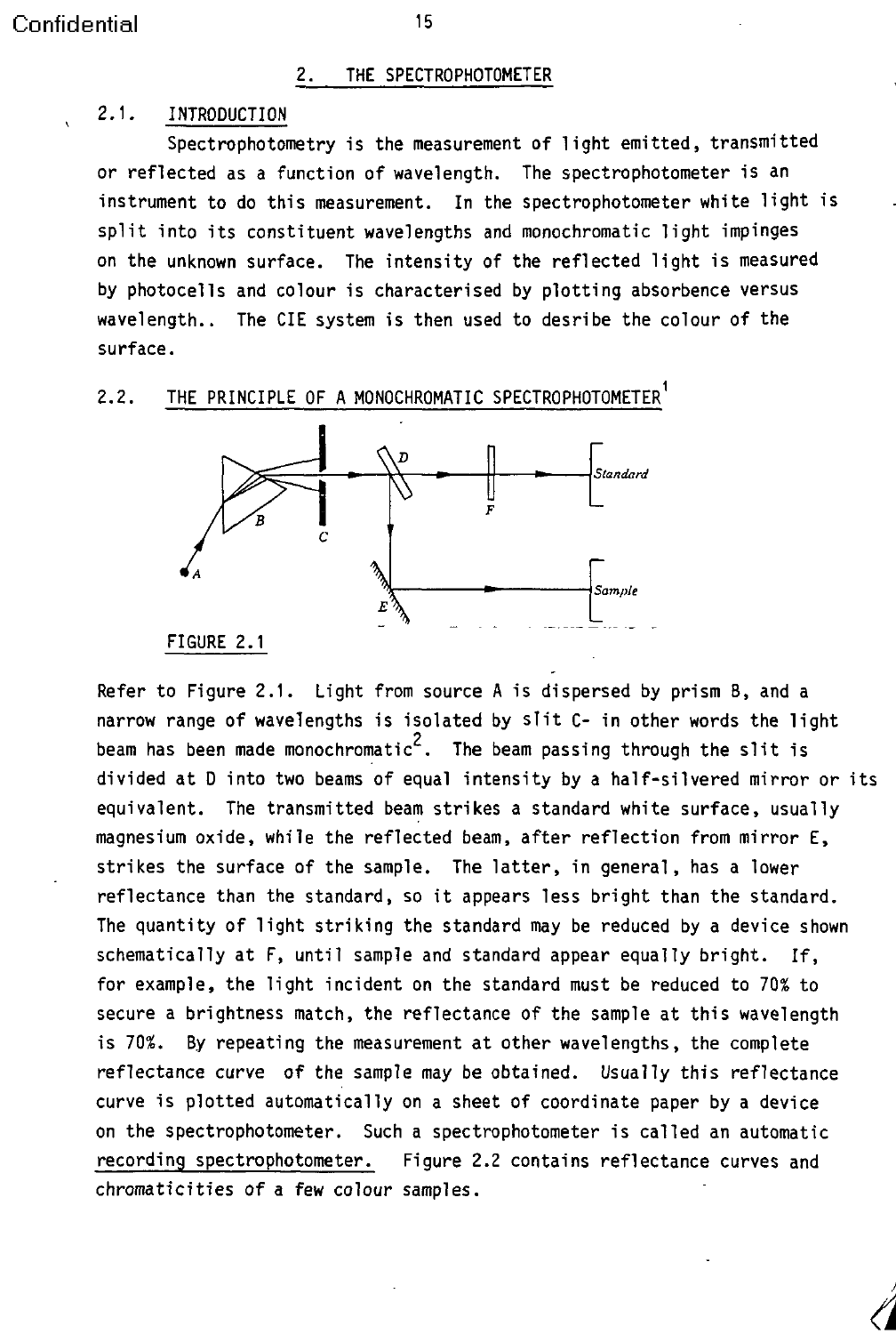The curves were replotted on a smaller scale from the curves drawn by a recording spectrophotometer. Notice carefully that each sample reflects to some extent throughout the spectrum. That is, it is not true that the yellow sample reflects only yellow, the green sample only green, and so on.

## 2.3. ABRIDGED SPECTROPHOTOMETRY<sup>3</sup>

For approximate determination of spectral reflection and transmission curves, simple types of spectrophotometer are used in which narrow bands throughout the spectrum are produced by means of coloured filters sometimes again by mechanical screening of a spectrum. This method is known as abridged spectrophotometry. For a sample that has a very gradual change of reflectance with wavelength, the abridged approach may be entirely satisfactory. The widespread use of abridged spectrophotometry is due to the dual situation that most colours show gradual selective absorption and that such instruments are relatively inexpensive.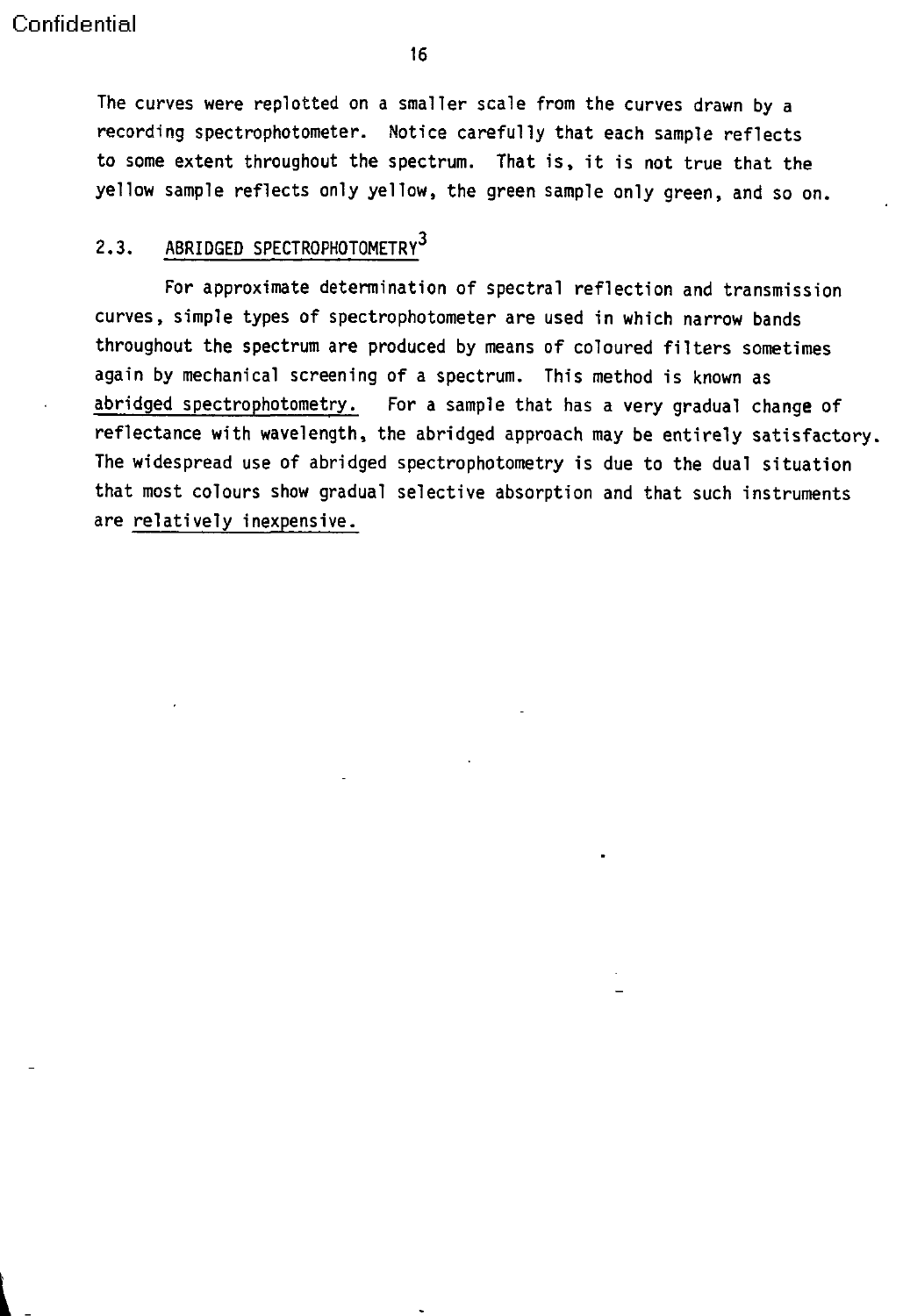Confidential<sup>®</sup>



 $\overline{1}$ 

## FIGURE 2.2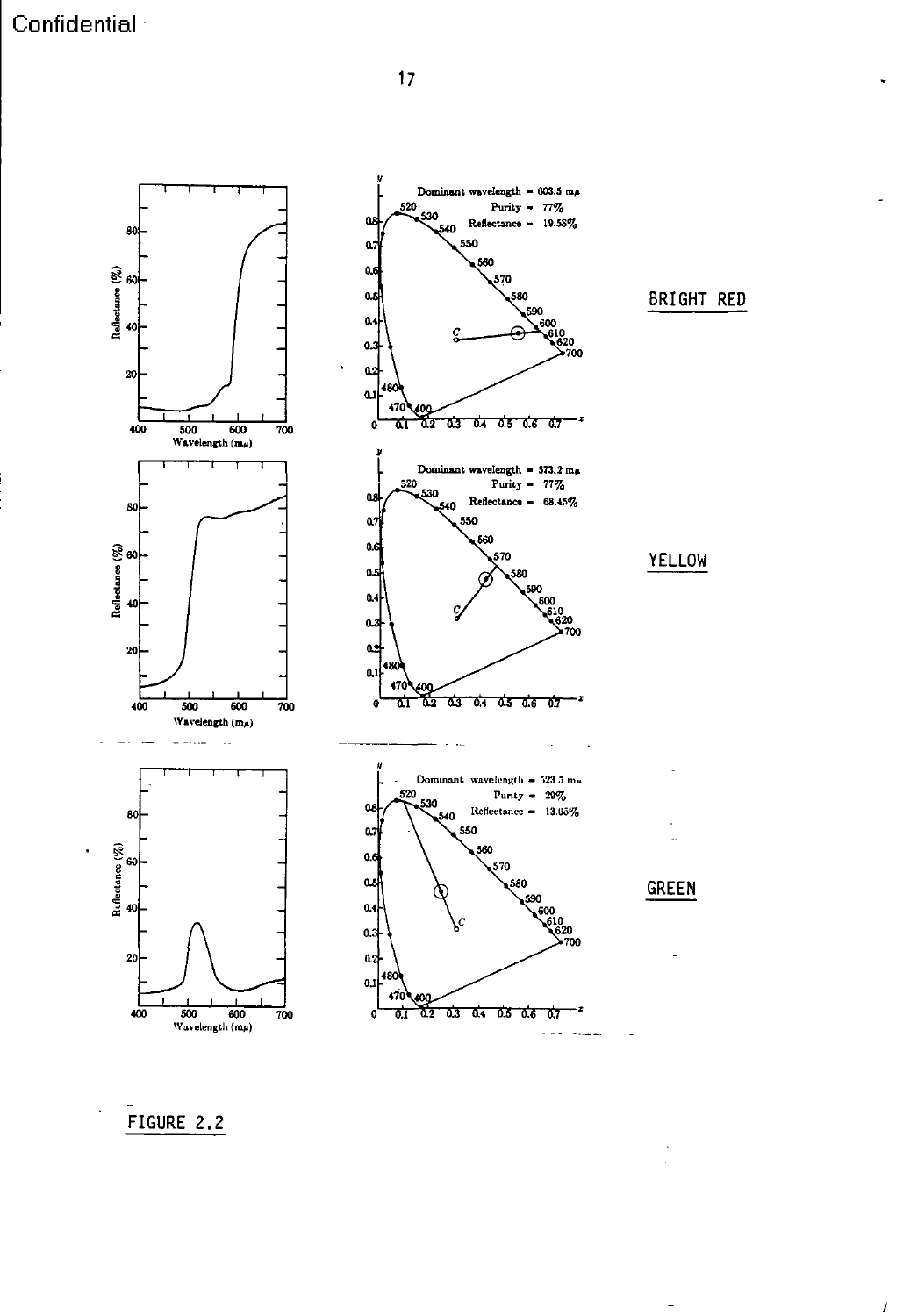#### **18**

## 2.4. ACCURACY OF RESULTS<sup>4</sup>

Let us now discuss some aspects, as well as a few components of the spectrophotometer, that may have an influence on the accuracy of results obtained.

#### a) Surface of sample

When determining whether two samples will match when viewed together, it is essential that the viewing and measuring situations give the same results. It is entirely possible, for example, to have a glossy and dull sample which have exactly the same colour to the eye but which measure quite differently on a particular instrument. Colours with these two surfaces if they measured alike on the instrument would look different,

When working with metal surfaces, you must be extra careful, for reasons that will soon become clear. When light strikes the surface of a metal it is selectively reflected. That is, some wavelengths are reflected more efficiently than others. This selective reflection is different for each type of metal, thus gold appears different from silver, which appears different from copper, and so on.

If the surface is somewhat rough, the tiny imperfections in the metal surface produce a certain amount of diffuse reflection, and the effective specular reflection is thus reduced. However, the spectral composition of the reflected light will be the same regardless of the nature of the surface (provided it is clean).

Whenever a glossy surface of the ordinary type-varnished wood or the like is illuminated by sunlight, there is a relatively high percentage of light falling on the surface which is specularly reflected without selective absorption. When such a sample is seen by an observer who wants to look at the wood he turns it at such an angle that he does not see this specular beam. Most, but not all, spectrophotometers are designed to imitate this kind of viewing. The usual technique is to block out the beam which reflects from the front surface and measure only the light diffusely reflected from the material below. This works satisfactorily for samples in which the colour to be measured is produced diffusely. A case of particular importance is that of the metals. As noted earlier it is the specular beam that is selectively reflected,and the energy distribution of its colour determines the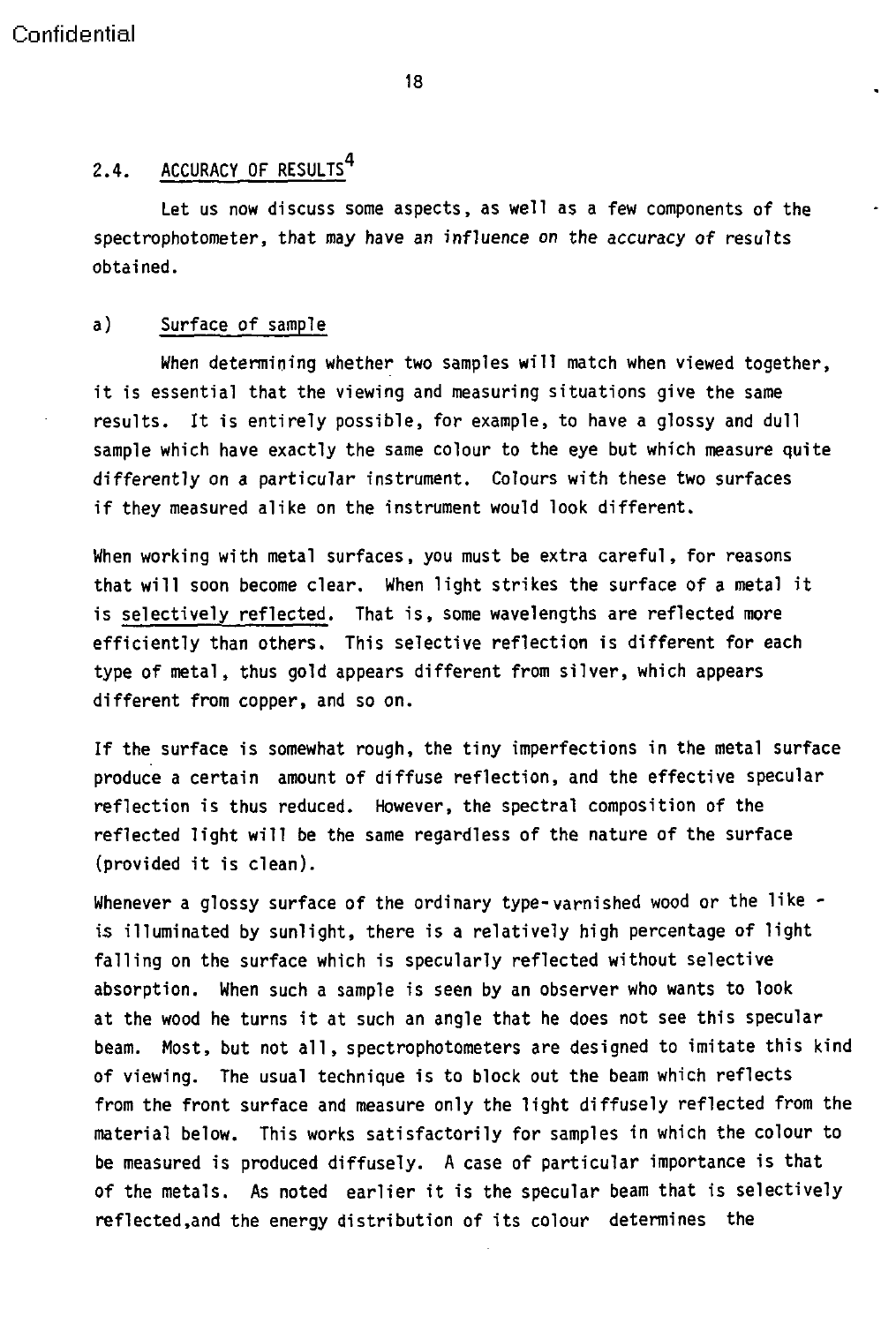appearance. If a highly polished sample of copper or brass is placed in an instrument which blocks out the specularly reflected beam, it will give either no reading at all or so little as not to be significant, even though the true reflectances may run from 60 to 100 percent. Obviously, in this case it is the specular component that should be picked up and measured.

In conclusion, be aware of the following: how the instrument will respond to the way the surface has been prepared; the angle at which the sample is placed with reference to the light source and the receptor.

#### b) Illuminance

As mentioned in the previous section, it is always important to give the source of illumination when giving the colour coordinates of a specific surface. Standard Illuminants A,B and C have been described in paragraph 8 of the previous section. The CIE Committee on colorimetry proposed in 1965 to define new standard illuminants called D which are intended to represent mean daylight of various colour temperatures $^5$ ; the standard one is D6500 (or D65).

It must be emphasised that the illumination and the viewing conditions in a spectrophotometer must be made uniform if comparable sets of readings are to be obtained. Although this necessity is entirely correct as a generalization and holds for all samples of all types, its importance varies from one sample to another. For a few types of measurement uniformity of illumination and viewing conditions is so extremely important that a specially constructed instrument may be necessary, particularly when measurements are made on metallic surfaces or on those which fluoresce under ordinary illumination.

#### c) Photoelectric Receptors

It is a fact that two different persons will not observe a colour, or change in colour, in exactly the same way. This problem was greatly overcome by the development of the photocell. There are distinct advantages in using it rather than the eye. For instance, observations are independent of the observer and are made more quickly and with less fatigue. But there are two things about photoelectric receptors that must always be kept in mind:

- i) the wavelength sensitivity of the receptor, and
- ii) the absolute sensitivity of the receptor.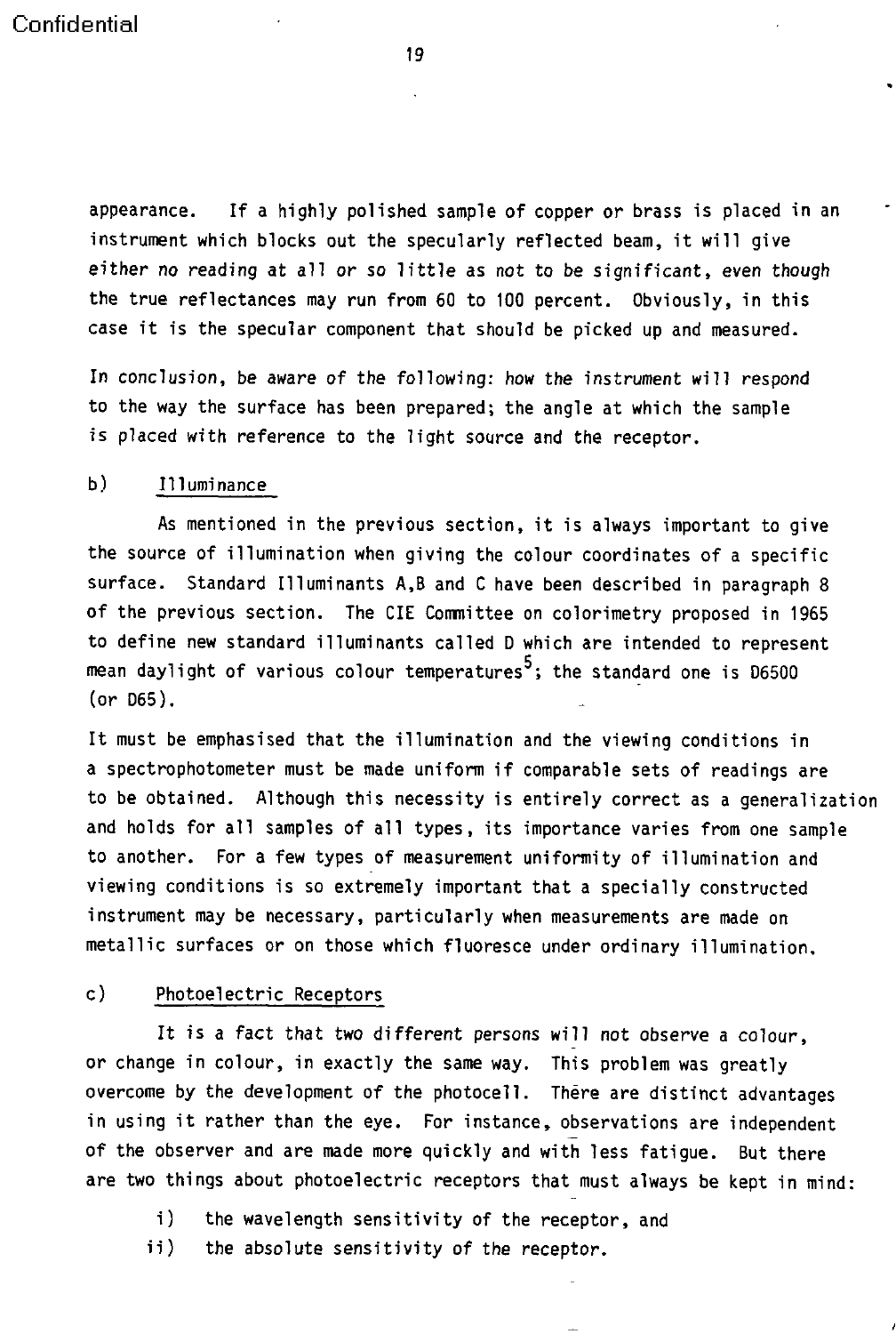i) In monochromatic spectrophotometry the wavelength sensitivity of the receptor, whether it is the eye, a photocell or any other photosensitive device, does not affect the result obtained. The fact that the light used is restricted to a narrow wavelength region means that only this range of the sensitivity is used for any one measurement. If this region is quite narrow, there will be no appreciable change in the sensitivity over such range, and the results will not change. If the range is larger, however, as it is in most of the abridged spectrophotometers, the change in sensitivity with wavelength will affect each reading differently and the result will no longer be independent of the receptor used. If a given sample is completely unknown, it follows that only an instrument with narrowest possible range can be used for the first measurement. If many samples known to be similar to it are to be measured, a suitable abridged type may then be used. This restriction is not severe in many applications, and abridged instruments, because of their lower cost and high operating speed, have many valuable applications. To avoid serious error, however, they should be used in conjunction with a monochromatic type.

ii) In general the lower the light intensity to which the receptor will respond measurably the lower is the minimum percent reflectance that may be determined with the instrument, although the minimum also depends on the intensity of the light falling on the sample and the way in which the reflected light is picked up from the sample. The ordinary spectrophotometer is not capable of reading less than one percent of reflectance in any part of the spectrum. Whereas this limitation is suitable for a good many samples,there are a great many cases for which it is entirely insufficient, especially in the blue end of the spectrum. Instruments for doing these measurements are too expensive for most practical purposes.

If a spectrophotometer is to give readings on the CIE system  $^6$ , it means that three filters of some kind must be provided which will give to the photocell spectral sensitivities similar to the  $\overline{x},\overline{y},$  and  $\overline{z}$  distribution curves. Then if the output of the cell is proportional to the amount of light falling on it, and adjustments can be made so that the readings, using the three filters are equal for an equal energy source (or proportional to the tristimulus values for any other standard source used for calibration), observations on any colour sample will give readings proportional to the tristimulus values (or distribution coefficients), XY and Z of the sample.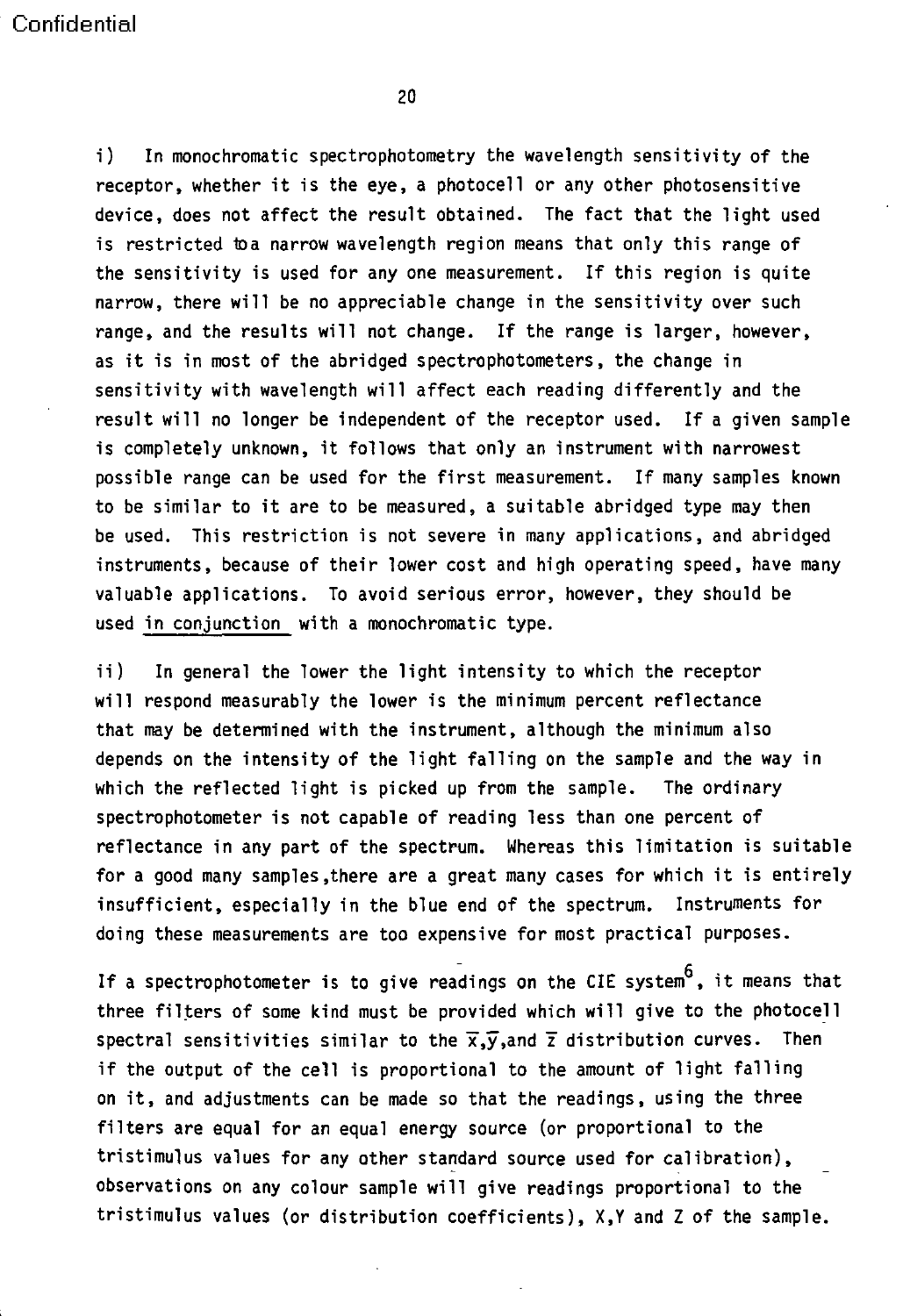I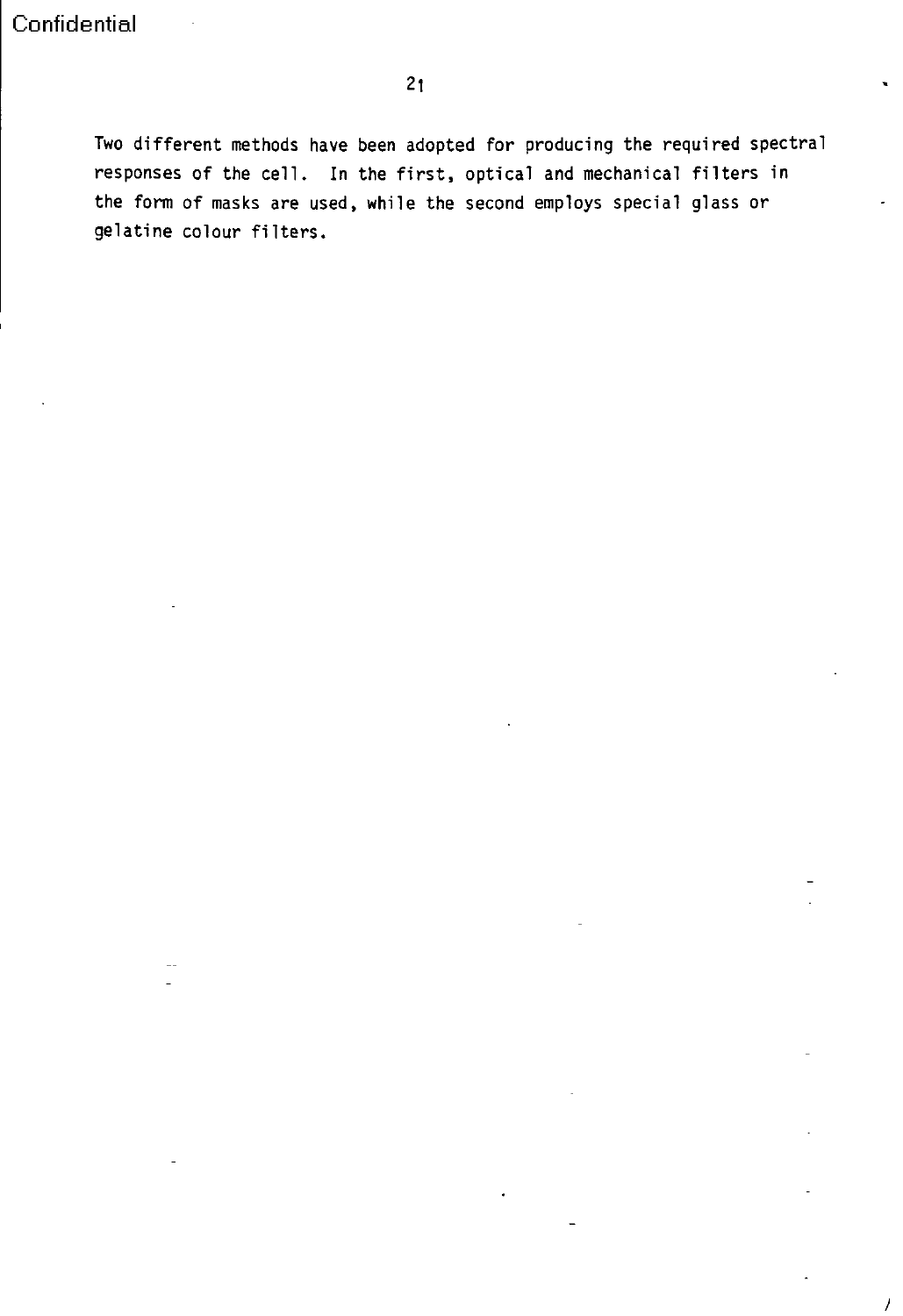#### REFERENCES AND NOTES FOR SECTION 2

- 1. From "Optics" by F.W. Sears, p 357, 359, 3rd ed. 1958.
- 2. A device that transmits a particular wavelength from a achromatic spectrum, is called a monochromator. Unfortunately a certain amount of stray white light is always present; it arises from the presence of small dust particles on the various optical components and from any multiple reflections which may occur in them. To remove this unwanted light the light from the monochromator is passed through a second monochromator which readily transmits the selected monochromatic beam and disperses the unwanted white light. The whole system is known as a double monochromator.
- 3. From "Optics" by C.J. Smith, p 436; 1960 and "An Introduction to Color" by R.M. Evans, p 190; 1959.
- 4. From "An Introduction to Color" by R.M. Evans, p 191-192 and "Optics" by C.J. Smith, p455-456.
- 5. For more information on colour temperatures, refer to "Light and Color" by R.D. Overheim and D.L. Wagner, p28-30, 1982.
- 6. This is an alternative method to those described in Appendix A, which assume a spectrophotometer only gives a reflectance versus wavelength curve.

#### NOTE:

Most of the references used for this section are more than 20 years old. Thus there could have been new developments and inventions since then, but the aim of this section was really to briefly outline the working principles of spectrophotometers and points which should be borne in mind when using them.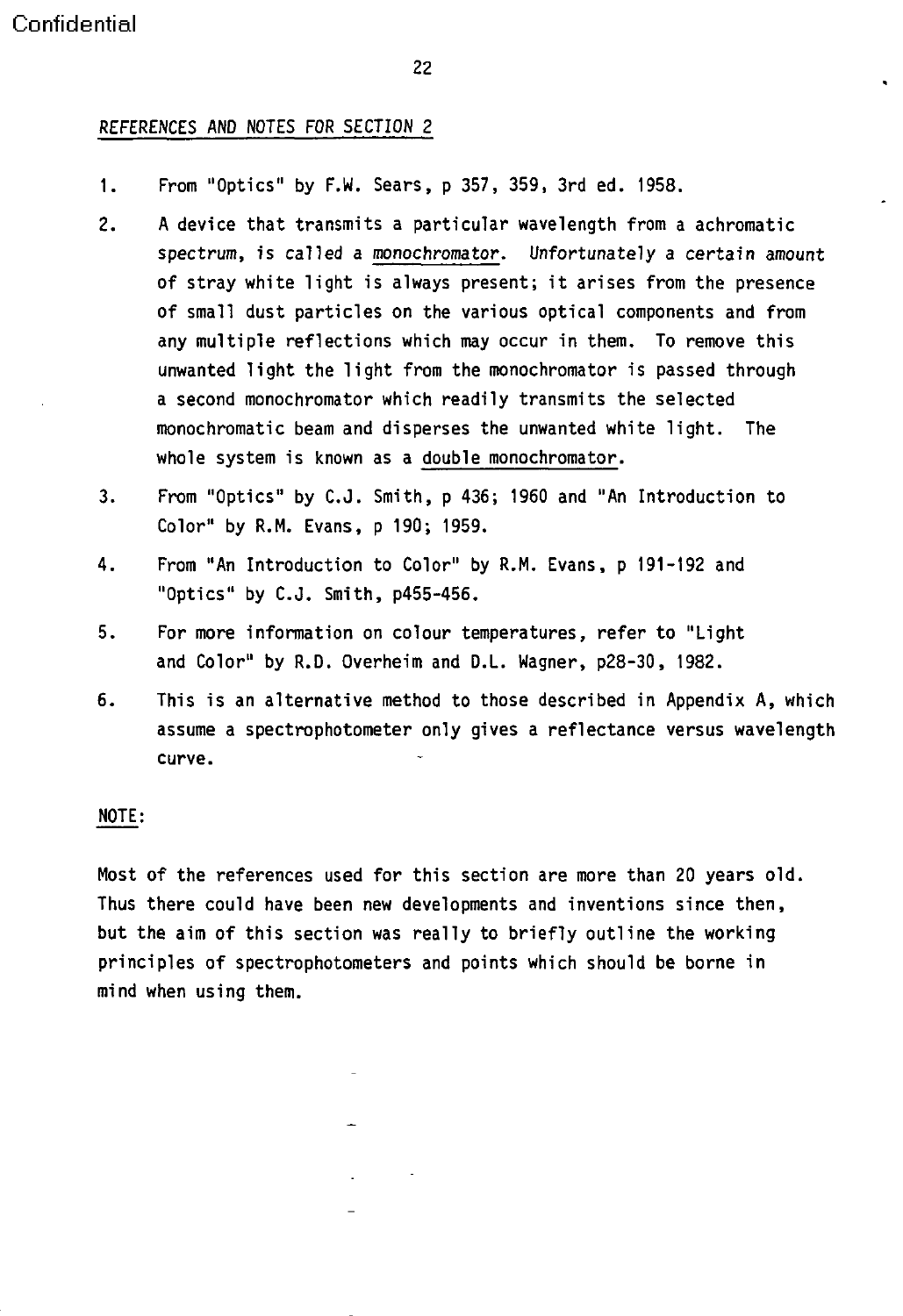## APPENDIX  $A^1 \cdot 1$

Here then is the procedure for the calculation of the tristimulus value X,Y and Z. Figure A-i shows the three CIE color matching functions for the imaginary primaries  $\overline{x}, \overline{y}, \overline{z}$ .



**100- 75 -- ---------------------------- I50 -- -- / - ----- -\ -- - 25** o **400 500 600 700 nm Wavelength X**

Figure A-2

Figure A-2 shows the reflectance curve of some hypothetical surface. Figure A-3 shows the spectral content of CIE Standard Illuminant C, which is supposed to represent light from the sky. To compute the tristimulus values of the surface of Figure A-2 when illuminated by Standard Source C, we recommend one of three methods: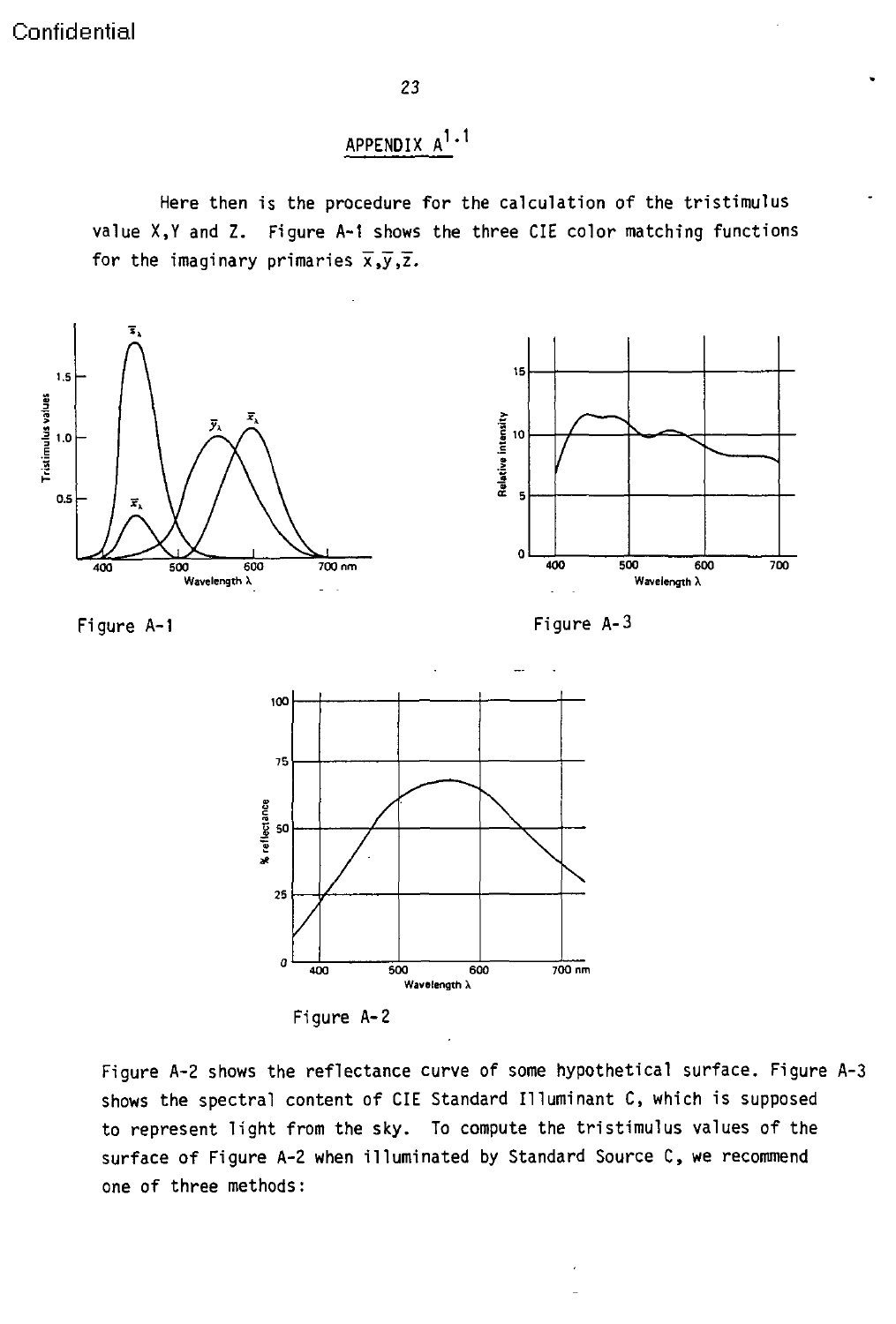Method 1

- 1) Divide the visible spectrum (400 nm-700 nm) into equal segments, say 10 with each 30 nm wide. The more segments that are used, the more accurate will be the calculation.
- 2) Use the wavelengths in the exact center of each segment. Thus you **will'.** use the following (in nm): 415, 445, 475, 505,535,565,595,625,655,685.
- 3) To compute the X tristimulus value we begin with the first of our 10 central wavelengths, 415 nm.
	- i) On Figure A-1(or Table 39, Appendix B) we read the value of  $\overline{x}$  at 415 nm.
	- ii) On Figure A-3 we read the relative intensity of illuminant C at 415 nm. Multiply these two numbers.
	- iii) Next, on Figure A-2 we read the value of the reflectance at 415 nm and multiply this number by the result of the previous multiplication.
	- iv) Write this number down as the first of 10 numbers that will be needed to compute X.
	- v) Now repeat the entire procedure for each of the remaining central wavelengths.
	- vi) Add together all 10 the final answers to give X.
- 4) To compute the Y and Z tristimulus values use the same procedure as above, but on Figure A-1 (or Table 39) read values for  $\bar{y}$  and  $\bar{z}$ respectively.
- 5) Now compute the chromaticity coordinates as described in section 1.5.

#### Method 2

Computing forms such as these in Figure A-4a,b and c were developed to compute the tristimulus values X,Y and Z. Figure A-4a, was developed to compute the value of X. Notice on the figure that the 10 central wavelengths discussed above, are listed and that next to each wavelength is a double scale. The upper scale goes from zero to 100. The bottom scale goes from zero to some maximum value, different to each wavelength. To use the scale we proceed as follows: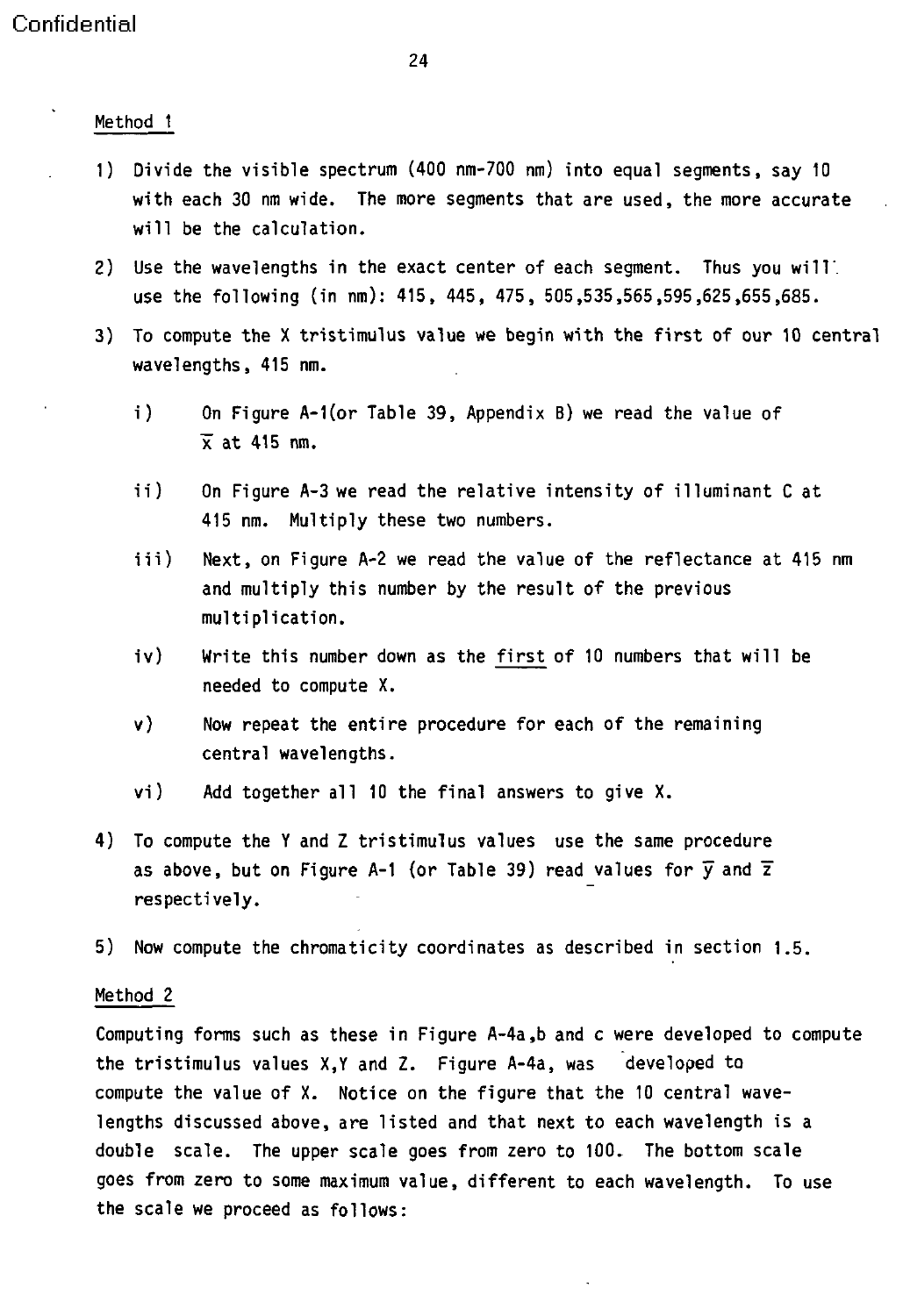- 1. i) From figure A-2 read the reflectance percentage at 415 nm.
	- ii) Find the percentage on the top scale next to 415 nm of computing from Figure A-4a. Make a mark at this percentage.
	- iii) This mark will fall at a definite place on the lower scale following 415 nm.
	- iv) Read the number from the lower scale and write it in the blank space provided to the right of the scale.
	- v) Repeat the procedure for each wavelength listed.
	- vi) Add these 10 numbers to get X.
- 2. The computing forms shown in Figure A-4b and A-4c are used to find Y and Z in the same fashion.
- 3. The numbers X,Y and Z you have now, are the tristimulus values of the surface whose reflectance curve is given by figure A-2.
- 4. Further information on computing forms:
	- i) These tristimulus values assume that the surface is illuminated by standard source C, and the computing forms were constructed with this source in mind.
	- ii) If the illumination were changed to standard source A or B, then a new set of computing forms would be required.
	- iii) Computing forms for Standard Illuminants A,B and C are available commercially.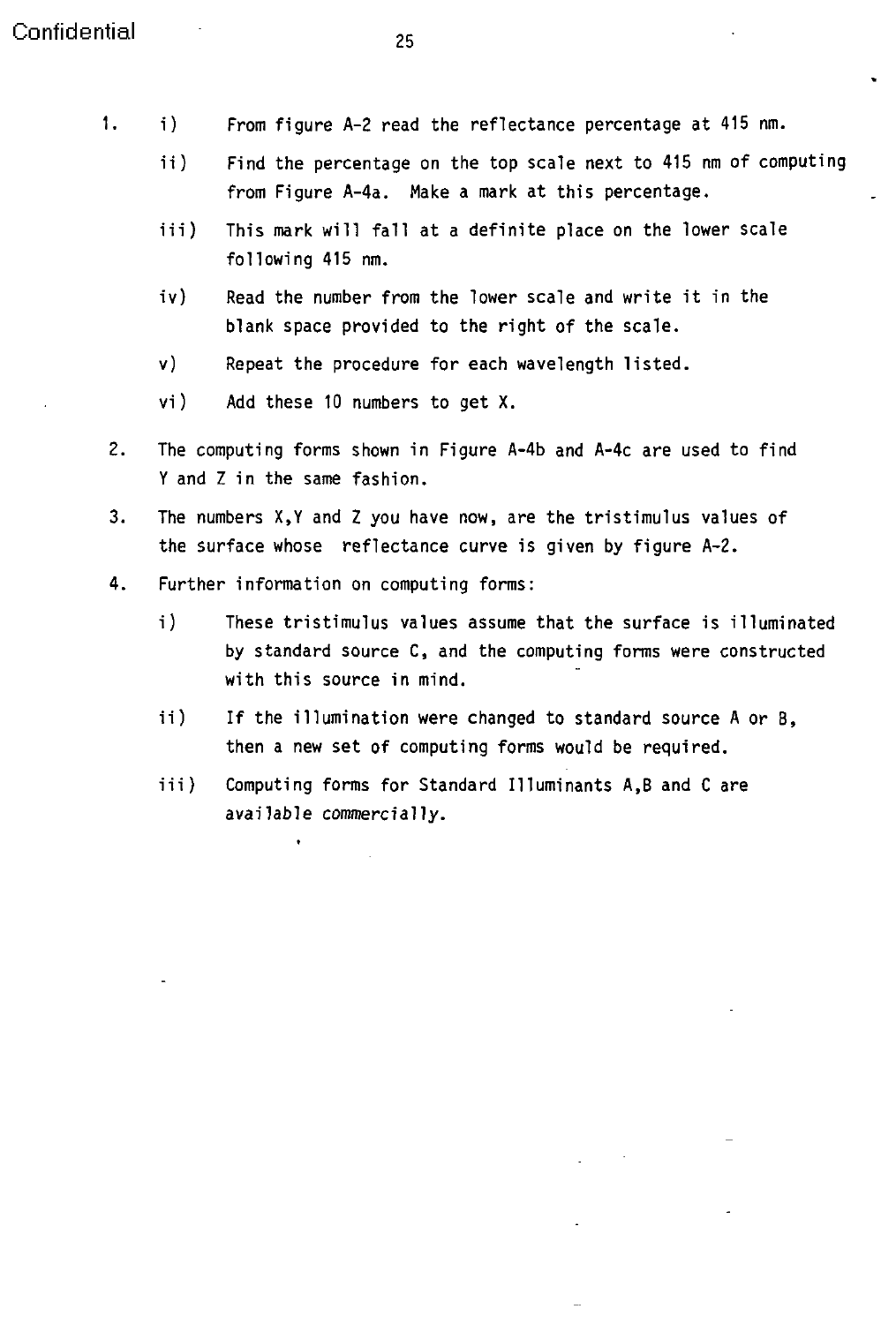



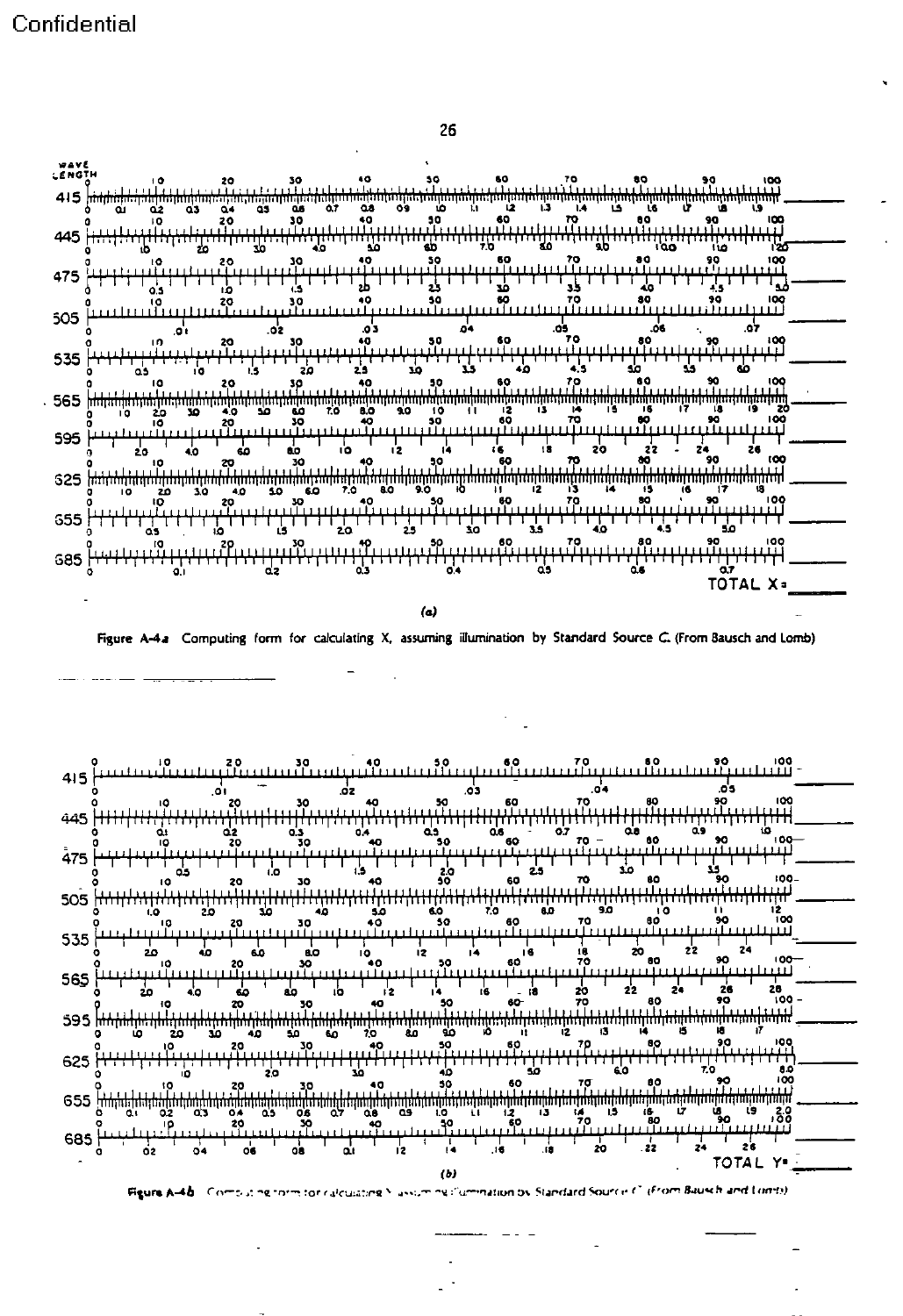

Figure A-4c Computing form for calculating Z assuming illumination by Standard Source C. (From Bausch and Lomb)

Z  $\overline{x + y +}$  $\overline{+}$  $Y +$ From Figure A-5:

### Method 3

The tristimulus values  $X, Y$  and Z can also be computed by means of integration<sup>5</sup>.

#### In Conclusion

The calculations above assume that you have a reflectance curve for the surface of interest. If such a curve has not been measured, then it will be necessary to make one yourself. However, measurements need only to be made at those wavelengths listed on the computing forms.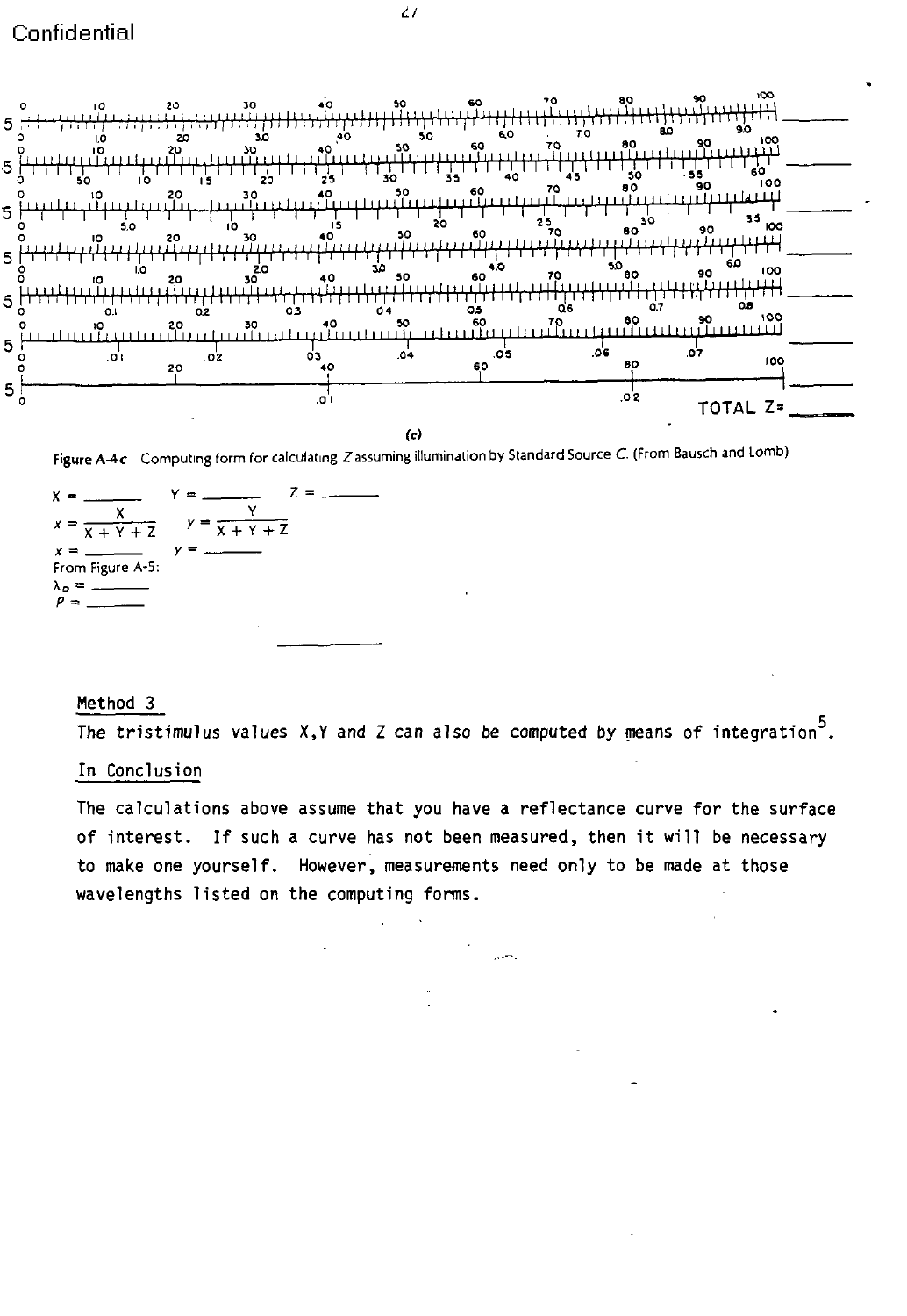28

### APPENDIX B

### Numerical Tables of the XYZ system

- From: i) "Light, Colour and Vision" by Yves Le Grand, 2nd ed. 1968.
	- ii) Table 43 "An Introduction to Color" by Ralph M. Evans, 1959 p 208.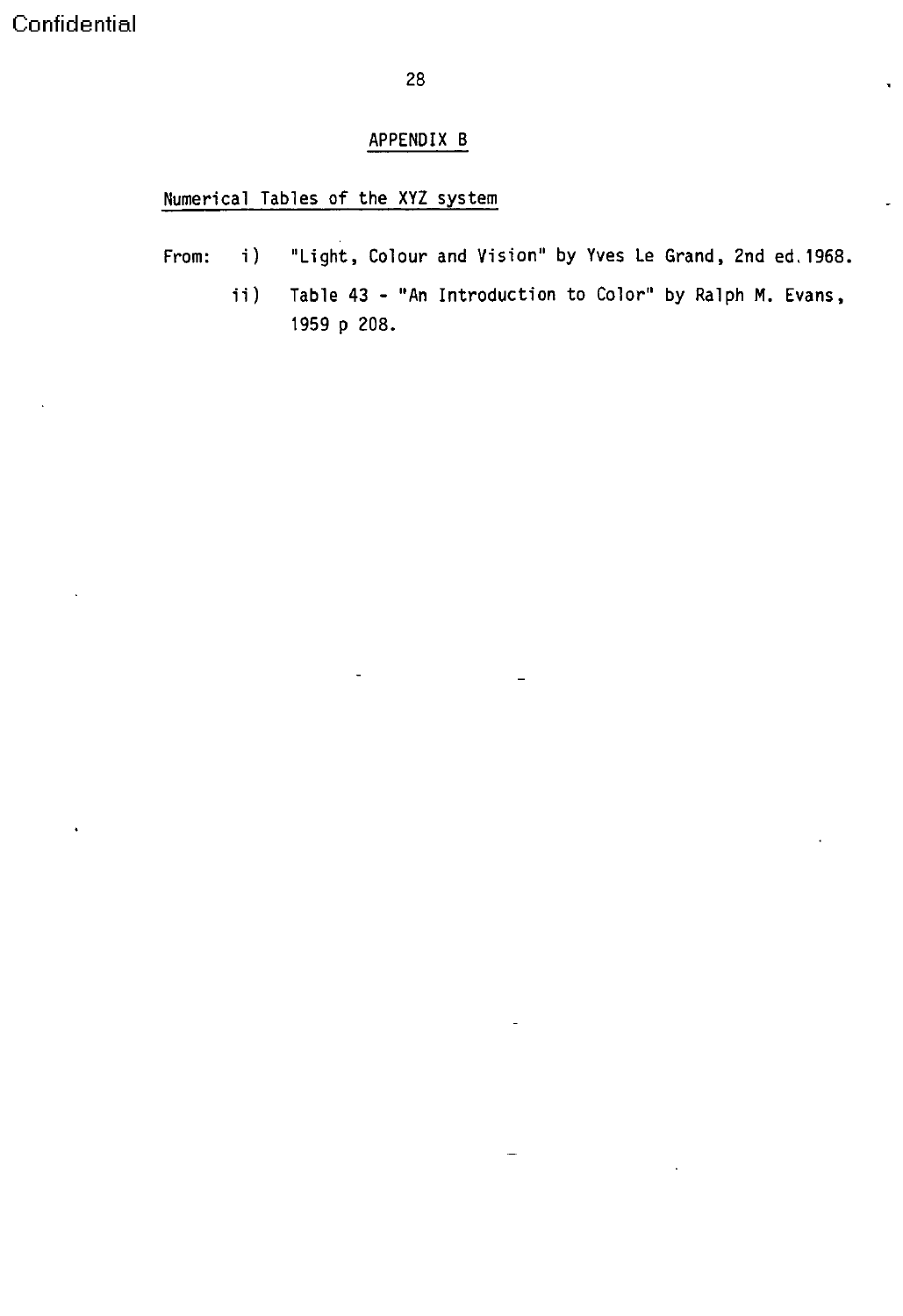$\mathcal{A}$ 

 $\lambda$ 

 $\sim$ 

### TABLE 38 TABLE 39

| λ    | $\boldsymbol{x}$ | $\mathcal{Y}$           | $\boldsymbol{z}$                 | λ   | $\pmb{\chi}$ | $\mathcal{Y}$ | $\boldsymbol{z}$ | λ          | x             | y                      | ×         | $\mathbf{a}$ |           | ,       |        |
|------|------------------|-------------------------|----------------------------------|-----|--------------|---------------|------------------|------------|---------------|------------------------|-----------|--------------|-----------|---------|--------|
| 380  | 0.1741           | 0.0050                  | 0.8209                           | 545 | 0.2658       | 0.7243        |                  | 380        |               | 0.00139 0.00004 0.0066 |           | 580          | 0.9162    | 0.8700  | 0.0015 |
| 385  |                  |                         | $-0.17398$ $-0.00495$ $-0.82107$ | 550 | 0.3016       | 0.6923        | 0.0099           | 385        |               | 0.00226 0.00006 0.0107 |           | 585          | 09785     | 0.8163  | 0.0013 |
| 390- | 0.1738           | 0.0049                  | 0.8213                           | 555 | 0.3373       | 0.6589        | 0.0061           | 390        |               | 0.00426 0.00012 0.0201 |           | 590          | 10266     | 0.7570  | 0.0011 |
| 395  |                  |                         | $0.17358$ $0.00484$ $0.82158$    | 560 | 0.3731       | 0.62448       | 0.0038           | 395        |               | 0.00771 0.00022 0.0365 |           | 595          | 1.0566    | 0.6949  | 0.0009 |
|      |                  |                         |                                  |     |              |               | 0.00242          |            |               |                        |           |              | 1.0620    | 0.6310  | 0.0007 |
|      |                  |                         |                                  |     |              |               |                  | 400        | 0.0144        | 0-00040 0-0685         |           | 600          |           | 0.5668  | 0.0005 |
| 400. | 0.1733           | 0.0048                  | 0.8219                           | 565 | 0.4078       | 0.58968       | 0.00162          | 405        | 0.0233        | $0.00064$ $0.1105$     |           | 605          | 1 0 4 5 3 | 0.5030  | 0.0003 |
| 405. |                  | 0.17299 0.00478 0.82223 |                                  | 570 | 0.4441       | 0.55470       | 0.00120          | 410        | 0.0432        | 0-00120 0-2056         |           | 610          | 1.0028    | 0.4412  | 0.0002 |
| 410  | 0.1726           | 0.0048                  | 0.8226                           | 575 | 0.4788       | 0.52022       | 0.00098          | 415        | 0.0780        | $0.00218$ $0.3730$     |           | 615          | 0.9387    | 0.3810  | 0.0002 |
| 415  | 0.1721           | 0.0048                  | 0.8231                           | 580 | 0.5125       | 0.48664       | 0.00086          | 420        | 0.1344        | $0.00400$ $0.6459$     |           | 620          | 0.8545    |         |        |
| 420. | 0.1714           | 0.0051                  | 0.8235                           |     | 585 0.5448   | 0.45445       | 0.00075          | 425        | 0.2132        | 0.0073                 | 1.0317    | 625          | 0.7515    | 0.3210  | 0.0001 |
|      |                  |                         |                                  |     |              |               |                  |            | 0.2839.       | 0.0116                 | 1.3856    | 630          | 0.6424    | 0.2650  | 0.0000 |
| 425  | 0.1703           | 0.0058                  | 08239                            | 590 | 0.5752       | 0.42415       | 0.00065          | 430<br>435 | 0.3268        | 0.0168                 | 1.6142    | 635          | 0.5419    | 0.2170  | 0.000  |
| 430  | 0.1689           | 0.0069                  | 08242                            | 595 | 0.6029       | 0 3 9 6 5 5   | 0.00055          |            | 0.3469        | 0.0230                 | 1.7402    | 640          | 0.4479    | 0.1750  | 0.000  |
| 435. | 0.1669           | 0.0086                  | 0.8245                           | 600 | 0.6270       | 0.37255       | 0.00045          | 440        | 0.3483        | 0.0298                 | 1.7840    | 645          | 0.3609    | 0-1382  | 0.000  |
| 440. | 0.1644           | 0.0109                  | 0.8247                           | 605 | 0.6482       | 0.35145       | 0.00035          | 445        |               |                        |           |              |           | 0.1070  |        |
| 445  | 0.1611           | 0.0138                  | 0.8251                           | 610 | 0.6658       | 0.33395       | 0.00025          | 450        | 0.3362        | 0.0380                 | 1.7727    | 650          | 0.2835    |         |        |
|      |                  |                         |                                  |     |              |               |                  | 455        | 0.3193        | 0.0480                 | 1.7472    | 655          | 0.2186    | 0.0816  |        |
| 450  | 0.1566           | 0.0177                  | 0.8257                           | 615 | 0.6801       | 0.31970       | 0.00020          | 460        | 0.2909        | 0.0600                 | 1 6 6 9 3 | 660          | 0.1649    | 0.0610  |        |
| 455  | 0.1510           | 0.0227                  | 0.8263                           | 620 | 0.6915       | 0.30834       | 0.00016          | 465        | 0.2509        | 0.0739                 | 1 5 2 6 8 | 665          | 0.1212    | 0.0446  |        |
| 460  | 0.1440           | 0 0 2 9 7               | 0.8263                           | 625 | 0.7006       | 0.29927       | 0.00013          | 470        | 0.1954        | 0.0910                 | 1 2 8 8 0 | 670          | 0.0874    | 0.0320  |        |
| 465. | 0.1355           | 0 0 3 9 9               | 0.8246                           | 630 | 0.7079       | 0.29200       | 0.00010          |            |               |                        | 1 0 4 2 7 | 675          | 0.0637    | 0.0232  |        |
| 470  | 0.1241           | 0.0578                  | 0.8181                           | 635 | 0.7140       | 0.28593       | 0.00007          | 475        | 0.1422        | 01126                  |           | 680          | 0.0468    | 0.0170  |        |
|      |                  |                         |                                  |     |              |               |                  | 480        | 0 0 9 5 6     | 0.1390                 | 0.8128    |              | 0.0329    | 0.0119  |        |
| 475  | 0.1096           | 0.0868                  | 0.8306                           | 640 | 0.7190       | 0.28095       | 0.00005          | 485        | 0.0580        | 0.1693                 | 0.6163    | 685          | 0.0227    | 0.0082  |        |
| 480  | 0.0913           | 0 1 3 2 7               | 0 7760                           | 645 | 0.7230       | 0.27697       | 0.00003          | 490        | 0.0320        | 0.2080                 | 0.4651    | 690          | 0.0158    | 0.00572 |        |
| 485  | 0.0687           | 0 2007                  | 0 7306                           | 650 | 0.7260       | 0 27399       | 0.00001          | 495        | 0.0147        | 0.2586                 | 0.3532    | 695          |           |         |        |
| 490  | 0.0454           | 0.2950                  | 06596                            | 655 | 0.7283       | 0.2717        |                  | 500        | 0.0049        | 0.3230                 | 0.2720    | 700          | 0.01135   | 0.00410 |        |
| 495. | $0 - 0235$       | 0.4127                  | 0.5638                           | 660 | 0.7300       | 0.2700        |                  | 505        | 0.0024        | 0.4073                 | 0.2123    | 705          | 0.00806   | 0.00291 |        |
|      |                  |                         |                                  |     |              |               | $\sim 10^{-11}$  | 510        | 0.0093        | 0.5030                 | 0.1582    | 710          | 0.00581   | 0.00210 |        |
| 500. | 0.0082           | 0.5384                  | 04534                            | 665 | 0.7311       | 0.2689        |                  | 515        | 0 0 2 9 1     | 0.6082                 | 0.1117    | 715          | 0.00411   | 0.00148 |        |
| 505. | 0.0039           | 0.6548                  | 0.3413                           | 670 | 0.7320       | 0.2680        |                  |            | 0 0 6 3 3     | 0.7100                 | 0.0783    | 720          | 0.00291   | 0.00105 |        |
| 510  | 0.0139           | 0.7502                  | 0.2359                           | 675 | 0.7327       | 0.2673        |                  | 520        |               |                        |           |              |           | 0.00074 |        |
| 515  | 0.0389           | 0.8120                  | 0 1491                           | 680 | 0.7334       | 0 2666        |                  | 525        | 0.1096        | 0.7932                 | 0.0572    | 725          | 0.00204   | 0.00052 |        |
| 520  | 0.0743           | 0.8338                  | 0 0 9 1 9                        | 685 | 0.73397      | 0.26603       |                  | 530        | 0.1655        | 0.8620                 | 0.0421    | 730          | 0.00144   |         |        |
|      |                  |                         |                                  |     |              |               |                  | 535        | 0.2258        | 0.9149                 | 0.0299    | 735          | 0.00100   | 0.00036 |        |
| 525  | 0.1142           | 0.8262                  | 0.0596                           | 690 | 0.7344       | 0.2656        |                  | 540        | 0.2904        | 0.9540                 | 0.0204    | 740          | 0 00069   | 0.00025 |        |
| 530  | 0.1547           | 0.8059                  | 0.0394                           | 695 | 0.73461      | 0.26539       |                  | 545        | 0.3597        | 0.9802                 | 0.0134    | 745          | 0 00048   | 0.00017 |        |
| 535  | 0.1929           | 0.7816                  | 0.0255                           | 700 | 0.73467      | 0.26533       |                  | 550        | 0.4335        | 0.9950                 | 0.00877   | 750          | 0.00033   | 0.00012 |        |
| 540  | 0.2296           | 0.7543                  | 0.0161                           | 780 | 0.73467      | 0.26533       |                  | 555        | 0.5120        | 1.0002                 | 0.00577   | 755          | 0.00023   | 0.00008 |        |
|      |                  |                         |                                  |     |              |               |                  |            | $-560$ 0.5945 | 0.9950                 | 0.00386   | 760          | 0.00017   | 0.00006 |        |
|      |                  |                         |                                  |     |              |               |                  |            |               |                        |           |              |           |         |        |

### Chromaticity co-ordinates Distribution coefficients *(equal* energy spectrum)

| 0.00154<br>0.8700<br>0.9162<br>580<br>0.00139 0.00004 0.0066<br>380<br>0.1741<br>0.0050<br>0.2658<br>380.<br>0.8209<br>0.7243<br>545.<br>0.0099<br>0-00135<br>0.8163<br>09785<br>585<br>0.00226 0.00006 0.0107<br>385<br>$0.17398$ $0.00495$ $0.82107$ (<br>550<br>0.3016<br>385<br>0.6923<br>0.0061<br>0.00116<br>0.7570<br>10266<br>590<br>0.00426 0.00012 0.0201<br>390 0.1738<br>0.0049<br>0.8213<br>0.3373<br>390<br>555<br>0.6589<br>0.0038<br>0-00096<br>0.6949<br>1.0566<br>595<br>0.00771 0.00022 0.0365<br>395<br>395 0-17358 0-00484 0-82158<br>0.3731<br>560<br>0.62448<br>0.00242<br>0.00076<br>0.6310<br>1.0620<br>600<br>0.00040 0.0685<br>0.0144<br>400<br>0.00056<br>0.5668<br>400 0.1733<br>0.0048<br>0.8219<br>0.4078<br>1 0 4 5 3<br>565.<br>0.58968<br>605<br>0.00162<br>$0.00064$ $0.1105$<br>0.0233<br>405<br>$\rightarrow$<br>0.00038<br>0.5030<br>405 0.17299<br>1.0028<br>$0.00478$ 0.82223<br>570<br>0.4441<br>0.55470<br>610<br>0.00120<br>0-00120 0-2056<br>0.0432<br>410<br>0.00028<br>0.4412<br>410 0-1726<br>0.0048<br>0.8226<br>0.4788<br>575<br>0.52022<br>0.9387<br>615<br>0.00098<br>0-00218 0-3730<br>0.0780<br>415<br>$0 - 00020$<br>0.3810<br>415 0.1721<br>0.0048<br>0.8231<br>580 0.5125<br>0.48664<br>0.8545<br>620<br>0.00086<br>0.00400 0.6459<br>0.1344<br>420<br>420 0.1714<br>0.0051<br>0.8235<br>585 0.5448<br>0.45445<br>0.00075<br>0.00014<br>0.3210<br>0.7515<br>$1 - 0317$<br>625<br>0.0073<br>0.2132<br>425<br>0.00009<br>0.2650<br>0.6424<br>630<br>1.3856<br>0.0116<br>0.2839.<br>430<br>425 0-1703<br>0.0058<br>08239<br>590 0.5752<br>0.42415<br>0.00065<br>0.00005<br>0.2170<br>0.5419<br>635<br>1.6142<br>0.0168<br>0.3268<br>435<br>0.0069<br>08242<br>430 -<br>0.1689<br>595 0.6029<br>0.39655<br>0.00055<br>0.00003<br>0.1750<br>0.4479<br>640<br>1.7402<br>0.0230<br>0.3469<br>440<br>0.1669<br>0.0086<br>0.8245<br>0.6270<br>600<br>0.37255<br>435.<br>0.00045<br>0.00002<br>0.1382<br>0.3609<br>645<br>1.7840<br>0.0298<br>0.3483<br>0.1644<br>0.0109<br>0.8247<br>445<br>440.<br>605 0.6482<br>0.35145<br>0.00035<br>0.1070<br>0.0138<br>0.2835<br>0.1611<br>0.8251<br>445<br>610<br>0.6658<br>0.33395<br>1.7727<br>650<br>0.00025<br>$0 - 0380$<br>0.3362<br>450<br>0.0816<br>0.2186<br>655<br>1.7472<br>0.0480<br>0.3193<br>455<br>0.0610<br>0.8257<br>0.1649<br>450 0-1566<br>0.0177<br>0.6801<br>0.31970<br>615<br>660<br>0.00020<br>1.6693<br>0 0 6 0 0<br>0.2909<br>460.<br>0.0446<br>0.8263<br>0.1212<br>0.1510<br>0.0227<br>0.6915<br>0.30834<br>455 -<br>620<br>665<br>0.00016<br>1 5 2 6 8<br>0.0739<br>0.2509<br>465<br>0.0320<br>0.0874<br>0 0 2 9 7<br>0.8263<br>0.7006<br>460 0.1440<br>625<br>0.29927<br>670<br>0.00013<br>1 2 8 8 0<br>0.0910<br>0.1954<br>470<br>465 0.1355<br>00399<br>0.8246<br>0.7079<br>630<br>0.29200<br>0.00010<br>0.0232<br>0.0637<br>1.0427<br>675<br>01126<br>0.1422<br>475<br>470 0.1241<br>0.0578<br>0.8181<br>0.7140<br>635<br>0.28593<br>0.00007<br>0.0170<br>0.0468<br>680<br>0.8128<br>0.1390<br>0.0956<br>480<br>0.0119<br>0.0329<br>685<br>0.6163<br>0.1693<br>0.0580<br>485<br>0.0868<br>475 0.1096<br>0.8306<br>640 0.7190<br>0.28095<br>0.00005<br>0.0082<br>0.0227<br>690<br>0.4651<br>0.2080<br>0.0320<br>490<br>0.0913<br>0.7760<br>01327<br>0.7230<br>0.27697<br>480 -<br>645<br>0.00003<br>0.00572<br>0.0158<br>695<br>0.3532<br>0.2586<br>0.0147<br>495<br>0.0687<br>0 2007<br>0 7 3 0 6<br>0.7260<br>650<br>0 27399<br>485.<br>0.00001<br>0.00410<br>0.01135<br>0.0454<br>0.2950<br>0.6596<br>0.7283<br>0.2717<br>700<br>490 -<br>655<br>0.2720<br>0.3230<br>0.0049<br>500<br>0.00291<br>495 0-0235<br>0.00806<br>0.4127<br>0.5638<br>0.7300<br>0.2700<br>660<br>705<br>0.2123<br>0.4073<br>0.0024<br>505<br>0.00210<br>0.00581<br>710<br>0.1582<br>0.5030<br>0.0093<br>510<br>0.00148<br>500 0.0082<br>0.5384<br>0.4534<br>0.2689<br>0.00411<br>0.7311<br>665<br>715<br>0.1117<br>0.6082<br>0 0 2 9 1<br>515<br>0.00105<br>505 0.0039<br>0.6548<br>0.3413<br>0.2680<br>0.00291<br>670<br>0.7320<br>720<br>0.0783<br>0.7100<br>0 0 6 3 3<br>520<br>510 0-0139<br>0.7502<br>0.2359<br>0.7327<br>0.2673<br>675<br>0.00074<br>0.00204<br>725<br>0.0572<br>0.7932<br>0.1096<br>525<br>515 0-0389<br>0.8120<br>0 1491<br>680<br>0.7334<br>0 2666<br>0.00052<br>0.00144<br>730<br>0.0421<br>0.8620<br>0.1655<br>530<br>520 0.0743<br>0.8338<br>0 0 9 1 9<br>0.73397<br>0 26603<br>685.<br>0.00036<br>0.00100<br>735<br>0.0299<br>0.9149<br>0.2258<br>535<br>0.00025<br>0 00069<br>740<br>0.0204<br>0.9540<br>0.2904<br>540<br>525 0-1142<br>0.8262<br>0.0596<br>0.7344<br>0.2656<br>690-<br>0.00017<br>0.00048<br>745<br>0.0134<br>0.9802<br>0.3597<br>545<br>530 0-1547<br>0.8059<br>0.0394<br>0.73461<br>0.26539<br>695.<br>0.00012<br>0.00033<br>750.<br>535 0-1929<br>0.7816<br>0.0255<br>0.00877<br>700<br>0.73467<br>0.26533<br>0.9950<br>0.4335<br>550<br>0.00008<br>0.00023<br>755<br>540 0.2296<br>0.00577<br>0.7543<br>0.0161<br>0.73467<br>0.26533<br>780<br>1.0002<br>0.5120<br>555<br>0.00006<br>0.00017<br>760<br>0.00386<br>0.9950<br>0.5945<br>$-560$<br>0.00004<br>0.00012<br>765<br>0.00269<br>0.9786<br>0.6783<br>565<br>0 00003<br>0.00008<br>770<br>0.00206<br>0.9520<br>0.7622<br>570<br>21.3531<br>$21 - 3714$<br>$0.00172$ sums 21.3683<br>0.9154<br>575 0.8425 | $\lambda$ | x | $\mathcal{Y}$ | 2 | λ | x | y | z | $\lambda$ | Ī | ŷ | ż | λ | ž | ÿ | z |
|-----------------------------------------------------------------------------------------------------------------------------------------------------------------------------------------------------------------------------------------------------------------------------------------------------------------------------------------------------------------------------------------------------------------------------------------------------------------------------------------------------------------------------------------------------------------------------------------------------------------------------------------------------------------------------------------------------------------------------------------------------------------------------------------------------------------------------------------------------------------------------------------------------------------------------------------------------------------------------------------------------------------------------------------------------------------------------------------------------------------------------------------------------------------------------------------------------------------------------------------------------------------------------------------------------------------------------------------------------------------------------------------------------------------------------------------------------------------------------------------------------------------------------------------------------------------------------------------------------------------------------------------------------------------------------------------------------------------------------------------------------------------------------------------------------------------------------------------------------------------------------------------------------------------------------------------------------------------------------------------------------------------------------------------------------------------------------------------------------------------------------------------------------------------------------------------------------------------------------------------------------------------------------------------------------------------------------------------------------------------------------------------------------------------------------------------------------------------------------------------------------------------------------------------------------------------------------------------------------------------------------------------------------------------------------------------------------------------------------------------------------------------------------------------------------------------------------------------------------------------------------------------------------------------------------------------------------------------------------------------------------------------------------------------------------------------------------------------------------------------------------------------------------------------------------------------------------------------------------------------------------------------------------------------------------------------------------------------------------------------------------------------------------------------------------------------------------------------------------------------------------------------------------------------------------------------------------------------------------------------------------------------------------------------------------------------------------------------------------------------------------------------------------------------------------------------------------------------------------------------------------------------------------------------------------------------------------------------------------------------------------------------------------------------------------------------------------------------------------------------------------------------------------------------------------------------------------------------------------------------------------------------------------------------------------------------------------------------------------------------------------------------------------------------------------------------------------------------------------------------------------------------------------------------------------------------------------------------------------------------------------------------------------------------------------------------------------------------------------------------------------------------------------------------------------------------------------------------------------------------------------------------------------------------------------------------------------------------------------------------------------------------------------------------------------------------------------------------------------------------------------------------------------------------------------------------------------------------------------------------------------------------------------------------------------------------|-----------|---|---------------|---|---|---|---|---|-----------|---|---|---|---|---|---|---|
|                                                                                                                                                                                                                                                                                                                                                                                                                                                                                                                                                                                                                                                                                                                                                                                                                                                                                                                                                                                                                                                                                                                                                                                                                                                                                                                                                                                                                                                                                                                                                                                                                                                                                                                                                                                                                                                                                                                                                                                                                                                                                                                                                                                                                                                                                                                                                                                                                                                                                                                                                                                                                                                                                                                                                                                                                                                                                                                                                                                                                                                                                                                                                                                                                                                                                                                                                                                                                                                                                                                                                                                                                                                                                                                                                                                                                                                                                                                                                                                                                                                                                                                                                                                                                                                                                                                                                                                                                                                                                                                                                                                                                                                                                                                                                                                                                                                                                                                                                                                                                                                                                                                                                                                                                                                                                                                 |           |   |               |   |   |   |   |   |           |   |   |   |   |   |   |   |
|                                                                                                                                                                                                                                                                                                                                                                                                                                                                                                                                                                                                                                                                                                                                                                                                                                                                                                                                                                                                                                                                                                                                                                                                                                                                                                                                                                                                                                                                                                                                                                                                                                                                                                                                                                                                                                                                                                                                                                                                                                                                                                                                                                                                                                                                                                                                                                                                                                                                                                                                                                                                                                                                                                                                                                                                                                                                                                                                                                                                                                                                                                                                                                                                                                                                                                                                                                                                                                                                                                                                                                                                                                                                                                                                                                                                                                                                                                                                                                                                                                                                                                                                                                                                                                                                                                                                                                                                                                                                                                                                                                                                                                                                                                                                                                                                                                                                                                                                                                                                                                                                                                                                                                                                                                                                                                                 |           |   |               |   |   |   |   |   |           |   |   |   |   |   |   |   |
|                                                                                                                                                                                                                                                                                                                                                                                                                                                                                                                                                                                                                                                                                                                                                                                                                                                                                                                                                                                                                                                                                                                                                                                                                                                                                                                                                                                                                                                                                                                                                                                                                                                                                                                                                                                                                                                                                                                                                                                                                                                                                                                                                                                                                                                                                                                                                                                                                                                                                                                                                                                                                                                                                                                                                                                                                                                                                                                                                                                                                                                                                                                                                                                                                                                                                                                                                                                                                                                                                                                                                                                                                                                                                                                                                                                                                                                                                                                                                                                                                                                                                                                                                                                                                                                                                                                                                                                                                                                                                                                                                                                                                                                                                                                                                                                                                                                                                                                                                                                                                                                                                                                                                                                                                                                                                                                 |           |   |               |   |   |   |   |   |           |   |   |   |   |   |   |   |
|                                                                                                                                                                                                                                                                                                                                                                                                                                                                                                                                                                                                                                                                                                                                                                                                                                                                                                                                                                                                                                                                                                                                                                                                                                                                                                                                                                                                                                                                                                                                                                                                                                                                                                                                                                                                                                                                                                                                                                                                                                                                                                                                                                                                                                                                                                                                                                                                                                                                                                                                                                                                                                                                                                                                                                                                                                                                                                                                                                                                                                                                                                                                                                                                                                                                                                                                                                                                                                                                                                                                                                                                                                                                                                                                                                                                                                                                                                                                                                                                                                                                                                                                                                                                                                                                                                                                                                                                                                                                                                                                                                                                                                                                                                                                                                                                                                                                                                                                                                                                                                                                                                                                                                                                                                                                                                                 |           |   |               |   |   |   |   |   |           |   |   |   |   |   |   |   |
|                                                                                                                                                                                                                                                                                                                                                                                                                                                                                                                                                                                                                                                                                                                                                                                                                                                                                                                                                                                                                                                                                                                                                                                                                                                                                                                                                                                                                                                                                                                                                                                                                                                                                                                                                                                                                                                                                                                                                                                                                                                                                                                                                                                                                                                                                                                                                                                                                                                                                                                                                                                                                                                                                                                                                                                                                                                                                                                                                                                                                                                                                                                                                                                                                                                                                                                                                                                                                                                                                                                                                                                                                                                                                                                                                                                                                                                                                                                                                                                                                                                                                                                                                                                                                                                                                                                                                                                                                                                                                                                                                                                                                                                                                                                                                                                                                                                                                                                                                                                                                                                                                                                                                                                                                                                                                                                 |           |   |               |   |   |   |   |   |           |   |   |   |   |   |   |   |
|                                                                                                                                                                                                                                                                                                                                                                                                                                                                                                                                                                                                                                                                                                                                                                                                                                                                                                                                                                                                                                                                                                                                                                                                                                                                                                                                                                                                                                                                                                                                                                                                                                                                                                                                                                                                                                                                                                                                                                                                                                                                                                                                                                                                                                                                                                                                                                                                                                                                                                                                                                                                                                                                                                                                                                                                                                                                                                                                                                                                                                                                                                                                                                                                                                                                                                                                                                                                                                                                                                                                                                                                                                                                                                                                                                                                                                                                                                                                                                                                                                                                                                                                                                                                                                                                                                                                                                                                                                                                                                                                                                                                                                                                                                                                                                                                                                                                                                                                                                                                                                                                                                                                                                                                                                                                                                                 |           |   |               |   |   |   |   |   |           |   |   |   |   |   |   |   |
|                                                                                                                                                                                                                                                                                                                                                                                                                                                                                                                                                                                                                                                                                                                                                                                                                                                                                                                                                                                                                                                                                                                                                                                                                                                                                                                                                                                                                                                                                                                                                                                                                                                                                                                                                                                                                                                                                                                                                                                                                                                                                                                                                                                                                                                                                                                                                                                                                                                                                                                                                                                                                                                                                                                                                                                                                                                                                                                                                                                                                                                                                                                                                                                                                                                                                                                                                                                                                                                                                                                                                                                                                                                                                                                                                                                                                                                                                                                                                                                                                                                                                                                                                                                                                                                                                                                                                                                                                                                                                                                                                                                                                                                                                                                                                                                                                                                                                                                                                                                                                                                                                                                                                                                                                                                                                                                 |           |   |               |   |   |   |   |   |           |   |   |   |   |   |   |   |
|                                                                                                                                                                                                                                                                                                                                                                                                                                                                                                                                                                                                                                                                                                                                                                                                                                                                                                                                                                                                                                                                                                                                                                                                                                                                                                                                                                                                                                                                                                                                                                                                                                                                                                                                                                                                                                                                                                                                                                                                                                                                                                                                                                                                                                                                                                                                                                                                                                                                                                                                                                                                                                                                                                                                                                                                                                                                                                                                                                                                                                                                                                                                                                                                                                                                                                                                                                                                                                                                                                                                                                                                                                                                                                                                                                                                                                                                                                                                                                                                                                                                                                                                                                                                                                                                                                                                                                                                                                                                                                                                                                                                                                                                                                                                                                                                                                                                                                                                                                                                                                                                                                                                                                                                                                                                                                                 |           |   |               |   |   |   |   |   |           |   |   |   |   |   |   |   |
|                                                                                                                                                                                                                                                                                                                                                                                                                                                                                                                                                                                                                                                                                                                                                                                                                                                                                                                                                                                                                                                                                                                                                                                                                                                                                                                                                                                                                                                                                                                                                                                                                                                                                                                                                                                                                                                                                                                                                                                                                                                                                                                                                                                                                                                                                                                                                                                                                                                                                                                                                                                                                                                                                                                                                                                                                                                                                                                                                                                                                                                                                                                                                                                                                                                                                                                                                                                                                                                                                                                                                                                                                                                                                                                                                                                                                                                                                                                                                                                                                                                                                                                                                                                                                                                                                                                                                                                                                                                                                                                                                                                                                                                                                                                                                                                                                                                                                                                                                                                                                                                                                                                                                                                                                                                                                                                 |           |   |               |   |   |   |   |   |           |   |   |   |   |   |   |   |
|                                                                                                                                                                                                                                                                                                                                                                                                                                                                                                                                                                                                                                                                                                                                                                                                                                                                                                                                                                                                                                                                                                                                                                                                                                                                                                                                                                                                                                                                                                                                                                                                                                                                                                                                                                                                                                                                                                                                                                                                                                                                                                                                                                                                                                                                                                                                                                                                                                                                                                                                                                                                                                                                                                                                                                                                                                                                                                                                                                                                                                                                                                                                                                                                                                                                                                                                                                                                                                                                                                                                                                                                                                                                                                                                                                                                                                                                                                                                                                                                                                                                                                                                                                                                                                                                                                                                                                                                                                                                                                                                                                                                                                                                                                                                                                                                                                                                                                                                                                                                                                                                                                                                                                                                                                                                                                                 |           |   |               |   |   |   |   |   |           |   |   |   |   |   |   |   |
|                                                                                                                                                                                                                                                                                                                                                                                                                                                                                                                                                                                                                                                                                                                                                                                                                                                                                                                                                                                                                                                                                                                                                                                                                                                                                                                                                                                                                                                                                                                                                                                                                                                                                                                                                                                                                                                                                                                                                                                                                                                                                                                                                                                                                                                                                                                                                                                                                                                                                                                                                                                                                                                                                                                                                                                                                                                                                                                                                                                                                                                                                                                                                                                                                                                                                                                                                                                                                                                                                                                                                                                                                                                                                                                                                                                                                                                                                                                                                                                                                                                                                                                                                                                                                                                                                                                                                                                                                                                                                                                                                                                                                                                                                                                                                                                                                                                                                                                                                                                                                                                                                                                                                                                                                                                                                                                 |           |   |               |   |   |   |   |   |           |   |   |   |   |   |   |   |
|                                                                                                                                                                                                                                                                                                                                                                                                                                                                                                                                                                                                                                                                                                                                                                                                                                                                                                                                                                                                                                                                                                                                                                                                                                                                                                                                                                                                                                                                                                                                                                                                                                                                                                                                                                                                                                                                                                                                                                                                                                                                                                                                                                                                                                                                                                                                                                                                                                                                                                                                                                                                                                                                                                                                                                                                                                                                                                                                                                                                                                                                                                                                                                                                                                                                                                                                                                                                                                                                                                                                                                                                                                                                                                                                                                                                                                                                                                                                                                                                                                                                                                                                                                                                                                                                                                                                                                                                                                                                                                                                                                                                                                                                                                                                                                                                                                                                                                                                                                                                                                                                                                                                                                                                                                                                                                                 |           |   |               |   |   |   |   |   |           |   |   |   |   |   |   |   |
|                                                                                                                                                                                                                                                                                                                                                                                                                                                                                                                                                                                                                                                                                                                                                                                                                                                                                                                                                                                                                                                                                                                                                                                                                                                                                                                                                                                                                                                                                                                                                                                                                                                                                                                                                                                                                                                                                                                                                                                                                                                                                                                                                                                                                                                                                                                                                                                                                                                                                                                                                                                                                                                                                                                                                                                                                                                                                                                                                                                                                                                                                                                                                                                                                                                                                                                                                                                                                                                                                                                                                                                                                                                                                                                                                                                                                                                                                                                                                                                                                                                                                                                                                                                                                                                                                                                                                                                                                                                                                                                                                                                                                                                                                                                                                                                                                                                                                                                                                                                                                                                                                                                                                                                                                                                                                                                 |           |   |               |   |   |   |   |   |           |   |   |   |   |   |   |   |
|                                                                                                                                                                                                                                                                                                                                                                                                                                                                                                                                                                                                                                                                                                                                                                                                                                                                                                                                                                                                                                                                                                                                                                                                                                                                                                                                                                                                                                                                                                                                                                                                                                                                                                                                                                                                                                                                                                                                                                                                                                                                                                                                                                                                                                                                                                                                                                                                                                                                                                                                                                                                                                                                                                                                                                                                                                                                                                                                                                                                                                                                                                                                                                                                                                                                                                                                                                                                                                                                                                                                                                                                                                                                                                                                                                                                                                                                                                                                                                                                                                                                                                                                                                                                                                                                                                                                                                                                                                                                                                                                                                                                                                                                                                                                                                                                                                                                                                                                                                                                                                                                                                                                                                                                                                                                                                                 |           |   |               |   |   |   |   |   |           |   |   |   |   |   |   |   |
|                                                                                                                                                                                                                                                                                                                                                                                                                                                                                                                                                                                                                                                                                                                                                                                                                                                                                                                                                                                                                                                                                                                                                                                                                                                                                                                                                                                                                                                                                                                                                                                                                                                                                                                                                                                                                                                                                                                                                                                                                                                                                                                                                                                                                                                                                                                                                                                                                                                                                                                                                                                                                                                                                                                                                                                                                                                                                                                                                                                                                                                                                                                                                                                                                                                                                                                                                                                                                                                                                                                                                                                                                                                                                                                                                                                                                                                                                                                                                                                                                                                                                                                                                                                                                                                                                                                                                                                                                                                                                                                                                                                                                                                                                                                                                                                                                                                                                                                                                                                                                                                                                                                                                                                                                                                                                                                 |           |   |               |   |   |   |   |   |           |   |   |   |   |   |   |   |
|                                                                                                                                                                                                                                                                                                                                                                                                                                                                                                                                                                                                                                                                                                                                                                                                                                                                                                                                                                                                                                                                                                                                                                                                                                                                                                                                                                                                                                                                                                                                                                                                                                                                                                                                                                                                                                                                                                                                                                                                                                                                                                                                                                                                                                                                                                                                                                                                                                                                                                                                                                                                                                                                                                                                                                                                                                                                                                                                                                                                                                                                                                                                                                                                                                                                                                                                                                                                                                                                                                                                                                                                                                                                                                                                                                                                                                                                                                                                                                                                                                                                                                                                                                                                                                                                                                                                                                                                                                                                                                                                                                                                                                                                                                                                                                                                                                                                                                                                                                                                                                                                                                                                                                                                                                                                                                                 |           |   |               |   |   |   |   |   |           |   |   |   |   |   |   |   |
|                                                                                                                                                                                                                                                                                                                                                                                                                                                                                                                                                                                                                                                                                                                                                                                                                                                                                                                                                                                                                                                                                                                                                                                                                                                                                                                                                                                                                                                                                                                                                                                                                                                                                                                                                                                                                                                                                                                                                                                                                                                                                                                                                                                                                                                                                                                                                                                                                                                                                                                                                                                                                                                                                                                                                                                                                                                                                                                                                                                                                                                                                                                                                                                                                                                                                                                                                                                                                                                                                                                                                                                                                                                                                                                                                                                                                                                                                                                                                                                                                                                                                                                                                                                                                                                                                                                                                                                                                                                                                                                                                                                                                                                                                                                                                                                                                                                                                                                                                                                                                                                                                                                                                                                                                                                                                                                 |           |   |               |   |   |   |   |   |           |   |   |   |   |   |   |   |
|                                                                                                                                                                                                                                                                                                                                                                                                                                                                                                                                                                                                                                                                                                                                                                                                                                                                                                                                                                                                                                                                                                                                                                                                                                                                                                                                                                                                                                                                                                                                                                                                                                                                                                                                                                                                                                                                                                                                                                                                                                                                                                                                                                                                                                                                                                                                                                                                                                                                                                                                                                                                                                                                                                                                                                                                                                                                                                                                                                                                                                                                                                                                                                                                                                                                                                                                                                                                                                                                                                                                                                                                                                                                                                                                                                                                                                                                                                                                                                                                                                                                                                                                                                                                                                                                                                                                                                                                                                                                                                                                                                                                                                                                                                                                                                                                                                                                                                                                                                                                                                                                                                                                                                                                                                                                                                                 |           |   |               |   |   |   |   |   |           |   |   |   |   |   |   |   |
|                                                                                                                                                                                                                                                                                                                                                                                                                                                                                                                                                                                                                                                                                                                                                                                                                                                                                                                                                                                                                                                                                                                                                                                                                                                                                                                                                                                                                                                                                                                                                                                                                                                                                                                                                                                                                                                                                                                                                                                                                                                                                                                                                                                                                                                                                                                                                                                                                                                                                                                                                                                                                                                                                                                                                                                                                                                                                                                                                                                                                                                                                                                                                                                                                                                                                                                                                                                                                                                                                                                                                                                                                                                                                                                                                                                                                                                                                                                                                                                                                                                                                                                                                                                                                                                                                                                                                                                                                                                                                                                                                                                                                                                                                                                                                                                                                                                                                                                                                                                                                                                                                                                                                                                                                                                                                                                 |           |   |               |   |   |   |   |   |           |   |   |   |   |   |   |   |
|                                                                                                                                                                                                                                                                                                                                                                                                                                                                                                                                                                                                                                                                                                                                                                                                                                                                                                                                                                                                                                                                                                                                                                                                                                                                                                                                                                                                                                                                                                                                                                                                                                                                                                                                                                                                                                                                                                                                                                                                                                                                                                                                                                                                                                                                                                                                                                                                                                                                                                                                                                                                                                                                                                                                                                                                                                                                                                                                                                                                                                                                                                                                                                                                                                                                                                                                                                                                                                                                                                                                                                                                                                                                                                                                                                                                                                                                                                                                                                                                                                                                                                                                                                                                                                                                                                                                                                                                                                                                                                                                                                                                                                                                                                                                                                                                                                                                                                                                                                                                                                                                                                                                                                                                                                                                                                                 |           |   |               |   |   |   |   |   |           |   |   |   |   |   |   |   |
|                                                                                                                                                                                                                                                                                                                                                                                                                                                                                                                                                                                                                                                                                                                                                                                                                                                                                                                                                                                                                                                                                                                                                                                                                                                                                                                                                                                                                                                                                                                                                                                                                                                                                                                                                                                                                                                                                                                                                                                                                                                                                                                                                                                                                                                                                                                                                                                                                                                                                                                                                                                                                                                                                                                                                                                                                                                                                                                                                                                                                                                                                                                                                                                                                                                                                                                                                                                                                                                                                                                                                                                                                                                                                                                                                                                                                                                                                                                                                                                                                                                                                                                                                                                                                                                                                                                                                                                                                                                                                                                                                                                                                                                                                                                                                                                                                                                                                                                                                                                                                                                                                                                                                                                                                                                                                                                 |           |   |               |   |   |   |   |   |           |   |   |   |   |   |   |   |
|                                                                                                                                                                                                                                                                                                                                                                                                                                                                                                                                                                                                                                                                                                                                                                                                                                                                                                                                                                                                                                                                                                                                                                                                                                                                                                                                                                                                                                                                                                                                                                                                                                                                                                                                                                                                                                                                                                                                                                                                                                                                                                                                                                                                                                                                                                                                                                                                                                                                                                                                                                                                                                                                                                                                                                                                                                                                                                                                                                                                                                                                                                                                                                                                                                                                                                                                                                                                                                                                                                                                                                                                                                                                                                                                                                                                                                                                                                                                                                                                                                                                                                                                                                                                                                                                                                                                                                                                                                                                                                                                                                                                                                                                                                                                                                                                                                                                                                                                                                                                                                                                                                                                                                                                                                                                                                                 |           |   |               |   |   |   |   |   |           |   |   |   |   |   |   |   |
|                                                                                                                                                                                                                                                                                                                                                                                                                                                                                                                                                                                                                                                                                                                                                                                                                                                                                                                                                                                                                                                                                                                                                                                                                                                                                                                                                                                                                                                                                                                                                                                                                                                                                                                                                                                                                                                                                                                                                                                                                                                                                                                                                                                                                                                                                                                                                                                                                                                                                                                                                                                                                                                                                                                                                                                                                                                                                                                                                                                                                                                                                                                                                                                                                                                                                                                                                                                                                                                                                                                                                                                                                                                                                                                                                                                                                                                                                                                                                                                                                                                                                                                                                                                                                                                                                                                                                                                                                                                                                                                                                                                                                                                                                                                                                                                                                                                                                                                                                                                                                                                                                                                                                                                                                                                                                                                 |           |   |               |   |   |   |   |   |           |   |   |   |   |   |   |   |
|                                                                                                                                                                                                                                                                                                                                                                                                                                                                                                                                                                                                                                                                                                                                                                                                                                                                                                                                                                                                                                                                                                                                                                                                                                                                                                                                                                                                                                                                                                                                                                                                                                                                                                                                                                                                                                                                                                                                                                                                                                                                                                                                                                                                                                                                                                                                                                                                                                                                                                                                                                                                                                                                                                                                                                                                                                                                                                                                                                                                                                                                                                                                                                                                                                                                                                                                                                                                                                                                                                                                                                                                                                                                                                                                                                                                                                                                                                                                                                                                                                                                                                                                                                                                                                                                                                                                                                                                                                                                                                                                                                                                                                                                                                                                                                                                                                                                                                                                                                                                                                                                                                                                                                                                                                                                                                                 |           |   |               |   |   |   |   |   |           |   |   |   |   |   |   |   |
|                                                                                                                                                                                                                                                                                                                                                                                                                                                                                                                                                                                                                                                                                                                                                                                                                                                                                                                                                                                                                                                                                                                                                                                                                                                                                                                                                                                                                                                                                                                                                                                                                                                                                                                                                                                                                                                                                                                                                                                                                                                                                                                                                                                                                                                                                                                                                                                                                                                                                                                                                                                                                                                                                                                                                                                                                                                                                                                                                                                                                                                                                                                                                                                                                                                                                                                                                                                                                                                                                                                                                                                                                                                                                                                                                                                                                                                                                                                                                                                                                                                                                                                                                                                                                                                                                                                                                                                                                                                                                                                                                                                                                                                                                                                                                                                                                                                                                                                                                                                                                                                                                                                                                                                                                                                                                                                 |           |   |               |   |   |   |   |   |           |   |   |   |   |   |   |   |
|                                                                                                                                                                                                                                                                                                                                                                                                                                                                                                                                                                                                                                                                                                                                                                                                                                                                                                                                                                                                                                                                                                                                                                                                                                                                                                                                                                                                                                                                                                                                                                                                                                                                                                                                                                                                                                                                                                                                                                                                                                                                                                                                                                                                                                                                                                                                                                                                                                                                                                                                                                                                                                                                                                                                                                                                                                                                                                                                                                                                                                                                                                                                                                                                                                                                                                                                                                                                                                                                                                                                                                                                                                                                                                                                                                                                                                                                                                                                                                                                                                                                                                                                                                                                                                                                                                                                                                                                                                                                                                                                                                                                                                                                                                                                                                                                                                                                                                                                                                                                                                                                                                                                                                                                                                                                                                                 |           |   |               |   |   |   |   |   |           |   |   |   |   |   |   |   |
|                                                                                                                                                                                                                                                                                                                                                                                                                                                                                                                                                                                                                                                                                                                                                                                                                                                                                                                                                                                                                                                                                                                                                                                                                                                                                                                                                                                                                                                                                                                                                                                                                                                                                                                                                                                                                                                                                                                                                                                                                                                                                                                                                                                                                                                                                                                                                                                                                                                                                                                                                                                                                                                                                                                                                                                                                                                                                                                                                                                                                                                                                                                                                                                                                                                                                                                                                                                                                                                                                                                                                                                                                                                                                                                                                                                                                                                                                                                                                                                                                                                                                                                                                                                                                                                                                                                                                                                                                                                                                                                                                                                                                                                                                                                                                                                                                                                                                                                                                                                                                                                                                                                                                                                                                                                                                                                 |           |   |               |   |   |   |   |   |           |   |   |   |   |   |   |   |
|                                                                                                                                                                                                                                                                                                                                                                                                                                                                                                                                                                                                                                                                                                                                                                                                                                                                                                                                                                                                                                                                                                                                                                                                                                                                                                                                                                                                                                                                                                                                                                                                                                                                                                                                                                                                                                                                                                                                                                                                                                                                                                                                                                                                                                                                                                                                                                                                                                                                                                                                                                                                                                                                                                                                                                                                                                                                                                                                                                                                                                                                                                                                                                                                                                                                                                                                                                                                                                                                                                                                                                                                                                                                                                                                                                                                                                                                                                                                                                                                                                                                                                                                                                                                                                                                                                                                                                                                                                                                                                                                                                                                                                                                                                                                                                                                                                                                                                                                                                                                                                                                                                                                                                                                                                                                                                                 |           |   |               |   |   |   |   |   |           |   |   |   |   |   |   |   |
|                                                                                                                                                                                                                                                                                                                                                                                                                                                                                                                                                                                                                                                                                                                                                                                                                                                                                                                                                                                                                                                                                                                                                                                                                                                                                                                                                                                                                                                                                                                                                                                                                                                                                                                                                                                                                                                                                                                                                                                                                                                                                                                                                                                                                                                                                                                                                                                                                                                                                                                                                                                                                                                                                                                                                                                                                                                                                                                                                                                                                                                                                                                                                                                                                                                                                                                                                                                                                                                                                                                                                                                                                                                                                                                                                                                                                                                                                                                                                                                                                                                                                                                                                                                                                                                                                                                                                                                                                                                                                                                                                                                                                                                                                                                                                                                                                                                                                                                                                                                                                                                                                                                                                                                                                                                                                                                 |           |   |               |   |   |   |   |   |           |   |   |   |   |   |   |   |
|                                                                                                                                                                                                                                                                                                                                                                                                                                                                                                                                                                                                                                                                                                                                                                                                                                                                                                                                                                                                                                                                                                                                                                                                                                                                                                                                                                                                                                                                                                                                                                                                                                                                                                                                                                                                                                                                                                                                                                                                                                                                                                                                                                                                                                                                                                                                                                                                                                                                                                                                                                                                                                                                                                                                                                                                                                                                                                                                                                                                                                                                                                                                                                                                                                                                                                                                                                                                                                                                                                                                                                                                                                                                                                                                                                                                                                                                                                                                                                                                                                                                                                                                                                                                                                                                                                                                                                                                                                                                                                                                                                                                                                                                                                                                                                                                                                                                                                                                                                                                                                                                                                                                                                                                                                                                                                                 |           |   |               |   |   |   |   |   |           |   |   |   |   |   |   |   |
|                                                                                                                                                                                                                                                                                                                                                                                                                                                                                                                                                                                                                                                                                                                                                                                                                                                                                                                                                                                                                                                                                                                                                                                                                                                                                                                                                                                                                                                                                                                                                                                                                                                                                                                                                                                                                                                                                                                                                                                                                                                                                                                                                                                                                                                                                                                                                                                                                                                                                                                                                                                                                                                                                                                                                                                                                                                                                                                                                                                                                                                                                                                                                                                                                                                                                                                                                                                                                                                                                                                                                                                                                                                                                                                                                                                                                                                                                                                                                                                                                                                                                                                                                                                                                                                                                                                                                                                                                                                                                                                                                                                                                                                                                                                                                                                                                                                                                                                                                                                                                                                                                                                                                                                                                                                                                                                 |           |   |               |   |   |   |   |   |           |   |   |   |   |   |   |   |
|                                                                                                                                                                                                                                                                                                                                                                                                                                                                                                                                                                                                                                                                                                                                                                                                                                                                                                                                                                                                                                                                                                                                                                                                                                                                                                                                                                                                                                                                                                                                                                                                                                                                                                                                                                                                                                                                                                                                                                                                                                                                                                                                                                                                                                                                                                                                                                                                                                                                                                                                                                                                                                                                                                                                                                                                                                                                                                                                                                                                                                                                                                                                                                                                                                                                                                                                                                                                                                                                                                                                                                                                                                                                                                                                                                                                                                                                                                                                                                                                                                                                                                                                                                                                                                                                                                                                                                                                                                                                                                                                                                                                                                                                                                                                                                                                                                                                                                                                                                                                                                                                                                                                                                                                                                                                                                                 |           |   |               |   |   |   |   |   |           |   |   |   |   |   |   |   |
|                                                                                                                                                                                                                                                                                                                                                                                                                                                                                                                                                                                                                                                                                                                                                                                                                                                                                                                                                                                                                                                                                                                                                                                                                                                                                                                                                                                                                                                                                                                                                                                                                                                                                                                                                                                                                                                                                                                                                                                                                                                                                                                                                                                                                                                                                                                                                                                                                                                                                                                                                                                                                                                                                                                                                                                                                                                                                                                                                                                                                                                                                                                                                                                                                                                                                                                                                                                                                                                                                                                                                                                                                                                                                                                                                                                                                                                                                                                                                                                                                                                                                                                                                                                                                                                                                                                                                                                                                                                                                                                                                                                                                                                                                                                                                                                                                                                                                                                                                                                                                                                                                                                                                                                                                                                                                                                 |           |   |               |   |   |   |   |   |           |   |   |   |   |   |   |   |
|                                                                                                                                                                                                                                                                                                                                                                                                                                                                                                                                                                                                                                                                                                                                                                                                                                                                                                                                                                                                                                                                                                                                                                                                                                                                                                                                                                                                                                                                                                                                                                                                                                                                                                                                                                                                                                                                                                                                                                                                                                                                                                                                                                                                                                                                                                                                                                                                                                                                                                                                                                                                                                                                                                                                                                                                                                                                                                                                                                                                                                                                                                                                                                                                                                                                                                                                                                                                                                                                                                                                                                                                                                                                                                                                                                                                                                                                                                                                                                                                                                                                                                                                                                                                                                                                                                                                                                                                                                                                                                                                                                                                                                                                                                                                                                                                                                                                                                                                                                                                                                                                                                                                                                                                                                                                                                                 |           |   |               |   |   |   |   |   |           |   |   |   |   |   |   |   |
|                                                                                                                                                                                                                                                                                                                                                                                                                                                                                                                                                                                                                                                                                                                                                                                                                                                                                                                                                                                                                                                                                                                                                                                                                                                                                                                                                                                                                                                                                                                                                                                                                                                                                                                                                                                                                                                                                                                                                                                                                                                                                                                                                                                                                                                                                                                                                                                                                                                                                                                                                                                                                                                                                                                                                                                                                                                                                                                                                                                                                                                                                                                                                                                                                                                                                                                                                                                                                                                                                                                                                                                                                                                                                                                                                                                                                                                                                                                                                                                                                                                                                                                                                                                                                                                                                                                                                                                                                                                                                                                                                                                                                                                                                                                                                                                                                                                                                                                                                                                                                                                                                                                                                                                                                                                                                                                 |           |   |               |   |   |   |   |   |           |   |   |   |   |   |   |   |
|                                                                                                                                                                                                                                                                                                                                                                                                                                                                                                                                                                                                                                                                                                                                                                                                                                                                                                                                                                                                                                                                                                                                                                                                                                                                                                                                                                                                                                                                                                                                                                                                                                                                                                                                                                                                                                                                                                                                                                                                                                                                                                                                                                                                                                                                                                                                                                                                                                                                                                                                                                                                                                                                                                                                                                                                                                                                                                                                                                                                                                                                                                                                                                                                                                                                                                                                                                                                                                                                                                                                                                                                                                                                                                                                                                                                                                                                                                                                                                                                                                                                                                                                                                                                                                                                                                                                                                                                                                                                                                                                                                                                                                                                                                                                                                                                                                                                                                                                                                                                                                                                                                                                                                                                                                                                                                                 |           |   |               |   |   |   |   |   |           |   |   |   |   |   |   |   |
|                                                                                                                                                                                                                                                                                                                                                                                                                                                                                                                                                                                                                                                                                                                                                                                                                                                                                                                                                                                                                                                                                                                                                                                                                                                                                                                                                                                                                                                                                                                                                                                                                                                                                                                                                                                                                                                                                                                                                                                                                                                                                                                                                                                                                                                                                                                                                                                                                                                                                                                                                                                                                                                                                                                                                                                                                                                                                                                                                                                                                                                                                                                                                                                                                                                                                                                                                                                                                                                                                                                                                                                                                                                                                                                                                                                                                                                                                                                                                                                                                                                                                                                                                                                                                                                                                                                                                                                                                                                                                                                                                                                                                                                                                                                                                                                                                                                                                                                                                                                                                                                                                                                                                                                                                                                                                                                 |           |   |               |   |   |   |   |   |           |   |   |   |   |   |   |   |
|                                                                                                                                                                                                                                                                                                                                                                                                                                                                                                                                                                                                                                                                                                                                                                                                                                                                                                                                                                                                                                                                                                                                                                                                                                                                                                                                                                                                                                                                                                                                                                                                                                                                                                                                                                                                                                                                                                                                                                                                                                                                                                                                                                                                                                                                                                                                                                                                                                                                                                                                                                                                                                                                                                                                                                                                                                                                                                                                                                                                                                                                                                                                                                                                                                                                                                                                                                                                                                                                                                                                                                                                                                                                                                                                                                                                                                                                                                                                                                                                                                                                                                                                                                                                                                                                                                                                                                                                                                                                                                                                                                                                                                                                                                                                                                                                                                                                                                                                                                                                                                                                                                                                                                                                                                                                                                                 |           |   |               |   |   |   |   |   |           |   |   |   |   |   |   |   |
|                                                                                                                                                                                                                                                                                                                                                                                                                                                                                                                                                                                                                                                                                                                                                                                                                                                                                                                                                                                                                                                                                                                                                                                                                                                                                                                                                                                                                                                                                                                                                                                                                                                                                                                                                                                                                                                                                                                                                                                                                                                                                                                                                                                                                                                                                                                                                                                                                                                                                                                                                                                                                                                                                                                                                                                                                                                                                                                                                                                                                                                                                                                                                                                                                                                                                                                                                                                                                                                                                                                                                                                                                                                                                                                                                                                                                                                                                                                                                                                                                                                                                                                                                                                                                                                                                                                                                                                                                                                                                                                                                                                                                                                                                                                                                                                                                                                                                                                                                                                                                                                                                                                                                                                                                                                                                                                 |           |   |               |   |   |   |   |   |           |   |   |   |   |   |   |   |
|                                                                                                                                                                                                                                                                                                                                                                                                                                                                                                                                                                                                                                                                                                                                                                                                                                                                                                                                                                                                                                                                                                                                                                                                                                                                                                                                                                                                                                                                                                                                                                                                                                                                                                                                                                                                                                                                                                                                                                                                                                                                                                                                                                                                                                                                                                                                                                                                                                                                                                                                                                                                                                                                                                                                                                                                                                                                                                                                                                                                                                                                                                                                                                                                                                                                                                                                                                                                                                                                                                                                                                                                                                                                                                                                                                                                                                                                                                                                                                                                                                                                                                                                                                                                                                                                                                                                                                                                                                                                                                                                                                                                                                                                                                                                                                                                                                                                                                                                                                                                                                                                                                                                                                                                                                                                                                                 |           |   |               |   |   |   |   |   |           |   |   |   |   |   |   |   |
|                                                                                                                                                                                                                                                                                                                                                                                                                                                                                                                                                                                                                                                                                                                                                                                                                                                                                                                                                                                                                                                                                                                                                                                                                                                                                                                                                                                                                                                                                                                                                                                                                                                                                                                                                                                                                                                                                                                                                                                                                                                                                                                                                                                                                                                                                                                                                                                                                                                                                                                                                                                                                                                                                                                                                                                                                                                                                                                                                                                                                                                                                                                                                                                                                                                                                                                                                                                                                                                                                                                                                                                                                                                                                                                                                                                                                                                                                                                                                                                                                                                                                                                                                                                                                                                                                                                                                                                                                                                                                                                                                                                                                                                                                                                                                                                                                                                                                                                                                                                                                                                                                                                                                                                                                                                                                                                 |           |   |               |   |   |   |   |   |           |   |   |   |   |   |   |   |
|                                                                                                                                                                                                                                                                                                                                                                                                                                                                                                                                                                                                                                                                                                                                                                                                                                                                                                                                                                                                                                                                                                                                                                                                                                                                                                                                                                                                                                                                                                                                                                                                                                                                                                                                                                                                                                                                                                                                                                                                                                                                                                                                                                                                                                                                                                                                                                                                                                                                                                                                                                                                                                                                                                                                                                                                                                                                                                                                                                                                                                                                                                                                                                                                                                                                                                                                                                                                                                                                                                                                                                                                                                                                                                                                                                                                                                                                                                                                                                                                                                                                                                                                                                                                                                                                                                                                                                                                                                                                                                                                                                                                                                                                                                                                                                                                                                                                                                                                                                                                                                                                                                                                                                                                                                                                                                                 |           |   |               |   |   |   |   |   |           |   |   |   |   |   |   |   |
|                                                                                                                                                                                                                                                                                                                                                                                                                                                                                                                                                                                                                                                                                                                                                                                                                                                                                                                                                                                                                                                                                                                                                                                                                                                                                                                                                                                                                                                                                                                                                                                                                                                                                                                                                                                                                                                                                                                                                                                                                                                                                                                                                                                                                                                                                                                                                                                                                                                                                                                                                                                                                                                                                                                                                                                                                                                                                                                                                                                                                                                                                                                                                                                                                                                                                                                                                                                                                                                                                                                                                                                                                                                                                                                                                                                                                                                                                                                                                                                                                                                                                                                                                                                                                                                                                                                                                                                                                                                                                                                                                                                                                                                                                                                                                                                                                                                                                                                                                                                                                                                                                                                                                                                                                                                                                                                 |           |   |               |   |   |   |   |   |           |   |   |   |   |   |   |   |
|                                                                                                                                                                                                                                                                                                                                                                                                                                                                                                                                                                                                                                                                                                                                                                                                                                                                                                                                                                                                                                                                                                                                                                                                                                                                                                                                                                                                                                                                                                                                                                                                                                                                                                                                                                                                                                                                                                                                                                                                                                                                                                                                                                                                                                                                                                                                                                                                                                                                                                                                                                                                                                                                                                                                                                                                                                                                                                                                                                                                                                                                                                                                                                                                                                                                                                                                                                                                                                                                                                                                                                                                                                                                                                                                                                                                                                                                                                                                                                                                                                                                                                                                                                                                                                                                                                                                                                                                                                                                                                                                                                                                                                                                                                                                                                                                                                                                                                                                                                                                                                                                                                                                                                                                                                                                                                                 |           |   |               |   |   |   |   |   |           |   |   |   |   |   |   |   |

 $\bar{\mathbf{A}}$ 

 $\bullet$ 

 $\mathbf{u}$  .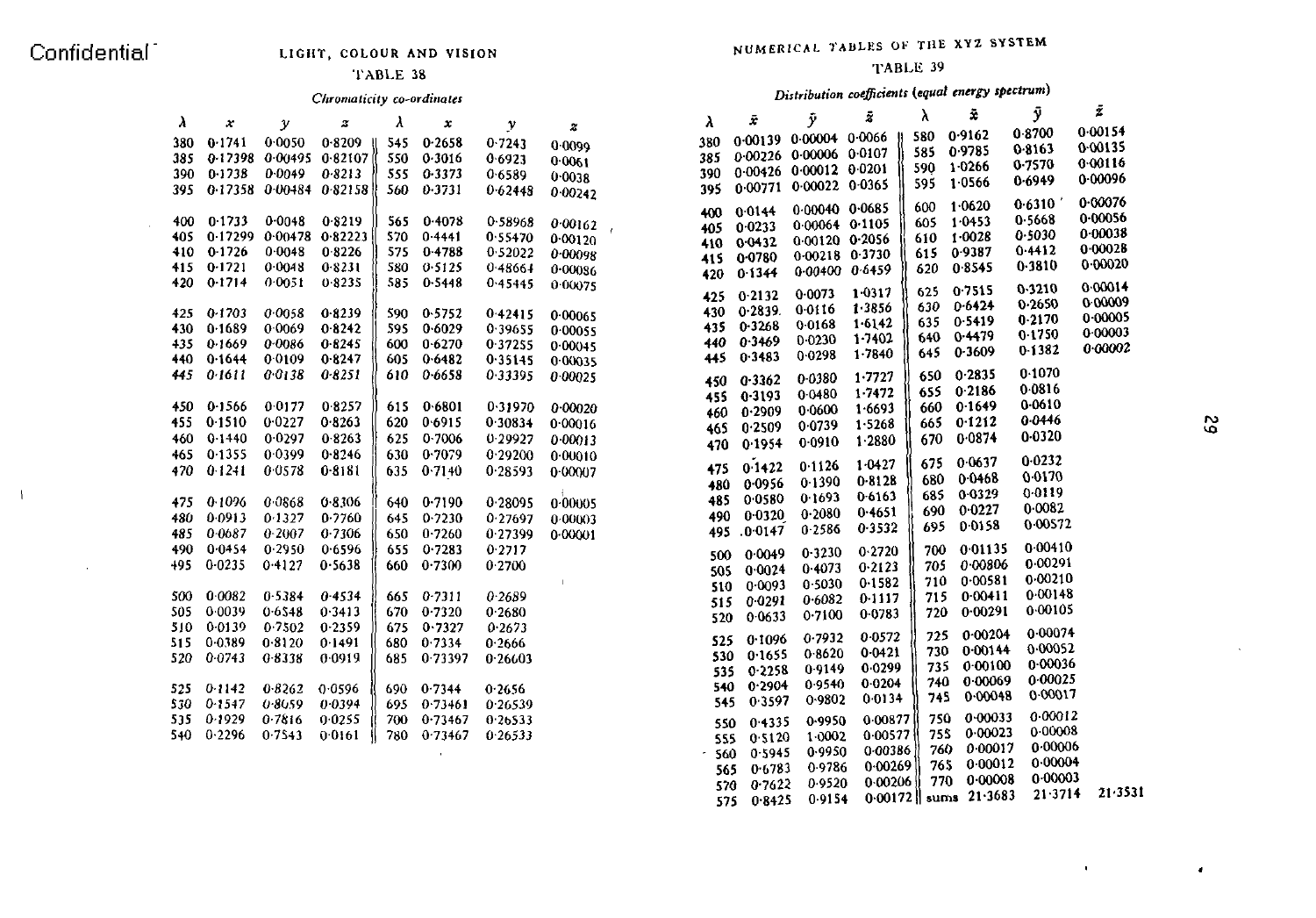### LIGHT, COLOUR AND VISION

#### TABLE 40

## Distribution coefficients for Standard Illuminant A

| λ   | $\bar{x}_{\scriptscriptstyle\lambda}$ | $\tilde{\mathbf{y}}_{\mathbf{A}}$ | $\bar{z}_{\star}$ | λ       | $\bar{\mathbf{x}}_\mathrm{A}$ | $\bar{\mathbf{y}}_{\star}$ | $\bar{z}_{_{\scriptscriptstyle{A}}}$ |
|-----|---------------------------------------|-----------------------------------|-------------------|---------|-------------------------------|----------------------------|--------------------------------------|
| 380 | 0.0006                                |                                   | 0.0030            | 580     | 48590                         | 46139                      | 0.0082                               |
| 385 | 0.0012                                |                                   | 0.0054            | 585     | 5 3 5 4 5                     | 4.4665                     | 0.0074                               |
| 390 | 0.0024                                |                                   | 0.0113            | 590     | 5.7910                        | 4.2703                     | 0.0065                               |
| 395 | 0.0048                                | 0.0001                            | 0.0226            | 595     | 6.1393                        | 4.0381                     | 0.0056                               |
| 400 | 0.0098                                | 0.0003                            | 0.0467            | 600     | 6 3 5 0 4                     | 3.7733                     | 0.0045                               |
| 405 | 0.0174                                | 0.0005                            | 0.0827            | 605     | 64280                         | 3.4852                     | 0.0035                               |
| 410 | 0.0354                                | 0.0010                            | 0.1685            | 610     | 6.3361                        | 3.1780                     | 0.0024                               |
| 415 | 0.0697                                | 0.0020                            | 0.3334            | 615     | 6.0894                        | 2.8625                     | 0.0018                               |
| 420 | 0.130S                                | 0.0039                            | 0.6286            | 620     | 5 6868                        | 2.5357                     | 0.0013                               |
| 425 | 0.2252                                | 0 0077                            | 1.0895            | 625     | 5.1271                        | $2 - 1901$                 | 0.0010                               |
| 430 | 0 3 2 4 6                             | 00133                             | 1.5841            | 630     | 4.4904                        | 1.8523                     | 0.0006                               |
| 435 | 0.4034                                | 0 0 208                           | 1.9928            | 635     | 3.8776                        | 1.5528                     | 0.0004                               |
| 440 | 0.4614                                | 0.0306                            | 2.3145            | 640     | 3.2787                        | 1.2812                     | 0.0002                               |
| 445 | 0.4980                                | 0.0426                            | 2.5504            | 645     | 2.7011                        | 1.0347                     | 0.0001                               |
| 450 | 0.5155                                | 0 0 5 8 3                         | 2.7183            | 650     | 2.1683                        | 0-8183                     |                                      |
| 455 | 0.5239                                | 0.0788                            | 2.8671            | 655     | 1.7072                        | 0.6369                     |                                      |
| 460 | 0.5098                                | 0.1052                            | 2.9256            | 660     | 1.3143                        | 0.4861                     |                                      |
| 465 | 0.4685                                | 0.1380                            | 2.8513            | 665     | 0.9847                        | 0.3622                     |                                      |
| 470 | 0.3882                                | 0.1808                            | 2.5588            | 670     | 0.7241                        | 0.2651                     |                                      |
| 475 | 0.3000                                | 0.2376                            | 2.1995            | 675     | 0.5376                        | 0.1961                     |                                      |
| 480 | 0.2138                                | 0.3108                            | 18175             | 680     | 0.4019                        | 0.1461                     | ť                                    |
| 485 | 0.1370                                | 0.4005                            | 14578             | 685     | 0.2875                        | 0.1042                     |                                      |
| 490 | 0-0800                                | 0.5196                            | 1 1619            | 690     | 0.2017                        | 0.0729                     |                                      |
| 495 | 0.0388                                | 0.6812                            | 0 9306            | 695     | 0.1433                        | 0.0518                     |                                      |
| 500 | 0.0136                                | 0.8960                            | 0.7545            | 700     | 0.1043                        | 0.0377                     |                                      |
| 505 | 0.0071                                | 1.1876                            | 0.6190            | 705     | 0.0752                        | 0.0272                     |                                      |
| 510 | 0.0285                                | 1.5398                            | 04842             | 710     | 0.0551                        | 0.0199                     |                                      |
| 515 | 0.0935                                | 1.9519                            | 03584             | 715     | 0.0395                        | 0.0143                     |                                      |
| 520 | 0.2126                                | 2.3854                            | 0.2629            | 720     | 0.0284                        | 0.0102                     |                                      |
| 525 | 0.3850                                | $2 - 7858$                        | 0.2010            | 725     | 0.0202                        | 0.0073                     |                                      |
| 530 | 0.6068                                | 3-1609                            | 0.1545            | 730     | 0.0144                        | 0.0052                     |                                      |
| 535 | 0.6635                                | 3.4988                            | 0.1141            | 735     | 0.0101                        | 0.0037                     |                                      |
| 540 | 1.1566                                | 3.7998                            | 0.0811            | 740     | 0.0071                        | 0.0026                     |                                      |
| 545 | 1.4905                                | 4.0616                            | 0.0555            | 745     | 0.0050                        | 0.0018                     |                                      |
| 550 | $1 - 8663$                            | 4.2840                            | 0.0378            | 750     | 0.0035                        | 0.0013                     |                                      |
| 555 | 2.2884                                | 4.4702                            | 0.0258            | 755     | 0.0025                        | 0.0009                     |                                      |
| 560 | $2 - 7548$                            | 4.6109                            | 0.0179            | 760     | 0.0018                        | 0.0006                     |                                      |
| 565 | 3.2557                                | 4.6974                            | 0.0129            | 765     | 0.0013                        | 0.0005                     |                                      |
| 570 | 3.7856                                | 4.7284                            | 0.0102            | 770     | 0.0009                        | 0.0003                     |                                      |
| 575 | 4.3259                                | 4.7001                            | 0.0089            | ll sums | 109-8439                      | 100 0000                   | 35.5641                              |

#### NUMERICAL TABLES OF THE XYZ SYSTEM

#### TABLE 41

#### Distribution coefficients for Standard Illuminant B

| λ   | ż,         | ر تر       | ź,        | λ       | Ē,         | ÿ,       | ź,      |
|-----|------------|------------|-----------|---------|------------|----------|---------|
| 380 | 0.0015     |            | 0.0070    | 580     | 4.4214     | 4.1983   | 0.0074  |
| 385 | 0.0029     | 0.0001     | 0.0137    | 585     | 4.6786     | 3.9027   | 0.0065  |
| 390 | 0.0064     | 0.0002     | 0.0301    | 590     | $4 - 8657$ | 3.5879   | 0.0055  |
| 395 | 0.0133     | 0.0004     | 0.0631    | 595     | 4.9694     | 3.2686   | 0.0045  |
| 400 | 0.0285     | 0.0008     | 0.1352    | 600     | 4.9725     | 2.9545   | 0.0036  |
| 405 | 0.0518     | 0.0014     | 0.2462    | 605     | 4.8984     | 2.6559   | 0.0026  |
| 410 | 0.1074     | 0.0030     | 0.5119    | 610     | 4.7195     | 2.3673   | 0.0018  |
| 415 | 0.2150     | 0.0060     | 1.0282    | 615     | 4.4427     | 2.0884   | 0.0013  |
| 420 | 0.4059     | 0.0121     | 1.9503    | 620     | 4.0702     | 1.8149   | 0.0010  |
|     |            |            |           |         |            |          |         |
| 425 | 0.6966     | 0.0237     | 3.3700    | 625     | 3.6034     | 1.5392   | 0.0007  |
| 430 | 0.9917     | $-0.0405$  | 4.8394    | 630     | 3.1002     | 1.2788   | 0.0004  |
| 435 | 1.2070     | 0.0622     | 5.9627    | 635     | 2.6294     | 1.0530   | 0.0002  |
| 440 | 1.3392     | 0.0888     | 6.7181    | 640     | 2.1869     | 0.8545   | 0.0001  |
| 445 | $1 - 3886$ | 0.1190     | 7.1121    | 645     | 1.7768     | 0.6807   | 0 0001  |
| 450 | 1.3718     | 0.1550     | 7.2331    | 650     | 1.4075     | 0.5312   |         |
| 455 | 1.3254     | 0.1992     | 7.2528    | 655     | 1.0925     | 0.4076   |         |
| 460 | 1.2273     | 0.2531     | 7 0 4 2 6 | 660     | 0.8274     | 0.3060   |         |
| 465 | $1 - 0798$ | 0.3180     | 6 5710    | 665     | 0.6083     | 0.2237   |         |
| 470 | 0.8588     | 0.4000     | 5.6617    | 670     | 0.4381     | 0.1604   |         |
|     |            |            |           |         |            |          |         |
| 475 | 0.6370     | 0.5045     | 4 6705    | 675     | 0.3182     | 0.1161   |         |
| 480 | 0.4350     | 0.6323     | 3 6 9 7 2 | 680     | 0.2322     | 0.0844   |         |
| 485 | 0.2665     | 0.7785     | 28338     | 685     | 0.1616     | 0.0586   |         |
| 490 | 0.1476     | $-0.9590$  | 2.1443    | 690     | 0.1101     | 0.0398   |         |
| 495 | 0.0673     | $1 - 1824$ | 1.6153    | 695     | 0.0761     | 0.0275   |         |
| 500 | 0.0221     | 1.4538     | 1.2242    | 700     | 0.0538     | 0.0194   |         |
| 505 | 0.0107     | 1.7973     | 0.9368    | 705     | 0.0376     | 0.0136   |         |
| 510 | 0.0405     | 2.1798     | 0.6854    | 710     | 0.0267     | 0.0097   |         |
| 515 | 0.1248     | 2.6054     | 0.4784    | 715     | 0.0185     | 0.0067   |         |
| 520 | 0.2705     | 3.0361     | 0.3346    | 720     | 0.0129     | 0.0047   |         |
| 525 | 0.4737     | 3.4271     | 0.2472    | 725     | 0.0089     | 0.0032   |         |
| 530 | 0.7289     | 3.7973     | 0.1857    | 730     | 0.0062     | 0.0022   |         |
| 535 | 1-0191     | 4.1293     | 0.1347    | 735     | 0.0042     | 0.0015   |         |
| 540 | 1.3444     | 4.4168     | 0.0943    | 740     | 0.0029     | 0.0011   |         |
| 545 | 1.7043     | 4.6442     | 0 0 6 3 5 | 745     | 0.0020     | 0.0007   |         |
| 550 | 2.0918     | $4 - 8015$ | 0.0423    | 750     | 0.0013     | 0.0005   |         |
| 555 | 2.5003     | $4 - 8842$ | 0 0 2 8 2 | 755     | 0.0010     | 0.0003   |         |
| 560 | 2.9198     | 4.8871     | 0.0189    | 760     | 0.0007     | 0.0002   |         |
| 565 | $3 - 3353$ | $4 - 8123$ | 0 0 1 3 2 | 765     | 0.0005     | 0.0002   |         |
| 570 | 3.7363     | 4.6668     | 0 0 1 0 1 | 770     | 0.0004     | 0.0001   |         |
| 575 | 4.1018     | 4.4567     | 0.0084    | li sums | 99.0813    | 100.0000 | 85.2519 |

 $\mathbf{u}$ 

 $\mathcal{A}$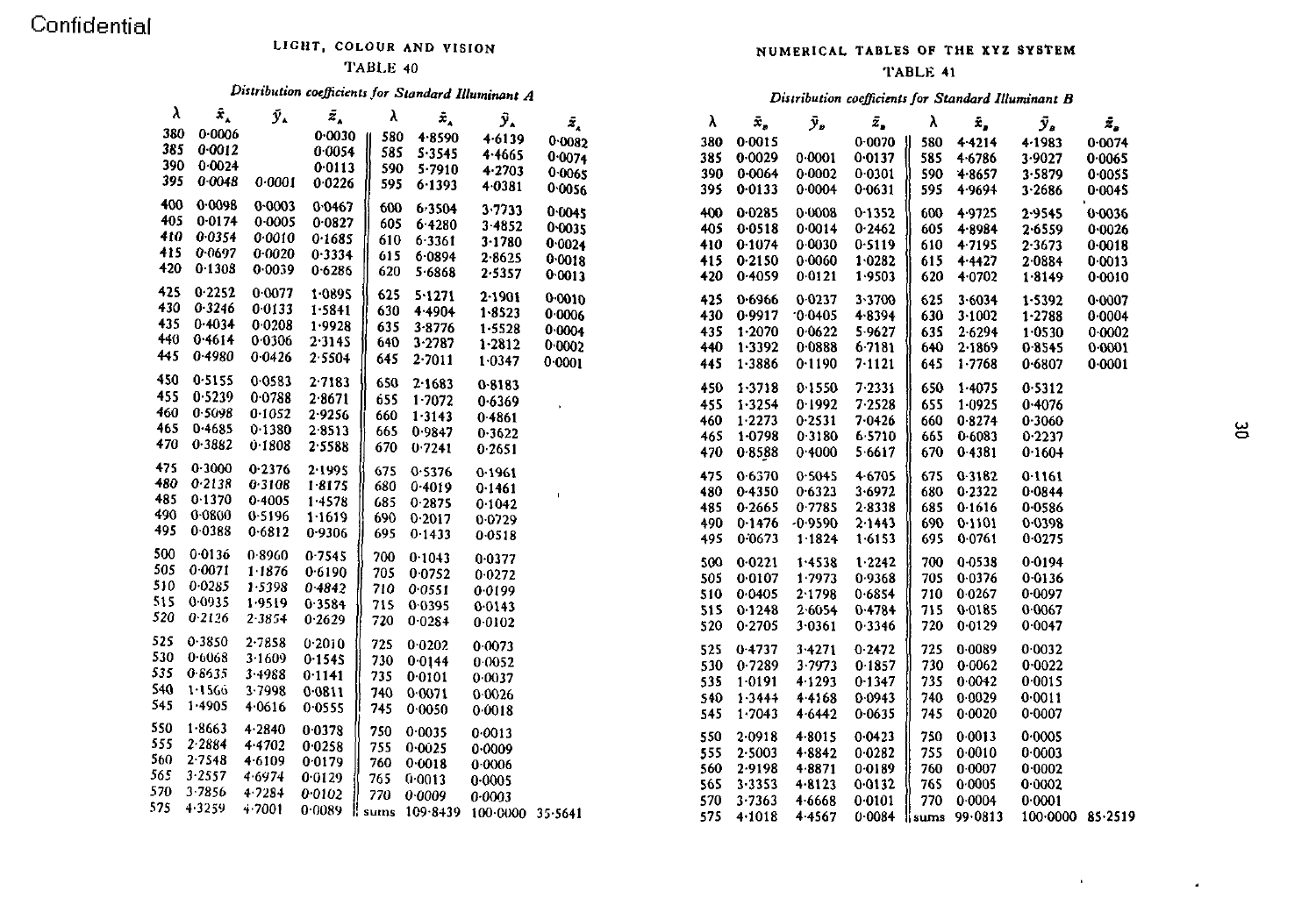#### TABLE 42

|                                         |                                                                                                                                                                                                                                                                                                                                                              |                                                                                                                                                                                                                                                                                                                                                                                                   |                                                                                                                                                                                                                                                                                                                                                                                                                                                            |                                                                                                                                     |                                                                                                                                                                                                                                                                                                                                                                                                                                                                                                   |                                                                                                                                                                                                                                                                                                                                                                       |                                                                                                              |  |     |                                        |                                                                                                                   | - 5                                                                                                                                                                              |
|-----------------------------------------|--------------------------------------------------------------------------------------------------------------------------------------------------------------------------------------------------------------------------------------------------------------------------------------------------------------------------------------------------------------|---------------------------------------------------------------------------------------------------------------------------------------------------------------------------------------------------------------------------------------------------------------------------------------------------------------------------------------------------------------------------------------------------|------------------------------------------------------------------------------------------------------------------------------------------------------------------------------------------------------------------------------------------------------------------------------------------------------------------------------------------------------------------------------------------------------------------------------------------------------------|-------------------------------------------------------------------------------------------------------------------------------------|---------------------------------------------------------------------------------------------------------------------------------------------------------------------------------------------------------------------------------------------------------------------------------------------------------------------------------------------------------------------------------------------------------------------------------------------------------------------------------------------------|-----------------------------------------------------------------------------------------------------------------------------------------------------------------------------------------------------------------------------------------------------------------------------------------------------------------------------------------------------------------------|--------------------------------------------------------------------------------------------------------------|--|-----|----------------------------------------|-------------------------------------------------------------------------------------------------------------------|----------------------------------------------------------------------------------------------------------------------------------------------------------------------------------|
|                                         |                                                                                                                                                                                                                                                                                                                                                              |                                                                                                                                                                                                                                                                                                                                                                                                   |                                                                                                                                                                                                                                                                                                                                                                                                                                                            |                                                                                                                                     |                                                                                                                                                                                                                                                                                                                                                                                                                                                                                                   |                                                                                                                                                                                                                                                                                                                                                                       |                                                                                                              |  | 380 | 0.79                                   | 22.40                                                                                                             | 33.00                                                                                                                                                                            |
|                                         |                                                                                                                                                                                                                                                                                                                                                              |                                                                                                                                                                                                                                                                                                                                                                                                   |                                                                                                                                                                                                                                                                                                                                                                                                                                                            |                                                                                                                                     |                                                                                                                                                                                                                                                                                                                                                                                                                                                                                                   |                                                                                                                                                                                                                                                                                                                                                                       |                                                                                                              |  |     | 12.09                                  | 31.30                                                                                                             | 47.40                                                                                                                                                                            |
|                                         |                                                                                                                                                                                                                                                                                                                                                              |                                                                                                                                                                                                                                                                                                                                                                                                   |                                                                                                                                                                                                                                                                                                                                                                                                                                                            |                                                                                                                                     |                                                                                                                                                                                                                                                                                                                                                                                                                                                                                                   | 0.0061                                                                                                                                                                                                                                                                                                                                                                |                                                                                                              |  | 400 | 14.71                                  |                                                                                                                   | 63.30                                                                                                                                                                            |
|                                         |                                                                                                                                                                                                                                                                                                                                                              |                                                                                                                                                                                                                                                                                                                                                                                                   |                                                                                                                                                                                                                                                                                                                                                                                                                                                            |                                                                                                                                     | 3 3 1 3 2                                                                                                                                                                                                                                                                                                                                                                                                                                                                                         | 0.0051                                                                                                                                                                                                                                                                                                                                                                |                                                                                                              |  | 410 |                                        |                                                                                                                   | 80.60                                                                                                                                                                            |
|                                         |                                                                                                                                                                                                                                                                                                                                                              |                                                                                                                                                                                                                                                                                                                                                                                                   |                                                                                                                                                                                                                                                                                                                                                                                                                                                            |                                                                                                                                     | 29770                                                                                                                                                                                                                                                                                                                                                                                                                                                                                             |                                                                                                                                                                                                                                                                                                                                                                       |                                                                                                              |  | 420 | 21.00                                  |                                                                                                                   | 98:10                                                                                                                                                                            |
|                                         |                                                                                                                                                                                                                                                                                                                                                              |                                                                                                                                                                                                                                                                                                                                                                                                   |                                                                                                                                                                                                                                                                                                                                                                                                                                                            |                                                                                                                                     |                                                                                                                                                                                                                                                                                                                                                                                                                                                                                                   |                                                                                                                                                                                                                                                                                                                                                                       |                                                                                                              |  | 430 |                                        |                                                                                                                   | 112.40                                                                                                                                                                           |
|                                         |                                                                                                                                                                                                                                                                                                                                                              |                                                                                                                                                                                                                                                                                                                                                                                                   |                                                                                                                                                                                                                                                                                                                                                                                                                                                            |                                                                                                                                     |                                                                                                                                                                                                                                                                                                                                                                                                                                                                                                   |                                                                                                                                                                                                                                                                                                                                                                       |                                                                                                              |  | 440 |                                        |                                                                                                                   | 121.50                                                                                                                                                                           |
|                                         |                                                                                                                                                                                                                                                                                                                                                              |                                                                                                                                                                                                                                                                                                                                                                                                   |                                                                                                                                                                                                                                                                                                                                                                                                                                                            |                                                                                                                                     |                                                                                                                                                                                                                                                                                                                                                                                                                                                                                                   |                                                                                                                                                                                                                                                                                                                                                                       |                                                                                                              |  | 450 |                                        |                                                                                                                   | 124.00                                                                                                                                                                           |
|                                         |                                                                                                                                                                                                                                                                                                                                                              |                                                                                                                                                                                                                                                                                                                                                                                                   |                                                                                                                                                                                                                                                                                                                                                                                                                                                            |                                                                                                                                     |                                                                                                                                                                                                                                                                                                                                                                                                                                                                                                   |                                                                                                                                                                                                                                                                                                                                                                       |                                                                                                              |  | 460 |                                        |                                                                                                                   | 123.10                                                                                                                                                                           |
|                                         |                                                                                                                                                                                                                                                                                                                                                              |                                                                                                                                                                                                                                                                                                                                                                                                   |                                                                                                                                                                                                                                                                                                                                                                                                                                                            |                                                                                                                                     |                                                                                                                                                                                                                                                                                                                                                                                                                                                                                                   |                                                                                                                                                                                                                                                                                                                                                                       |                                                                                                              |  | 470 |                                        |                                                                                                                   | 123.80                                                                                                                                                                           |
|                                         |                                                                                                                                                                                                                                                                                                                                                              |                                                                                                                                                                                                                                                                                                                                                                                                   |                                                                                                                                                                                                                                                                                                                                                                                                                                                            |                                                                                                                                     |                                                                                                                                                                                                                                                                                                                                                                                                                                                                                                   |                                                                                                                                                                                                                                                                                                                                                                       |                                                                                                              |  | 480 |                                        |                                                                                                                   | 123,90                                                                                                                                                                           |
|                                         |                                                                                                                                                                                                                                                                                                                                                              |                                                                                                                                                                                                                                                                                                                                                                                                   |                                                                                                                                                                                                                                                                                                                                                                                                                                                            |                                                                                                                                     |                                                                                                                                                                                                                                                                                                                                                                                                                                                                                                   | 0.0006                                                                                                                                                                                                                                                                                                                                                                |                                                                                                              |  | 490 |                                        |                                                                                                                   | 120.70                                                                                                                                                                           |
|                                         |                                                                                                                                                                                                                                                                                                                                                              |                                                                                                                                                                                                                                                                                                                                                                                                   |                                                                                                                                                                                                                                                                                                                                                                                                                                                            |                                                                                                                                     |                                                                                                                                                                                                                                                                                                                                                                                                                                                                                                   | 0.0004                                                                                                                                                                                                                                                                                                                                                                |                                                                                                              |  | 500 |                                        |                                                                                                                   | 112,30                                                                                                                                                                           |
|                                         |                                                                                                                                                                                                                                                                                                                                                              |                                                                                                                                                                                                                                                                                                                                                                                                   |                                                                                                                                                                                                                                                                                                                                                                                                                                                            |                                                                                                                                     |                                                                                                                                                                                                                                                                                                                                                                                                                                                                                                   | 0.0002                                                                                                                                                                                                                                                                                                                                                                |                                                                                                              |  | 510 |                                        |                                                                                                                   | 102.30                                                                                                                                                                           |
|                                         |                                                                                                                                                                                                                                                                                                                                                              |                                                                                                                                                                                                                                                                                                                                                                                                   |                                                                                                                                                                                                                                                                                                                                                                                                                                                            |                                                                                                                                     | 0.7216                                                                                                                                                                                                                                                                                                                                                                                                                                                                                            | 0.0001                                                                                                                                                                                                                                                                                                                                                                |                                                                                                              |  | 520 |                                        |                                                                                                                   | 96.90                                                                                                                                                                            |
|                                         |                                                                                                                                                                                                                                                                                                                                                              |                                                                                                                                                                                                                                                                                                                                                                                                   |                                                                                                                                                                                                                                                                                                                                                                                                                                                            |                                                                                                                                     |                                                                                                                                                                                                                                                                                                                                                                                                                                                                                                   |                                                                                                                                                                                                                                                                                                                                                                       |                                                                                                              |  | 530 |                                        |                                                                                                                   | 08.00                                                                                                                                                                            |
|                                         |                                                                                                                                                                                                                                                                                                                                                              |                                                                                                                                                                                                                                                                                                                                                                                                   |                                                                                                                                                                                                                                                                                                                                                                                                                                                            |                                                                                                                                     |                                                                                                                                                                                                                                                                                                                                                                                                                                                                                                   |                                                                                                                                                                                                                                                                                                                                                                       |                                                                                                              |  | 540 |                                        |                                                                                                                   | 102.10                                                                                                                                                                           |
|                                         |                                                                                                                                                                                                                                                                                                                                                              |                                                                                                                                                                                                                                                                                                                                                                                                   |                                                                                                                                                                                                                                                                                                                                                                                                                                                            |                                                                                                                                     |                                                                                                                                                                                                                                                                                                                                                                                                                                                                                                   |                                                                                                                                                                                                                                                                                                                                                                       |                                                                                                              |  | 550 | 92.91                                  |                                                                                                                   | 105.20                                                                                                                                                                           |
|                                         |                                                                                                                                                                                                                                                                                                                                                              |                                                                                                                                                                                                                                                                                                                                                                                                   |                                                                                                                                                                                                                                                                                                                                                                                                                                                            |                                                                                                                                     |                                                                                                                                                                                                                                                                                                                                                                                                                                                                                                   |                                                                                                                                                                                                                                                                                                                                                                       |                                                                                                              |  | 560 | 100.00                                 |                                                                                                                   | 105.30                                                                                                                                                                           |
|                                         |                                                                                                                                                                                                                                                                                                                                                              |                                                                                                                                                                                                                                                                                                                                                                                                   |                                                                                                                                                                                                                                                                                                                                                                                                                                                            |                                                                                                                                     |                                                                                                                                                                                                                                                                                                                                                                                                                                                                                                   |                                                                                                                                                                                                                                                                                                                                                                       |                                                                                                              |  | 570 | 107.18                                 | 102.60                                                                                                            | 102.30                                                                                                                                                                           |
|                                         |                                                                                                                                                                                                                                                                                                                                                              |                                                                                                                                                                                                                                                                                                                                                                                                   |                                                                                                                                                                                                                                                                                                                                                                                                                                                            |                                                                                                                                     |                                                                                                                                                                                                                                                                                                                                                                                                                                                                                                   |                                                                                                                                                                                                                                                                                                                                                                       |                                                                                                              |  | 580 | 114.44                                 |                                                                                                                   | 97.80                                                                                                                                                                            |
|                                         |                                                                                                                                                                                                                                                                                                                                                              |                                                                                                                                                                                                                                                                                                                                                                                                   |                                                                                                                                                                                                                                                                                                                                                                                                                                                            |                                                                                                                                     |                                                                                                                                                                                                                                                                                                                                                                                                                                                                                                   |                                                                                                                                                                                                                                                                                                                                                                       |                                                                                                              |  | 500 | 121.73                                 | 99.20                                                                                                             | 93.20                                                                                                                                                                            |
|                                         |                                                                                                                                                                                                                                                                                                                                                              |                                                                                                                                                                                                                                                                                                                                                                                                   |                                                                                                                                                                                                                                                                                                                                                                                                                                                            |                                                                                                                                     |                                                                                                                                                                                                                                                                                                                                                                                                                                                                                                   |                                                                                                                                                                                                                                                                                                                                                                       |                                                                                                              |  | 600 | 129.04                                 | 98.00                                                                                                             | 89.70                                                                                                                                                                            |
|                                         |                                                                                                                                                                                                                                                                                                                                                              |                                                                                                                                                                                                                                                                                                                                                                                                   |                                                                                                                                                                                                                                                                                                                                                                                                                                                            |                                                                                                                                     |                                                                                                                                                                                                                                                                                                                                                                                                                                                                                                   |                                                                                                                                                                                                                                                                                                                                                                       |                                                                                                              |  | 610 | 136 34                                 | 98.50                                                                                                             | 88.40                                                                                                                                                                            |
|                                         |                                                                                                                                                                                                                                                                                                                                                              |                                                                                                                                                                                                                                                                                                                                                                                                   |                                                                                                                                                                                                                                                                                                                                                                                                                                                            |                                                                                                                                     |                                                                                                                                                                                                                                                                                                                                                                                                                                                                                                   |                                                                                                                                                                                                                                                                                                                                                                       |                                                                                                              |  |     | 143.62                                 | 99.70                                                                                                             | 88.10                                                                                                                                                                            |
|                                         |                                                                                                                                                                                                                                                                                                                                                              |                                                                                                                                                                                                                                                                                                                                                                                                   |                                                                                                                                                                                                                                                                                                                                                                                                                                                            |                                                                                                                                     |                                                                                                                                                                                                                                                                                                                                                                                                                                                                                                   |                                                                                                                                                                                                                                                                                                                                                                       |                                                                                                              |  | 630 | 150.83                                 | 101.00                                                                                                            | 88.00                                                                                                                                                                            |
|                                         |                                                                                                                                                                                                                                                                                                                                                              |                                                                                                                                                                                                                                                                                                                                                                                                   |                                                                                                                                                                                                                                                                                                                                                                                                                                                            |                                                                                                                                     |                                                                                                                                                                                                                                                                                                                                                                                                                                                                                                   |                                                                                                                                                                                                                                                                                                                                                                       |                                                                                                              |  | 640 | 157.98                                 | 102.20                                                                                                            | 87.80                                                                                                                                                                            |
| 0.0259                                  |                                                                                                                                                                                                                                                                                                                                                              |                                                                                                                                                                                                                                                                                                                                                                                                   |                                                                                                                                                                                                                                                                                                                                                                                                                                                            |                                                                                                                                     |                                                                                                                                                                                                                                                                                                                                                                                                                                                                                                   |                                                                                                                                                                                                                                                                                                                                                                       |                                                                                                              |  | 650 | 165.03                                 |                                                                                                                   | 88.20                                                                                                                                                                            |
| 0.0122                                  | 2.0460                                                                                                                                                                                                                                                                                                                                                       | 1.0665                                                                                                                                                                                                                                                                                                                                                                                            | 705                                                                                                                                                                                                                                                                                                                                                                                                                                                        | 0.0281                                                                                                                              |                                                                                                                                                                                                                                                                                                                                                                                                                                                                                                   |                                                                                                                                                                                                                                                                                                                                                                       |                                                                                                              |  | 600 | 171.96                                 | 105.00                                                                                                            | 87.90                                                                                                                                                                            |
| 0.0448                                  | 24165                                                                                                                                                                                                                                                                                                                                                        | 0.7599                                                                                                                                                                                                                                                                                                                                                                                            | 710                                                                                                                                                                                                                                                                                                                                                                                                                                                        | 0.0198                                                                                                                              |                                                                                                                                                                                                                                                                                                                                                                                                                                                                                                   |                                                                                                                                                                                                                                                                                                                                                                       |                                                                                                              |  | 670 | 178.77                                 | 104.90                                                                                                            | 86.30                                                                                                                                                                            |
|                                         | 28224                                                                                                                                                                                                                                                                                                                                                        | 0.5183                                                                                                                                                                                                                                                                                                                                                                                            | 715                                                                                                                                                                                                                                                                                                                                                                                                                                                        |                                                                                                                                     |                                                                                                                                                                                                                                                                                                                                                                                                                                                                                                   |                                                                                                                                                                                                                                                                                                                                                                       |                                                                                                              |  | 680 | 185.43                                 | 103.90                                                                                                            | 84.00                                                                                                                                                                            |
| 0.2879                                  | 3.2309                                                                                                                                                                                                                                                                                                                                                       | 0.3561                                                                                                                                                                                                                                                                                                                                                                                            | 720                                                                                                                                                                                                                                                                                                                                                                                                                                                        | 0.0093                                                                                                                              |                                                                                                                                                                                                                                                                                                                                                                                                                                                                                                   |                                                                                                                                                                                                                                                                                                                                                                       |                                                                                                              |  |     | 191.93                                 | 101.60                                                                                                            | 80.20                                                                                                                                                                            |
|                                         |                                                                                                                                                                                                                                                                                                                                                              |                                                                                                                                                                                                                                                                                                                                                                                                   |                                                                                                                                                                                                                                                                                                                                                                                                                                                            |                                                                                                                                     |                                                                                                                                                                                                                                                                                                                                                                                                                                                                                                   |                                                                                                                                                                                                                                                                                                                                                                       |                                                                                                              |  | 700 | 193.26                                 | 99.10                                                                                                             | 76.30                                                                                                                                                                            |
|                                         |                                                                                                                                                                                                                                                                                                                                                              |                                                                                                                                                                                                                                                                                                                                                                                                   |                                                                                                                                                                                                                                                                                                                                                                                                                                                            |                                                                                                                                     |                                                                                                                                                                                                                                                                                                                                                                                                                                                                                                   |                                                                                                                                                                                                                                                                                                                                                                       |                                                                                                              |  | 710 | 204.41                                 | 96.20                                                                                                             | 72.40                                                                                                                                                                            |
|                                         |                                                                                                                                                                                                                                                                                                                                                              |                                                                                                                                                                                                                                                                                                                                                                                                   |                                                                                                                                                                                                                                                                                                                                                                                                                                                            |                                                                                                                                     |                                                                                                                                                                                                                                                                                                                                                                                                                                                                                                   |                                                                                                                                                                                                                                                                                                                                                                       |                                                                                                              |  |     | 210.36                                 | 92.90                                                                                                             | 68.30                                                                                                                                                                            |
|                                         |                                                                                                                                                                                                                                                                                                                                                              |                                                                                                                                                                                                                                                                                                                                                                                                   |                                                                                                                                                                                                                                                                                                                                                                                                                                                            |                                                                                                                                     |                                                                                                                                                                                                                                                                                                                                                                                                                                                                                                   |                                                                                                                                                                                                                                                                                                                                                                       |                                                                                                              |  |     | 216.12                                 | 89.40                                                                                                             | 64.40                                                                                                                                                                            |
|                                         |                                                                                                                                                                                                                                                                                                                                                              |                                                                                                                                                                                                                                                                                                                                                                                                   |                                                                                                                                                                                                                                                                                                                                                                                                                                                            |                                                                                                                                     |                                                                                                                                                                                                                                                                                                                                                                                                                                                                                                   |                                                                                                                                                                                                                                                                                                                                                                       |                                                                                                              |  |     | 221.66                                 | 86.00                                                                                                             | 61.50                                                                                                                                                                            |
|                                         |                                                                                                                                                                                                                                                                                                                                                              |                                                                                                                                                                                                                                                                                                                                                                                                   |                                                                                                                                                                                                                                                                                                                                                                                                                                                            |                                                                                                                                     |                                                                                                                                                                                                                                                                                                                                                                                                                                                                                                   |                                                                                                                                                                                                                                                                                                                                                                       |                                                                                                              |  | 750 | 227,00                                 | 85.20                                                                                                             | 59.20                                                                                                                                                                            |
|                                         |                                                                                                                                                                                                                                                                                                                                                              |                                                                                                                                                                                                                                                                                                                                                                                                   | 750                                                                                                                                                                                                                                                                                                                                                                                                                                                        |                                                                                                                                     |                                                                                                                                                                                                                                                                                                                                                                                                                                                                                                   |                                                                                                                                                                                                                                                                                                                                                                       |                                                                                                              |  | 760 | 232.11                                 | 84.70                                                                                                             | 58.10                                                                                                                                                                            |
|                                         |                                                                                                                                                                                                                                                                                                                                                              |                                                                                                                                                                                                                                                                                                                                                                                                   | 755                                                                                                                                                                                                                                                                                                                                                                                                                                                        |                                                                                                                                     | 0.0002                                                                                                                                                                                                                                                                                                                                                                                                                                                                                            |                                                                                                                                                                                                                                                                                                                                                                       |                                                                                                              |  | 770 | 237.01                                 | 85.40                                                                                                             | 58.20                                                                                                                                                                            |
|                                         |                                                                                                                                                                                                                                                                                                                                                              | 0 0 1 9 1                                                                                                                                                                                                                                                                                                                                                                                         | 760                                                                                                                                                                                                                                                                                                                                                                                                                                                        |                                                                                                                                     | 0.0001                                                                                                                                                                                                                                                                                                                                                                                                                                                                                            |                                                                                                                                                                                                                                                                                                                                                                       |                                                                                                              |  | 780 | 241.67                                 | 87.00                                                                                                             | 59.10                                                                                                                                                                            |
|                                         | 47847                                                                                                                                                                                                                                                                                                                                                        | 0 0 1 3 1                                                                                                                                                                                                                                                                                                                                                                                         | 765                                                                                                                                                                                                                                                                                                                                                                                                                                                        |                                                                                                                                     | 0.0001                                                                                                                                                                                                                                                                                                                                                                                                                                                                                            |                                                                                                                                                                                                                                                                                                                                                                       |                                                                                                              |  |     |                                        |                                                                                                                   |                                                                                                                                                                                  |
|                                         | 4 5 7 3 6                                                                                                                                                                                                                                                                                                                                                    | 0.0099                                                                                                                                                                                                                                                                                                                                                                                            | 770                                                                                                                                                                                                                                                                                                                                                                                                                                                        |                                                                                                                                     | 0.0001                                                                                                                                                                                                                                                                                                                                                                                                                                                                                            |                                                                                                                                                                                                                                                                                                                                                                       |                                                                                                              |  |     |                                        |                                                                                                                   |                                                                                                                                                                                  |
|                                         |                                                                                                                                                                                                                                                                                                                                                              |                                                                                                                                                                                                                                                                                                                                                                                                   |                                                                                                                                                                                                                                                                                                                                                                                                                                                            |                                                                                                                                     |                                                                                                                                                                                                                                                                                                                                                                                                                                                                                                   |                                                                                                                                                                                                                                                                                                                                                                       |                                                                                                              |  |     |                                        |                                                                                                                   |                                                                                                                                                                                  |
| 425<br>430<br>435<br>440.<br>450<br>470 | $\bar{x}_{\rm c}$<br>380<br>385<br>390<br>395<br>400<br>405<br>410<br>415<br>420<br>1.4939<br>1.8070<br>2.0194<br>1.9578<br>$1.853+$<br>1.6818<br>1.4527<br>1.1359<br>0.8287<br>0.5565<br>0.3346<br>0.1815<br>0.0808<br>515 0.1352<br>0.4983<br>530 0.7615<br>535 1.0598<br>1.3923<br>545 1.7561<br>2.1414<br>2.5409<br>2.9397<br>3.3161<br>3.6616<br>3.9624 | $\bar{y}_{\rm c}$<br>0.0022<br>0.0042<br>0.0001<br>0.0095<br>0.0200<br>0.0429<br>0.0784<br>0.1633<br>0.3279<br>0.0091<br>0.6193<br>0.0184<br>1.0595<br>0.0361<br>0.0612<br>0.0931<br>1.9794<br>0.3469<br>0.4278<br>0.5291<br>0.6563<br>0.8088<br>0.9774<br>1.1790<br>$1-4195$<br>$1 - 7004$<br>3.6050<br>3.9671<br>4 2 9 4 1<br>4 5 7 4 2<br>4.7852<br>4.9156<br>4 9 6 3 6<br>4 9 2 0 3<br>4.3052 | $\bar{z}_{\rm c}$<br>0.0101<br>0.0200<br>0.0003<br>0.0448<br>0.0006<br>0 0 9 4 5<br>0.0012<br>0.2036<br>0.0022<br>0.3727<br>0.0046<br>0.7784<br>1.5681<br>2.9755<br>5.1258<br>7.3138<br>8.9263<br>0.1312<br>9.9292<br>$0.1730$ 10.3424<br>0.2213 10.3227<br>$0.2786$ 10.1418<br>9.6501<br>8.8404<br>$7 - 4882$<br>6.0761<br>4.7295<br>3.5578<br>2.6361<br>1.9391<br>1.4320<br>0.2601<br>0.1940<br>0.1401<br>0.0976<br>0.0654<br>0.0433<br>0.0286<br>0.0081 | λ<br>625<br>635<br>645<br>650<br>655<br>660<br>670.<br>675<br>680<br>685.<br>690.<br>695.<br>700<br>725<br>730<br>735<br>740<br>745 | $\tilde{x}_{\rm c}$<br>4.2081<br>580<br>585<br>4.3853<br>590<br>4.4932<br>4.5261<br>595<br>600<br>4.4735<br>4.3605<br>605<br>4.1632<br>610<br>38875<br>615<br>620<br>3.5351<br>3.1076<br>630<br>26549<br>2 2 3 5 7<br>640<br>18466<br>1.4912<br>1.1744<br>0.9056<br>0.6808<br>665<br>0.4963<br>0.3542<br>0.2552<br>0.1845<br>0.1269<br>0.0854<br>0.0582<br>0.0407<br>0.0136<br>0.0063<br>0.0044<br>0.0030<br>0.0020<br>0.0014<br>0.0009<br>0.0006<br>0.0005<br>0.0003<br>0.0002<br>sums $98.0535$ | $\bar{\mathcal{Y}}_{\text{c}}$<br>3.9958<br>3 6 5 8 0<br>26580<br>2 3 6 4 3<br>2.0881<br>18275<br>1.5763<br>1 3 2 7 5<br>1.0952<br>0.8954<br>0.5713<br>0.4432<br>0.3378<br>0.2518<br>0.1825<br>0.1297<br>0.0931<br>0.0671<br>0.0460<br>0.0309<br>0.0210<br>0.0147<br>0.0101<br>0.0071<br>0.0049<br>0.0034<br>0.0023<br>0.0016<br>0.0011<br>0.0007<br>0.0005<br>0.0003 | $\bar{z}_{\rm c}$<br>0.0070<br>0.0041<br>0.0032<br>0.0023<br>0.0015<br>0.0011<br>0.0008<br>100 0000 118 1305 |  |     | 390<br>620<br>690<br>720<br>730<br>740 | 17.68<br>24.67<br>28.70<br>33.09<br>37.82<br>42.87<br>48.25<br>53.91<br>59.86<br>66.06<br>72.50<br>79.13<br>85.95 | 41.30<br>52.10<br>63.20<br>73.10<br>80.80<br>85.40<br>88.30<br>92.00<br>$95\,.20$<br>96.50<br>94.20<br>90.70<br>89.50<br>92.20<br>96.90<br>101.00<br>'102.80<br>101.00<br>103.90 |

### Tabulated spectral-distribution data **LiGHT, COLOUR A~tb** VISION of **standard** CIE illuminants A,B and C

|     |                   |             |                   |            |                             | Distribution coefficients for Standard Illuminant C |                   |
|-----|-------------------|-------------|-------------------|------------|-----------------------------|-----------------------------------------------------|-------------------|
| л   | $\bar{x}_{\rm c}$ | $\bar{y}_c$ | $\bar{z}_{\rm c}$ | Λ          | $\tilde{x}_{\rm c}$         | $\bar{\mathbf{y}}_{\text{c}}$                       | $\bar{z}_{\rm c}$ |
| 80  | 0.0022            |             | 0.0101            | 580        | 4.2081                      | 3.9958                                              |                   |
| 85. | 0.0042            | 0.0001      | 0.0200            |            | 585 4.3853                  | 3 6 5 8 0                                           | 0.0070            |
|     | 90 0.0095         | 0.0003      | 0.0448            |            | 590 4-4932                  | 3 3 1 3 2                                           | 0.0061            |
|     | 95 0.0200         | 0.0006      | 0.0945            |            | 595 4-5261                  |                                                     | 0.0051            |
|     |                   |             |                   |            |                             | 29770                                               | 0.0041            |
| 00  | 0.0429            | 0.0012      | 0.2036            |            | 600 4.4735                  | 2.6580                                              | 0.0032            |
|     | 05 0.0784         | 0.0022      | 0.3727            | 605        | 4.3605                      | 2 3 6 4 3                                           | 0.0023            |
|     | 10 0.1633         | 0.0046      | 0.7784            |            | 610 4.1632                  | 2 0 8 8 1                                           | 0.0015            |
|     | $15 \quad 0.3279$ | 0.0091      | 1.5681            | 615        | 3.8875                      | 18275                                               | 0.0011            |
| 20. | 0.6193            | 0.0184      | 2.9755            | 620        | 3.5351                      | 1.5763                                              | 0.0008            |
| 25. | 1.0595            | 0.0361      | 5.1258            | 625        | 3 1 0 7 6                   |                                                     |                   |
|     | 10 1.4989         | 0.0612      | 7.3138            | 630        | 2.6549                      | 1 3 2 7 5                                           | 0.0006            |
|     | 1.8070            | 0.0931      | 8.9263            |            |                             | 1.0952                                              | 0.0004            |
|     | 10 1.9794         | 0.1312      | 9.9292            |            | 635 2 2 3 5 7<br>640 1.8466 | 0.8954                                              | 0.0002            |
|     | $5 \quad 2.0194$  |             | $0.1730$ 10.3424  | 645        | 1.4912                      | 0.7216                                              | 0.0001            |
|     |                   |             |                   |            |                             | 0.5713                                              |                   |
|     | $0$ 1.9578        |             | 0.2213 10.3227    |            | 650 1 1 7 4 4               | 0.4432                                              |                   |
| 5.  | $1.853+$          |             | $0.2786$ 10.1418  |            | 655 0.9056                  | 0.3378                                              |                   |
| 0   | 1.6818            | 0.3469      | 9.6501            |            | 660 0.6808                  | 0.2518                                              |                   |
| 5.  | 1.4527            | 0.4278      | 8.8404            |            | 665 0.4963                  | 0.1825                                              |                   |
| 0   | 1.1359            | 0.5291      | 7.4882            |            | 670 0.3542                  | 0.1297                                              |                   |
| 5.  | 0.8287            | 0.6563      | 6.0761            |            | 675 0.2552                  |                                                     |                   |
| 0   | 0.5565            | 0.8088      | 4.7295            |            |                             | 0.0931                                              |                   |
|     | 0.3346            | 0.9774      | 3.5578            | 680<br>685 | 0.1845                      | 0.0671                                              |                   |
|     | 0.1815            | 1.1790      |                   |            | 0.1269                      | 0.0460                                              |                   |
|     | 0.0808            | $1-4195$    | 2.6361<br>1.9391  |            | 690 0.0854                  | 0.0309                                              |                   |
|     |                   |             |                   |            | 695 0.0582                  | 0.0210                                              |                   |
|     | 0.0259            | 1.7004      | 1.4320            | 700        | 0.0407                      | 0.0147                                              |                   |
|     | 0.0122            | 2.0460      | 1.0665            |            | 705 0.0281                  | 0.0101                                              |                   |
|     | 0.0448            | 24165       | 0.7599            |            | 710 0.0198                  | 0.0071                                              |                   |
|     | 0.1352            | 28224       | 0.5183            |            | 715 0.0136                  | 0.0049                                              |                   |
|     | 0.2879            | 3.2309      | 0.3561            |            | 720 0.0093                  | 0.0034                                              |                   |
|     | 0.4983            | 3.6050      | 0.2601            |            | 725 0.0063                  |                                                     |                   |
|     |                   |             |                   |            |                             | 0.0023                                              |                   |
|     | 0.7615<br>1.0598  | 3.9671      | 0.1940            |            | 730 0.0044                  | 0.0016                                              |                   |
|     |                   | 4 2 9 4 1   | 0.1401            |            | 735 0.0030                  | 0.0011                                              |                   |
|     | 1.3923            | 4 5 7 4 2   | 0.0976            | 740        | 6.0020                      | 0.0007                                              |                   |
|     | 1.7561            | 4.7852      | 0.0654            |            | 745 0.0014                  | 0.0005                                              |                   |
|     | 2.1414            | 4 9156      | 0.0433            | 750        | 0.0009                      | 0.0003                                              |                   |
|     | 2.5409            | 4 9 6 3 6   | 0.0286            |            | 755 0.0006                  | 0.0002                                              |                   |
|     | 2.9397            | 4 9 2 0 3   | 0 0 1 9 1         |            | 760 0.0005                  | 0.0001                                              |                   |

 $\bullet$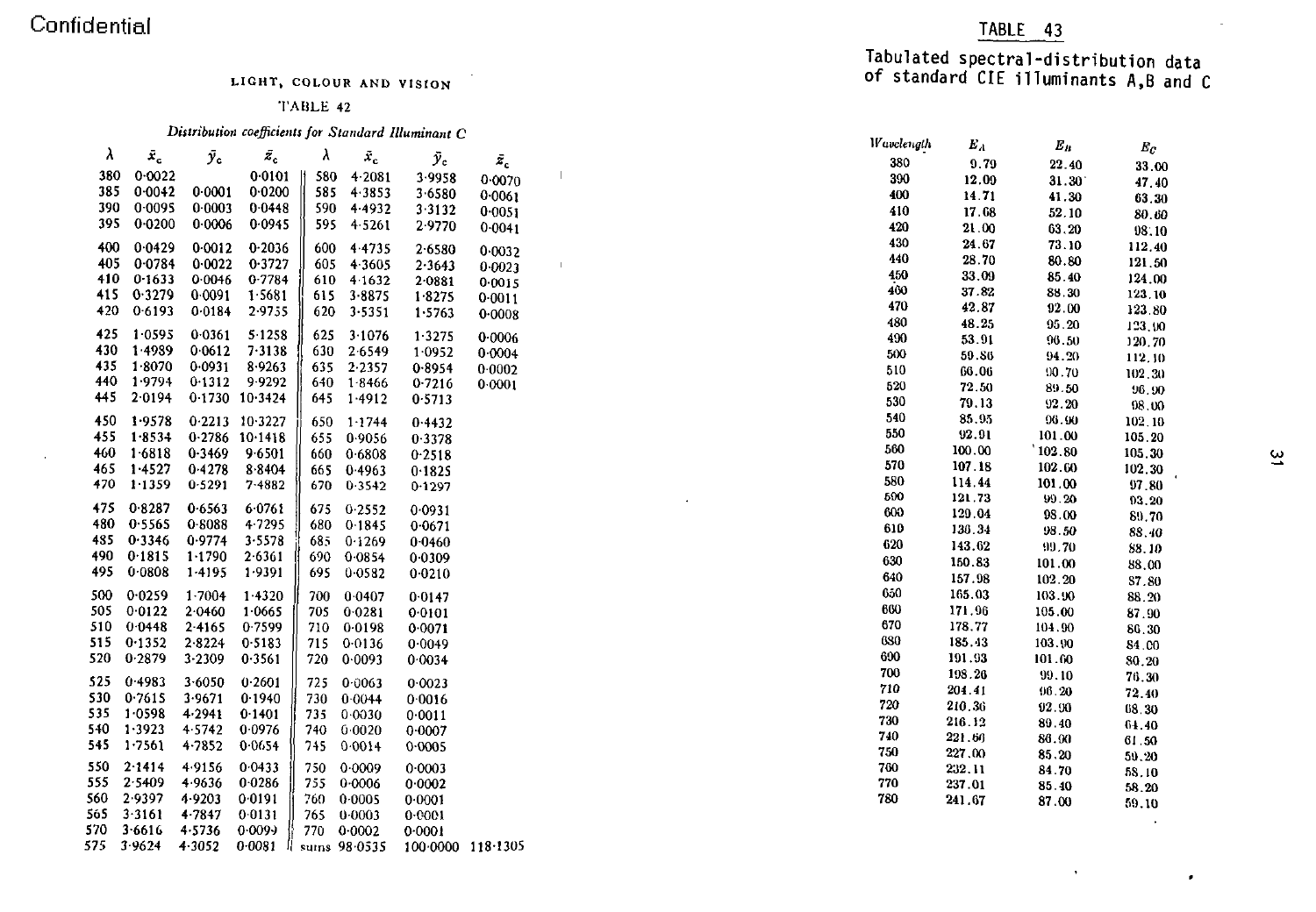DISTRIBUTION LIST

- Dr AM Edwards
- Dr PR Jochens
- Dr LJ Dry
- Mr HE James
- Dr PT Wedepohl (3)
- Dr JH Dalton
- Mr RT White
- Mr RF Visser

Library

File

RFV/cc 86.02.18.

 $\mathcal{L} \subset \mathcal{L}$  $\mathcal{A}$